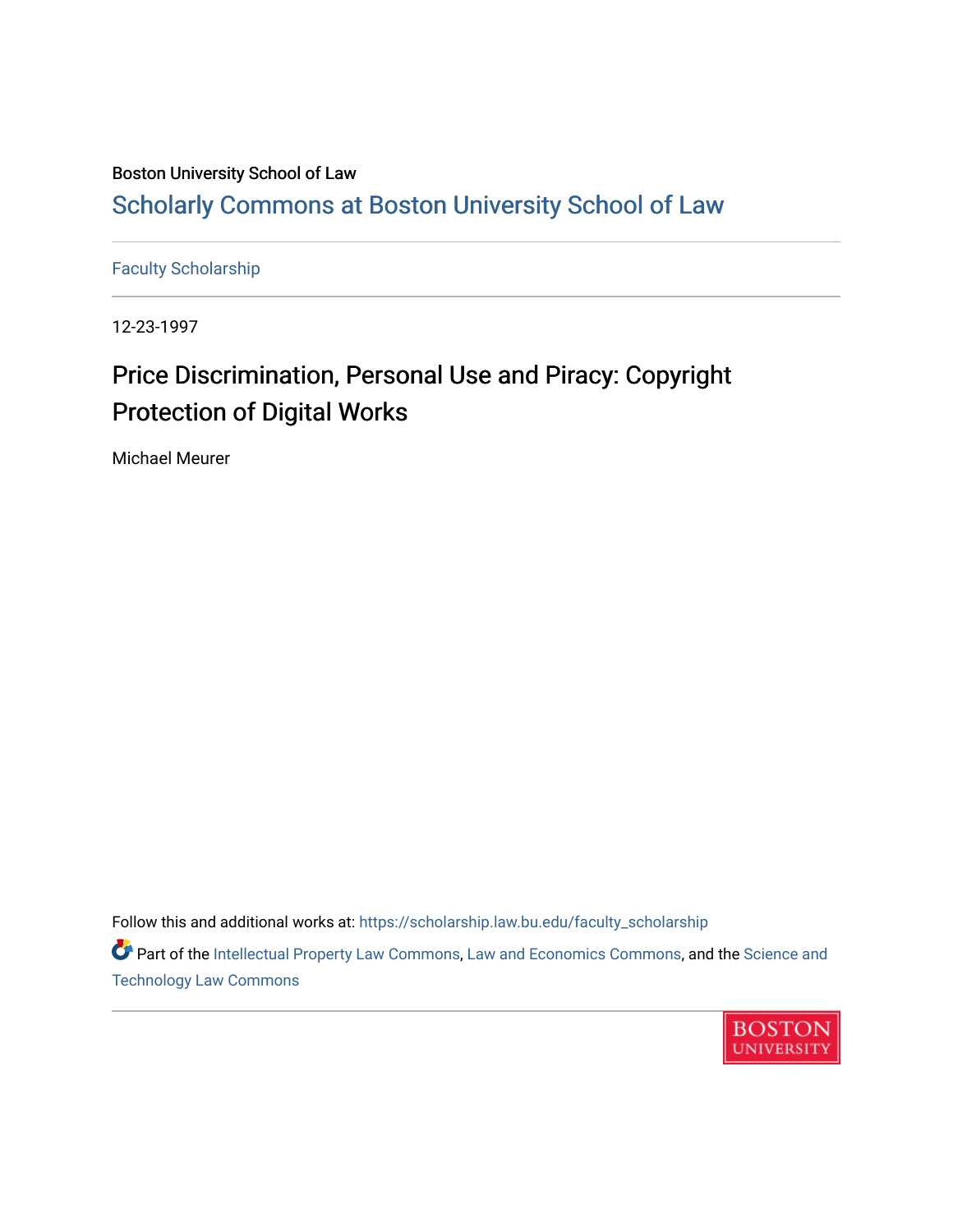# **Price Discrimination, Personal Use and Piracy: Copyright Protection of Digital Works**

Michael J. Meurer University at Buffalo School of Law Buffalo, NY 14260-1100 (716) 645-6361 meurer@msmail.buffalo.edu

#### **Abstract**

The growth of digital information transmission worries copyright holders who fear the new technology threatens their profits because of greater piracy and widespread sharing of digital works. They have responded with proposals for expanded protection of digital works. Specifically, they seek restrictions on personal use rights regarding digital works provided by the fair use and first sale doctrines. The proposed changes in the allocation of property rights to digital information significantly affect the ability of copyright holders to practice price discrimination. Broader user rights make discrimination more difficult; broader producer rights make discrimination easier. I argue that more price discrimination not less piracy or sharing would be the really significant effect of the proposed changes. The problem of digital piracy can probably be handled by technical means with modest changes in copyright law. The so-called problem of sharing is not really much of a problem except for price discriminators. On the other hand, copyright expansion could significantly expand opportunities for price discrimination. Curtailing personal use rights would make it easier for a price discriminator to measure buyer valuations and stop buyers from arbitraging away price differences.

#### **CONTENTS**

Introduction

 $\overline{a}$ 

I. Fear of Digital Technology and Demands for Copyright Expansion A. The Profit Threat from Piracy and Unauthorized Sharing

Associate Professor of Law, University at Buffalo Law School. I give special thanks to Craig Hurley-Leslie for extraordinary research assistance and for piquing my interest in this topic. Thanks to Craig and the rest of the Law Review staff for organizing the symposium. I also owe thanks to Guyora Binder, Dan Burk, Nancy Staudt, Jim Wooten, and the participants at the Cyberlaw Symposium and the UB Law School Faculty Workshop.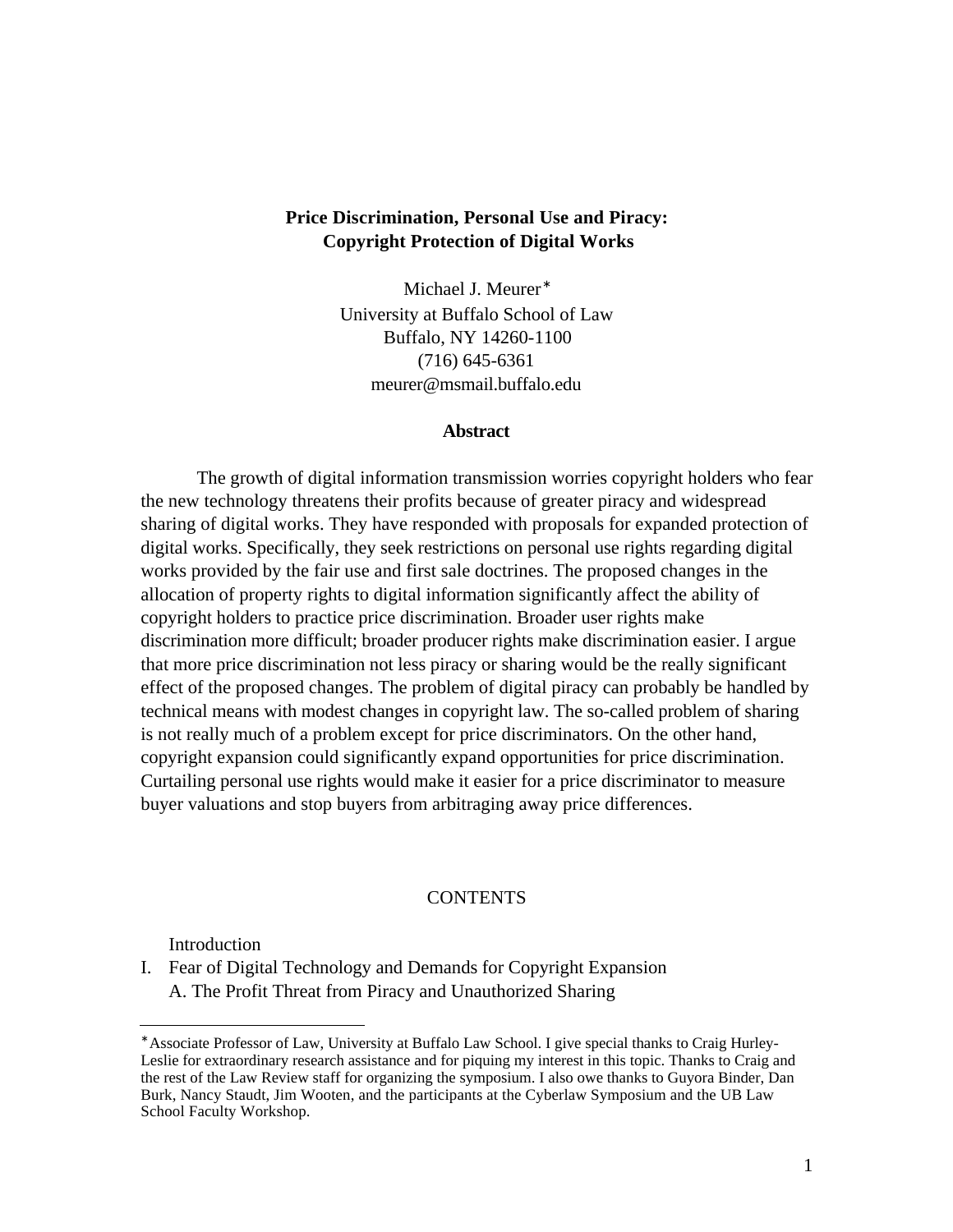- B. Justification of Copyright Expansion
- C. Proposed Expansion of Copyright Protection of Digital Works
	- 1. The First Sale Doctrine
	- 2. The Fair Use Doctrine
	- 3. The Copyright and Contract Law Intersection
	- 4. Enforcement Issues
- II. Facilitating Price Discrimination
	- A. Price Discrimination Fundamentals
	- B. Preference Measurement
	- C. Arbitrage

III. Copyright Law, Digital Technology and Profit

- A. Price Discrimination and Profit
- B. Unauthorized Sharing and Profit
- C. Piracy and Profit

Conclusion

### INTRODUCTION

During the past twenty five years copyright holders have repeatedly preached the coming of the Apocalypse as new technologies for copying and distributing works became available.<sup>1</sup> VCR spells doom for movie producers.<sup>2</sup> Photocopiers will ruin academic publishers.<sup>3</sup> Digital audio tape means the end of the music industry.<sup>4</sup> And so on.<sup>5</sup> These prophecies mobilized lawyers and lobbyists representing the publishing industry to push for copyright expansion. They met resistance from representatives of the consumer electronics industry, librarians, and other groups opposed to copyright expansion. Sometimes concern about technological innovation moved the courts or

<sup>1</sup> *See* Paul Goldstein, COPYRIGHT'S HIGHWAY 29 (1994).

<sup>2</sup> *See* Jessica Litman, *Revising Copyright Law for the Information Age*, 75 ORE. L. REV.19, 35 (1996).

<sup>3</sup> *See* Goldstein *supra* note 1 at 78-128.

<sup>4</sup> *See* Goldstein *supra* note 1 at 158 ("For record companies, the proliferation of unending generations of flawless copies [on digital audiotape] spelled doom for the retail sales market.") *See* Litman *supra* note 2 at 36. 5 *See* Litman *supra* note 2 at 22 (personal computers, VCRs and cable all stimulated debate about the

scope of copyright law); *id.* at 42, n. 93 (claim that audio and video tape would cripple and ultimately destroy motion picture and television industries). A prime example of the flexing of the movie industry's muscle is the delay of the introduction of Digital Versatile Discs (DVDs) into the U.S. marketplace due to demands by the movie industry that DVD units incorporate strong copy protection. By threatening not to release their products to DVD, the movie industry effectively held up introduction of DVD units for over a year. *See* Junko Yoshida, *Copy-protection questions delay digital roll-outs*, ELECTRONIC ENGINEERING TIMES, Feb. 3, 1997, at 1; Junko Yoshida, *DVD: Last year's bang is now more a whimper*, ELECTRONIC ENGINEERING TIMES, Jan. 13, 1997, at 10. The flexibility of DVD as a delivery medium for the movie, music, and software industries lead to the formation of a multi-industry Copyright Protection Technical Working Group to decide upon standards for the new DVD decks to protect intellectual property distributed on DVD discs. *See Movie Companies, Drive Makers Agree on Copyright Protection*, OPTICAL MEMORY NEWS, Nov. 5, 1996, *available on* WESTLAW, ALLNEWS database 1996 WL 8328542.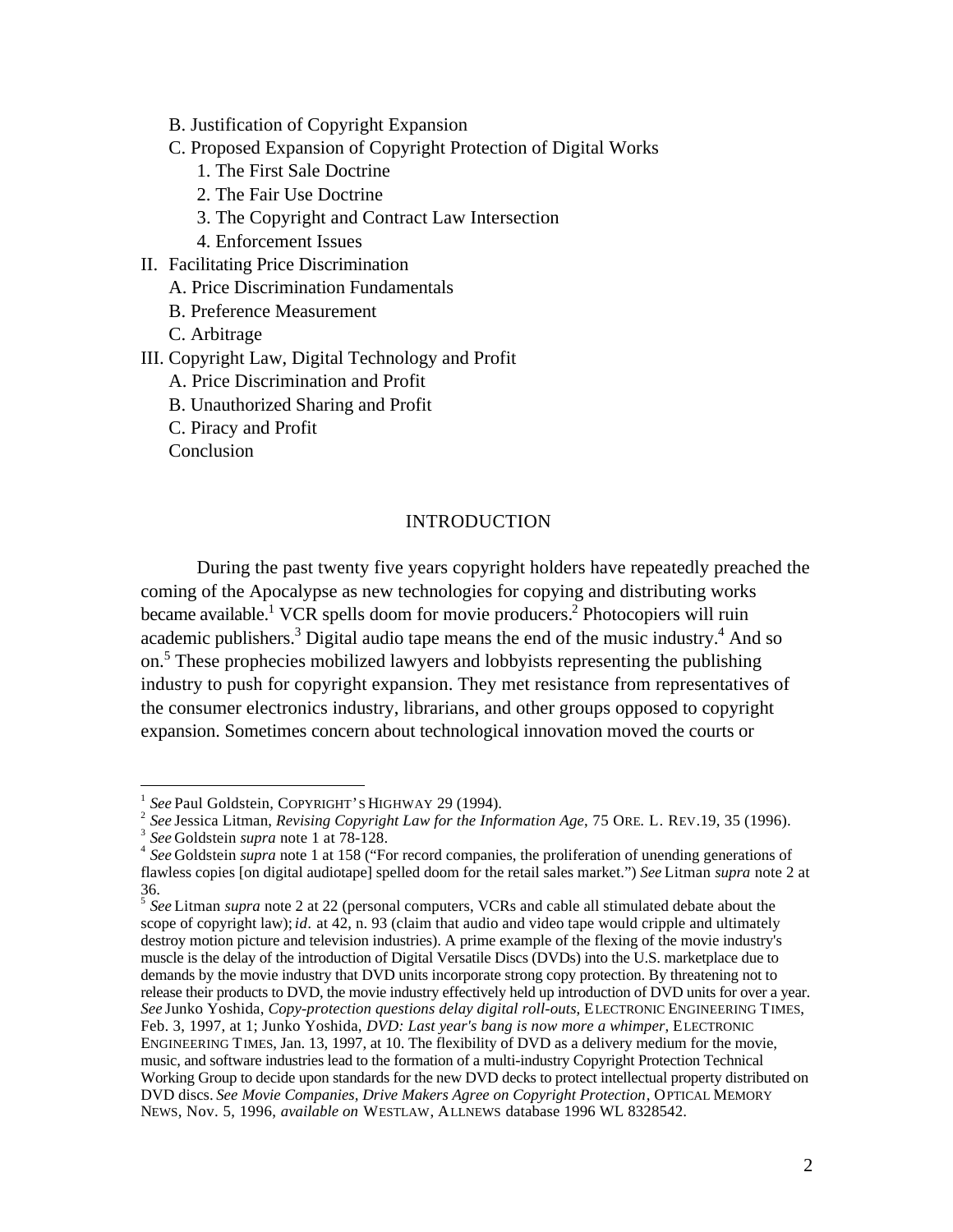Congress to expand copyright protection sometimes not.<sup>6</sup> Nonetheless, technological innovation consistently put copyright on the policy-making agenda and gave copyright holders an occasion to argue for broader rights.

Copyright law is again convulsed by a new media technology, and copyright holders have again issued a familiar warning: the Internet and digital information transmission threaten the survival of many publishers.<sup>7</sup> Text, software, music, and video publishers and producers have united to lobby for legislation to expand copyright protection of digital works. Copyright holders voice two main complaints about digital technology: it promotes widespread unauthorized sharing of digital works between a buyer and her<sup>8</sup> friends and family; and it promotes piracy. Publishers prefer that each user of a digital work purchase an original. Users often find it is convenient and economical to purchase a single original and share it within their social group. Software publishers are especially vocal about the effect of sharing on their profits; they claim to have lost substantial profit to widespread sharing that results from unauthorized copying.<sup>9</sup> All publishers worry about pirates making cheap and precise digital copies and easily transmitting the copies throughout the world via the Internet.<sup>10</sup>

Copyright advocates insist that it is good public policy to protect the profits of the producers of digital works.<sup>11</sup> First they argue that fairness requires that authors and publishers should be able to keep their share of the copyright pie in the face of new technologies.<sup>12</sup> This argument is usually cast in terms of the natural right of authors to reap where they have sown. Second they argue that profits from copyrighted works provide an essential incentive to produce and distribute those works.<sup>13</sup> That incentive

<sup>6</sup> *See Sony Corp. of Am. v. Universal City Studios, Inc.,* 464 U.S. 417 (1984) (no infringement by videotaping); Audio Home Recording Act of 1992, 17 U.S.C. 1001 et seq., (no infringement by digital audio taping); *Am. Geophysical Union v. Texaco Inc.*, 37 F.3d 881 (2d Cir. 1994) (infringement by photocopying); *Basic Books, Inc. v. Kinko's Graphics Corp.,* 758 F.Supp. 1522 (S.D.N.Y. 1991) (infringement by photocopying); *Williams&Wilkins, Co. v. United States,* 487 F.2d 1345, *aff'd by an equally divided Court,* 420 U.S. 376 (1978) (per curiam) (no infringement by photocopying).

<sup>7</sup> *See* Garry McDaniels, *Copyright Protection on the Internet,* Testimony before the House Jud. Subcomm. on Courts and Intellectual Prop., Feb. 7, 1996, 1996 WL 7135497. *Id.* ("The easy reproduction of computer software, and the far-flung messaging capabilities of the Internet, have shifted the legal balance far away from copyright owners.")

<sup>&</sup>lt;sup>8</sup> I will use masculine pronouns for copyright holders and feminine pronouns for users and competitors.

<sup>&</sup>lt;sup>9</sup> See Chuck Melvin, *Pirates of the Cyber Age: Software Buccaneers are Thriving and You May be One, Too*, THE PLAIN DEALER, Jan. 20, 1997, at 5D. (In the software industry alone lost profits from unauthorized copying are estimated to be \$13 billion a year.); Litman *supra* note 2 at 30 (An estimated one-half of software copies are unauthorized.) *See infra* text accompanying notes .

<sup>&</sup>lt;sup>10</sup> See infra text accompanying notes 31-39.

<sup>11</sup> *See, e.g.,* Jane Ginsburg, *Putting Cars on the "Information Superhighway": Authors, Exploiters, and Copyright in Cyberspace,* 95 COL. L. REV. 1466, 1468 (user rights are secondary to the interests of producers); Goldstein, *supra* note 1; Intellectual Property and the National Information Infrastructure: The Report of the Working Group on Intellectual Property Rights (1995) [hereinafter White Paper].

<sup>&</sup>lt;sup>12</sup> See infra text accompanying note 48-49.

<sup>&</sup>lt;sup>13</sup> See infra text accompanying note 50-54.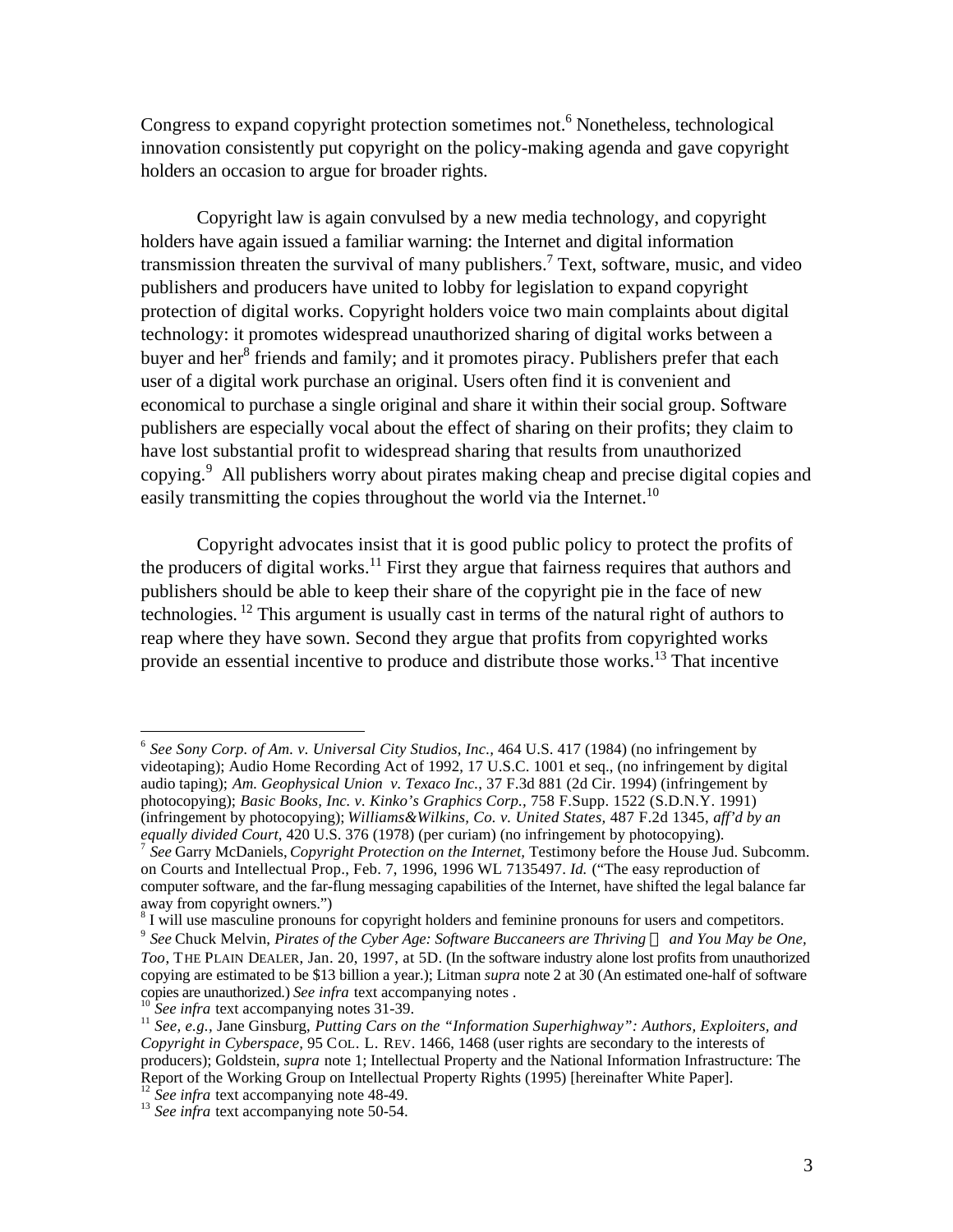would be undercut by the increased sharing and piracy that is forecast to arrive with the growth of the Internet.

The Clinton administration has come to the defense of copyright holders.<sup>14</sup> A task force headed by Patent and Trademark Office commissioner and former entertainment industry lobbyist Bruce Lehman released a report known as The White Paper in 1995.<sup>15</sup> The White Paper proposes a series of interpretations or modifications of copyright law to increase protection for digital works. Notably, the White Paper defends recent cases that limit the first sale<sup>16</sup> and the fair use<sup>17</sup> doctrines as applied to digital works. It also supports the use of contract law to displace the fair use and first sale doctrines.<sup>18</sup> In the international realm U.S. diplomats have also pushed for broader intellectual property protection for digital works.<sup>19</sup>

Internet service providers and digital equipment manufacturers join consumer electronics firms and librarians in opposing expanded protection of digital works.<sup>20</sup> The first two groups are new to copyright policy-making disputes. They worry that stronger copyright law will slow development of the Internet. In particular, they oppose indirect copyright liability for service providers which is favored in the White Paper.<sup>21</sup> Generally, the critics of copyright expansion favor broad dissemination of digital works.<sup>22</sup> They argue that the status quo provides adequate incentives to authors and publishers, and that enlarged protection of digital works would come at the expense of unfairly diminished public access to copyrighted material. Such access advances educational and free speech

<sup>&</sup>lt;sup>14</sup> See Litman *supra* note 2 at 21 (White Paper interprets copyright law in favor of copyright holders).

<sup>15</sup> *Supra* note 10.

<sup>&</sup>lt;sup>16</sup> See infra Section I.C.1.

<sup>17</sup> *See infra* Section I.C.2.

<sup>&</sup>lt;sup>18</sup> *See infra* Section I.C.3.

<sup>19</sup> *See* Peter Jaszi *Caught in the Net of Copyright*, 75 ORE. L. REV. 299, 302 (1996). A treaty proposed by delegates to the World Intellectual Property Organization (WIPO) would have included temporary reproduction of a work within the reproduction right of a copyright holder. *See* 53 BNA'S PATENT, COPYRIGHT, & TRADEMARK JOURNAL 116 (1996). This proposal is directed at digital works that are stored temporarily in a computer for use. *See infra* text accompanying note . The final treaty was significantly modified to accommodate the wishes of users. *See* 53 BNA's Patent, Trademark & Copyright Journal 116 (1996). The proposed treaty also created an exclusive right of communication. But the final version made it clear that telecommunication companies that merely provided a conduit for communication did not infringe this right. *See News From WIPO*, http://www.hrrc.org/newswipo.html.

<sup>&</sup>lt;sup>20</sup>See 53 BNA's Patent, Trademark & Copyright Journal 116 (1996) (WIPO proposal on temporary reproduction was strongly opposed by the U.S. Internet industry).

<sup>21</sup> *See* Ginsburg *supra* note 11 at 1492; Pamela Samuelson, *The Copyright Grab,* WIRED, Jan. 1996. In contrast, the authors of the White Paper contend that it would be "premature to reduce liability of any type of service providers currently in the NII environment." White Paper, *supra* note 11 at 122. Since the hassle of suing an individual customer may be too great, a small number of deep pocketed service companies is an attractive target. The White Paper endorses cases that have found Internet service providers are liable under a theory of contributory infringement for copying done by their clients. *See* Litman *supra* note 2 at 39.

<sup>22</sup> *See* Litman, *supra* note 2; Samuelson, *supra* note 21; Julie Cohen, *A Right to Read Anonymously: A Closer Look at Copyright Management in Cyberspace,* 28 CONN. L. REV. 981 (1996). *See also* Neil W. Netanel, *Copyright and a Democratic Civil Society,* 106 YALE L. J. 283 (1996) (compares copyright expansionists and minimalists in the digital context).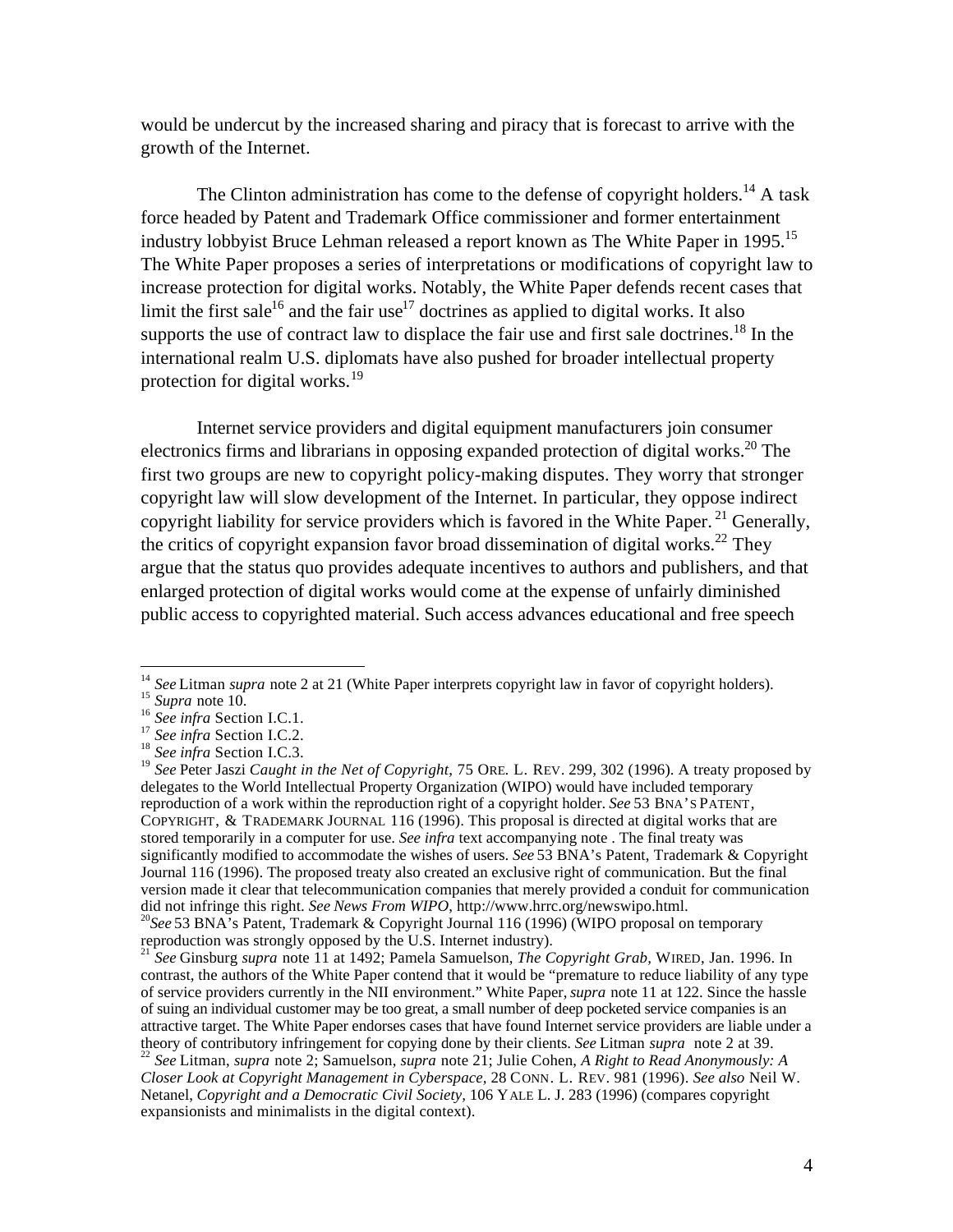goals as well as legitimate competition by firms who gain access to unprotected ideas contained in protected works.<sup>23</sup>

Academics and policy-makers have debated the proper copyright response to digital technology by assessing and balancing issues of profit and access, but they have largely neglected what should be a key issue in the debate: price discrimination.<sup>24</sup> I show that the proposed changes in copyright law facilitate the practice of price discrimination by sellers of digital works. The neglect of price discrimination is curious because raising the issue could advance the position of either side in the debate. Proponents of copyright expansion could argue that facilitating price discrimination is desirable because it restores lost profit to publishers and (as an appealing bonus) it promotes economic efficiency. Opponents could argue that price discrimination has undesirable effects on the distribution of wealth and (contrary to usual claims) it subverts both access and economic efficiency.

I have two goals in this Article: first, to show that the changes supported by the White Paper will facilitate price discrimination; and second, to show that those changes are not required to maintain the industry's profit share. I present the arguments made by supporters of copyright expansion in Section I. First I explain the claim that digital technology threatens the profits of copyright holders because of increased unauthorized sharing and piracy. I move next to the normative arguments stating that copyright expansion is an appropriate response to falling profits. I conclude the Section by listing the proposals for expanded copyright protection of digital works and explaining how they might alleviate the problems of unauthorized sharing and piracy.

Section II covers the mechanics of price discrimination.<sup>25</sup> My first task is to explain how sellers price discriminate. Roughly speaking, price discrimination is a tactic by which a seller charges a high price to high valuation users and a low price to low valuation users. Effective price discrimination requires satisfaction of three conditions: (1) the seller has market power; (2) the seller can sort customers according to their preferences; and (3) customers cannot arbitrage away price differentials.<sup>26</sup> In the absence of market power a seller would find that competitors would be eager to serve his disfavored customers and any price differential would collapse. The seller must have information on consumer preferences or he will not know who to discriminate against. Arbitrage means that favored customers can buy in order to resell to disfavored

<sup>23</sup> *See infra*, note 254.

<sup>&</sup>lt;sup>24</sup> Some exceptions include Goldstein, Paul, Copyright's Highway 8 (1994) (explains that copyright is crucial for price discrimination by book and movie sellers); Netanel *supra* note 22 at footnotes 30 and 31 (digital technology promotes price discrimination); Glynn S. Lunney, Jr., *Reexamining Copyright's Incentives-Access Paradigm,* 49 VAND. L. REV. 483 520-21 (1996); Stewart E. Sterk, *Rhetoric and Reality in Copyright Law,* 94 MICH L. REV. 1197, 1205 (1996).

In Section III I explain how price discrimination operates in the market for digital works.

<sup>&</sup>lt;sup>26</sup> Sporadic price discrimination may occur under any market structure in response to changing economic conditions and limited information. I am only considering persistent price discrimination.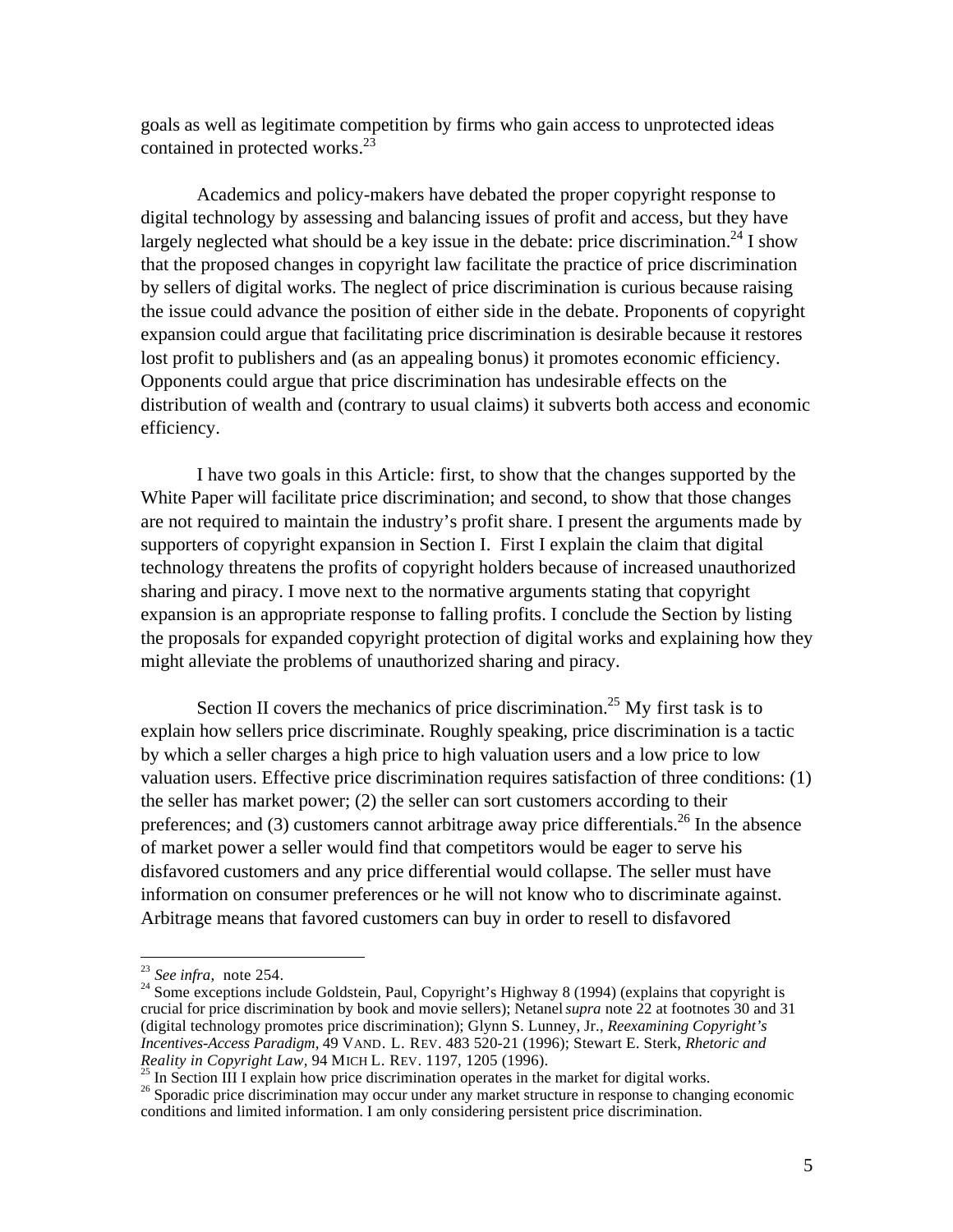customers. The presence of arbitrage undermines price differentials. In most markets price discrimination is either infeasible or feasible only to a limited degree since these requirements are not fully met.

My other task in Section II is to show how copyright law affects price discrimination. The exclusive rights granted to a copyright holder are a source of potential market power that make price discrimination possible. Thanks to copyright there is a single authorized producer of MS-DOS software. If Microsoft chooses to charge different prices to different buyers of the same software, there are no competitors to woo the disfavored customers. Copyright law also contains features that hinder price discrimination. The first sale doctrine fosters indirect competition by allowing the first buyer of a work to resell it. Resale is especially detrimental to price discrimination if a low valuation user purchases a work at a low price and arbitrages by selling the work to a high valuation user. The fair use doctrine is another deterrent to price discrimination. For example, the fair use doctrine allows home recording of television programming. The sharing of videotapes by friends and family works against price discrimination because it makes it harder for sellers to sort customers into homogeneous groups. In contrast, the fortunes of price discriminators may be bolstered by contract law. Resale and sharing of works by users can be suppressed by contract terms.

The conditions allowing price discrimination are not satisfied in many markets for copyrighted works. Even when the conditions are satisfied price discrimination does not follow inevitably. If the cost of implementing price discrimination is too high, then uniform prices prevail. Further, when sellers practice discrimination, the scope and complexity of discrimination is limited by implementation costs. The law may facilitate price discrimination by reducing implementation costs. Specifically, constriction of the first sale and fair use doctrines and tolerance of contractual displacement of copyright law reduces the measurement costs and makes arbitrage more difficult. Thus, expanding legal protection of copyrighted digital works will likely increase the scope and complexity of discriminatory pricing schemes.

Section III assesses the profit impact of unauthorized sharing, piracy, and price discrimination. I argue that digital technology and the proposed changes in copyright law work in a complementary fashion to significantly raise the profits from digital price discrimination. Briefly, the primary effect of digital technology on price discrimination is to make measurement easier. The primary effect of the legal changes is to make arbitrage more difficult.<sup>27</sup> Together this is a recipe for higher profits. On the other hand, I do not see great losses associated with unauthorized sharing or piracy if copyright holders fail to win their desired changes in the law. The effect of sharing is overstated because copyright

 $2^{27}$  I argue that digital technology and expansion of copyright law will have a variety of effects on measurement and arbitrage. In some ways digital technology makes arbitrage easier and in other ways harder. Copyright law changes will make measurement easier in some cases as well as making arbitrage harder. The details are covered in Section III. A.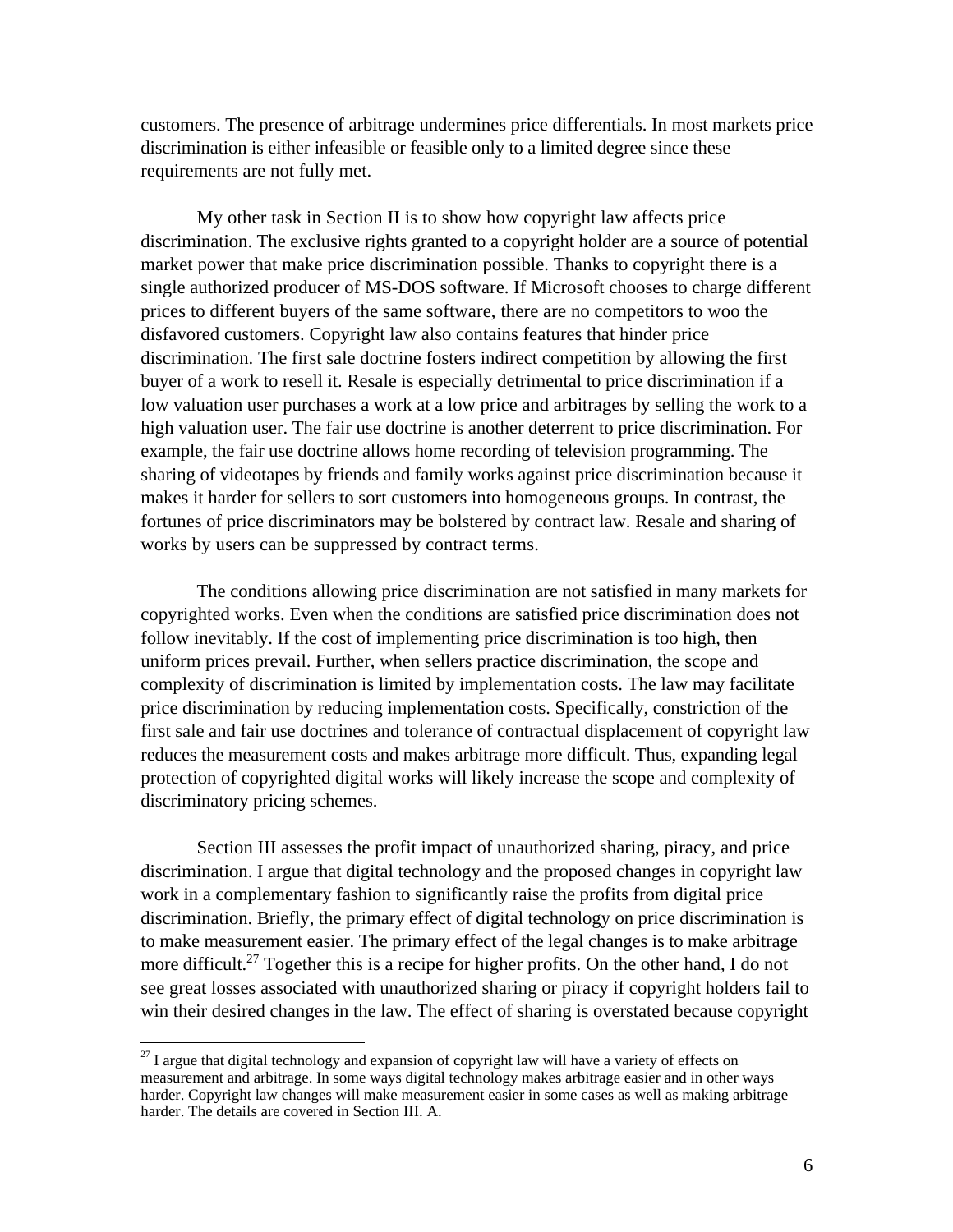holders point to lost sales instead of the relevant measure of lost profits. Sharing has a smaller effect on profit than sales, and it is not clear how much digital technology will increase sharing for works other than software. Also both sharing and piracy probably can be controlled by technology. To further combat piracy an appropriate regime of copyright management could be implemented. A law that punished those who tamper with copyright information attached to digital works would help control piracy but would do nothing to facilitate price discrimination.

# I. FEAR OF DIGITAL TECHNOLOGY AND DEMANDS FOR COPYRIGHT EXPANSION

#### A. *The Profit Threat from Piracy and Unauthorized Sharing*

 $\overline{a}$ 

There are numerous activities that may infringe the exclusive rights of a copyright holder, but in this Article I focus mostly on two that I call piracy and unauthorized sharing. These are not terms defined by copyright law, rather they are terms I will use to define economically relevant categories of behavior. I use piracy to describe the unauthorized *public* distribution of literal copies of a copyrighted work, <sup>28</sup> and I use unauthorized sharing to describe the unauthorized *private* distribution of literal copies of a copyrighted work.<sup>29</sup> In economic terms, a pirate is a competing supplier of the copyright holder, while parties engaged in sharing (whether authorized or not) should be thought of as a coalition of buyers. As the boundary between public and private distribution becomes blurred unauthorized sharing starts to look like piracy, and the organizer of a coalition of buyers begins to look like a competing supplier.<sup>30</sup> I will not bother to fix a clear boundary between these categories, because most of the cases I consider will clearly fall into one category or the other, and because it is not essential to my main arguments.

<sup>&</sup>lt;sup>28</sup> Piracy should be distinguished from competition by a close substitute. Absent patent protection competitors can learn ideas and imitate. *See, e.g.,* Mark Lemley & David O'Brien, *Encouraging Software Reuse*, 49 STANFORD L. REV. 255 (1997); Dan Burk, The Market for Digital Piracy, 214 (1997?) (piracy and Internet distribution); Robert Merges, Contracting Into Liability Rules: Intellectual Property Rights and Collective Rights Organizations 84 CALIF. L. REV. 1293 (1996).

For the sake of brevity in this Article I only consider piracy of literal copies, but it sometimes makes sense to include unauthorized public distribution of derivative works in the definition as well. Some derivative works do not contain much added value. The public distribution of unauthorized translations of a factual work or textbook or unauthorized anthologies might reasonably be treated as piracy. *Cf. Basic Books, Inc. v. Kinko's Graphics Corp.,* 758 F.Supp. 1522 (S.D.N.Y. 1991).

<sup>29</sup> A similar distinction is made by Litman *supra* note 2 at 41, and Richard Stallman, *Reevaluating Copyright: The Public Must Prevail,* 75 ORE. L. REV. 291, 294 (1996).

 $30$  Record and software rental stores are an interesting case. One could argue that they are profit making libraries, or that they represent a coalition of buyers who share a copyrighted work. It makes more sense to consider them pirates because the public nature of their distribution makes them effective competitors to authorized sellers of software or records. Such stores are precluded by Section 109 of the Copyright Act. On the other hand, video rental stores flourish. What's the difference? People usually rent a movie for a single viewing and are less inclined to copy a movie. People usually use software and music repeatedly and want their own copies. Further, the Macrovision copy prevention system is effective in stopping home copying of rented videos. There is no equivalent system for software and records.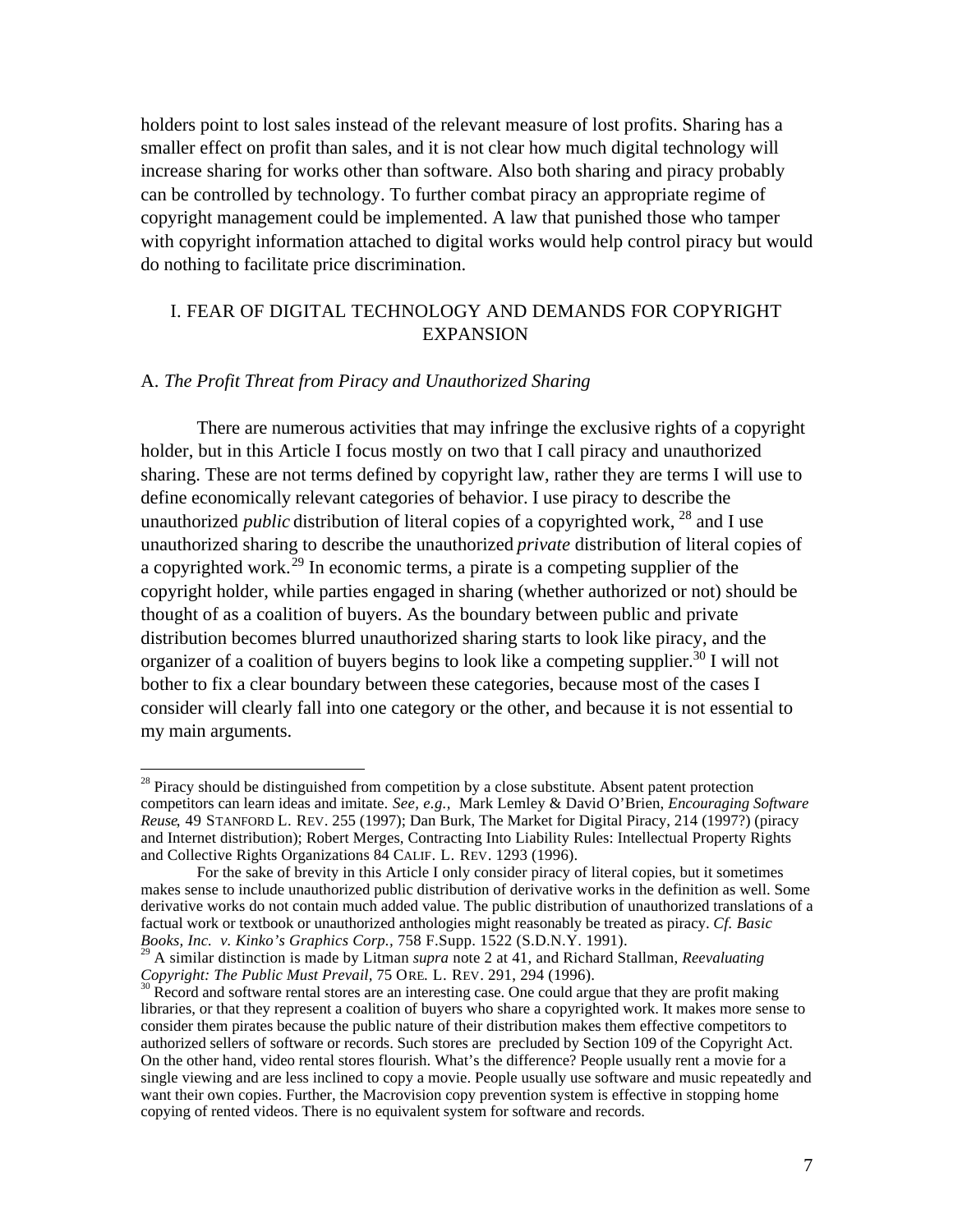Digital technology may expand the horizons of copyright piracy but it does not change its nature. The traditional copyright pirate would obtain a copy of a novel, song, or movie, and produce unauthorized copies of the work. She would then sell the bootleg copies in competition with the authorized seller. Digital piracy amounts to the same thing except the digital pirate might avail herself of the Internet for digital distribution of the bootleg copies. An example of piracy on the Internet is provided by *Sega Enters., Ltd. v.* MAPHIA.<sup>31</sup> In that case the defendant made unauthorized copies of Sega games available on a computer bulletin board where users could download the games for a fee.<sup>32</sup> Besides the profit seeking pirates that have always plagued publishers, the Internet creates a genuine risk of piracy without profit.<sup>33</sup> A disgruntled employee might distribute proprietary software to get back at an employer, or a teenage hacker might decode and freely distribute a game.<sup>34</sup> The low cost of distributing copies on the Internet makes mischievous or malicious piracy possible.

Copyright law must stop direct, unauthorized competition because it can wipe out the profits of the copyright holder.<sup>35</sup> A pirate distributing copies over the Internet puts pressure on the copyright holder to cut his price. If the pirate can reach much of the market for a work through the Internet, then the market price will plummet to the marginal cost of storing and transmitting the digital work (a cost close to zero). Absent a suitable lead time in marketing,  $36$  the copyright holder will be unable to cover the fixed costs of producing the original work.<sup>37</sup> The disgruntled employee or teenage hacker might be a more serious problem if they make the work freely available, putting even more downward pressure on the price charged by the copyright holder. The problems of the copyright holder are compounded by the possibility that third parties on the Internet might speed distribution of unauthorized copies of a work by creating links, posting information about the work, or actively redistributing the work themselves.<sup>38</sup> The best argument for expanding copyright protection of digital works builds on these fears.<sup>39</sup>

 $31$  857 F. Supp. 679 (N.D. Cal. 1994).

<sup>32</sup> *Compare Playboy Enters. v. Frena,* 839 F. Supp. 1552 (M.D. Fla. 1993) (Unlike MAPHIA the defendant claimed he did not know the material was infringing) .

<sup>33</sup> *See* Andrew Sorkin, *Internet Song Use Spurs Recording Industry Suits,* NEW YORK TIMES, D6, June 16, 1997 (most virtual bootleggers of music do it as a hobby); *United States v. LaMacchia*, 871 F.Supp. 535 (D. Mass. 1994) (bulletin board allowing people to get unauthorized copies of software at no charge).

<sup>34</sup> *Cf. Religious Technology Center v. Netcom On-Line Communication Services*, Inc., 907 F. Supp. 1361; 1995 U.S. Dist. LEXIS 18173 (N.D. Cal. 1995) (The defendant made excerpts of letters available free of charge for anyone to download or browse from his web page.)

<sup>35</sup> *See* Litman *supra* note 2 at 42; Michael McCoy and Needham Boddie, *Cybertheft: Will Copyright Law Prevent Digital Tyranny on the Superhighway?,* 30 WAKE FOREST L. REV. 169 (Spring 1995).

<sup>36</sup> *See*, *e.g.,* Stephen Breyer, The Uneasy Case for Copyright, HARV. L. REV. (1971) (the lead time advantage and strategic pricing are sufficient to give a publisher enough incentive to introduce a new work).

<sup>37</sup> *See* Netanel *supra* note 22 at 292, footnote 27. Fixed costs include selecting, editing, typesetting, and some one-time marketing and distribution costs. *See* Keith Aoki, *Foreward: Innovation and the Information Environment: Interrogating the Entrepreneur,* 75 ORE. L. REV. 1, 11 (1996). 38

<sup>&</sup>lt;sup>39</sup> Besides direct competitors, the copyright holder cares about other kinds of competitors. There are: imitators, who may copy a work to extract ideas from the work that improve their ability to make and sell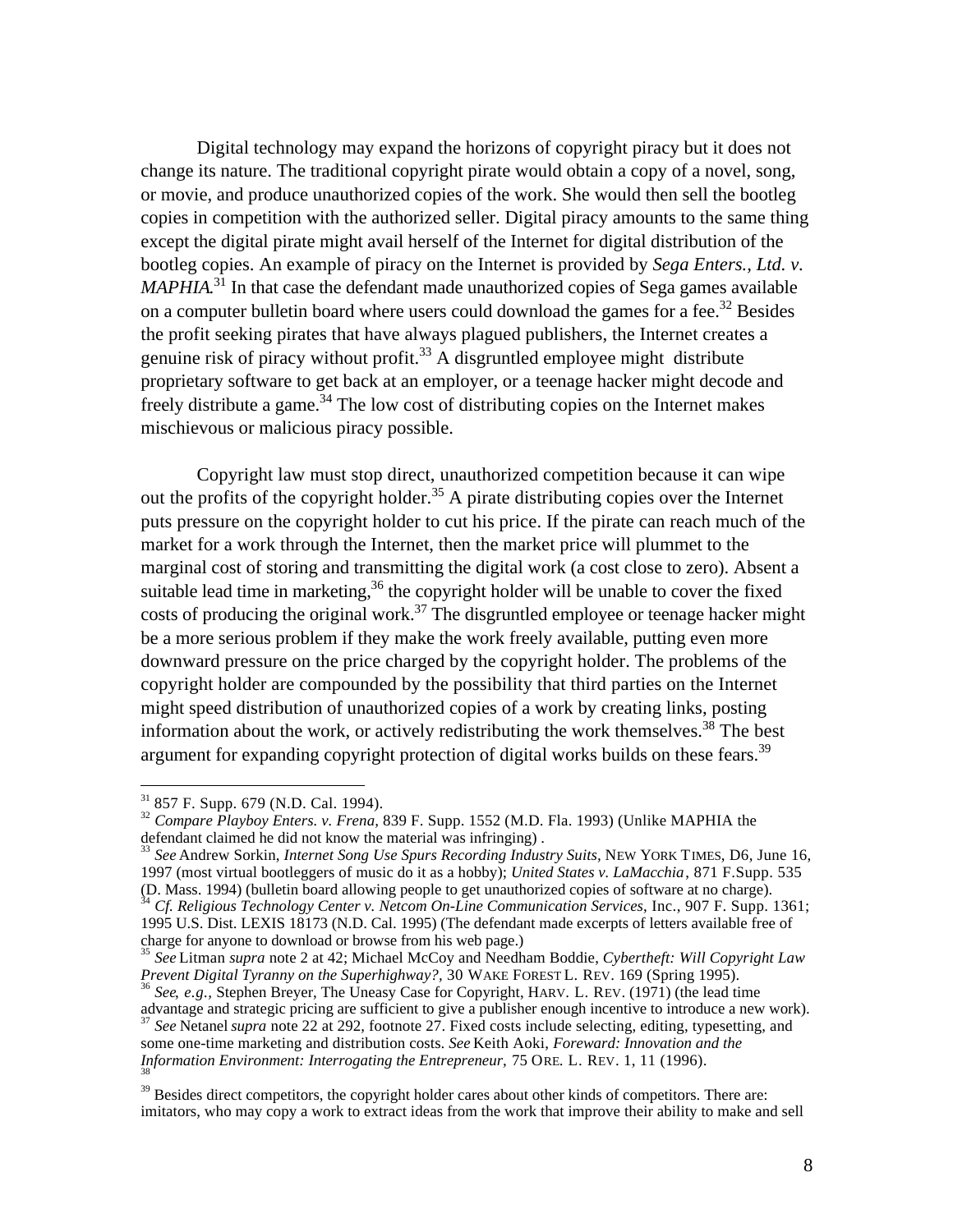Sometimes the term piracy is used to cover what I call unauthorized sharing. For example, the Software Publishers Association defines software piracy as unauthorized copying of software.<sup>40</sup> This definition includes both the mass marketing of unauthorized spreadsheets and the unauthorized copy of a computer game that one friend gives to another. I prefer a narrower definition of piracy to distinguish it from unauthorized sharing because they are such different activities.

Sharing of copyrighted works is commonplace. Most buyers share any works they purchase within their home. Buyers often lend novels, sheet music, and videotapes to their friends. Parents teach songs, poems, and stories to their children. Magazine and newspaper buyers photocopy or clip articles and give them to friends. Music, video, and software buyers sometimes copy a work and give it away; they also lend a work knowing it will be copied. Institutions likes businesses and schools buy reference books that are shared by employees or students. These institutions also photocopy copyrighted works and distribute the photocopies internally. Explicit authorization to share a copyrighted work is not the norm. One important instance of authorization is a site license for software that allows a purchaser to share access to the software with a specified number of other users.<sup>41</sup> Most of the time sharing is either implicitly authorized or unauthorized.<sup>42</sup>

Copyright holders complain that unauthorized sharing cuts their sales and hence their profits, and that digital technology will make the problem worse.<sup>43</sup> They claim that unauthorized sharing will increase because new digital technology makes cheap and faithful copying technology available to the masses.<sup>44</sup> This argument is strongest with regard to digital text. The appearance of the World Wide Web and other developments in data transmission have created whole new markets for digital text. Until recently, most text was available only in print, and digital technology was not very relevant to sharing text because it is much easier to photocopy and share a printed work than to scan or manually enter text into a digital file so that copies can be made and shared.<sup>45</sup> Regarding audio and video works, digital technology produces higher quality copies, but analogue technology already produces reasonably good quality copies, so the copying technology

a similar product; creators of derivative or transformative works; and secondary market competitors, who copy a work so that they can compete with the copyright holder in a secondary market related to the copyrighted work, e.g., maintaining software. Expansion of the rights of copyright holders are also designed to limit competition from these indirect competitors. 40

<sup>&</sup>lt;sup>41</sup> See infra note 139 and accompanying text

<sup>&</sup>lt;sup>42</sup> An explicit ban on sharing is becoming an important feature of software licensing agreements. See Mark Lemley, *Shrink-Wrap Licenses,* 68 U. S. C. L. REV.1239 (1995).

<sup>43</sup> *See* McDaniels, *supra* note 7 ("One out of every five consumers recently surveyed admitted that they had copied software from friends at work or school." "...over \$1 billion in business applications alone were pirated in the United States in 1994 from all sources...")

<sup>&</sup>lt;sup>44</sup> See Ginsburg *supra* note 11 at 1478; Netanel *supra* note 22 at 299.

<sup>45</sup> *Id.* at 299-301.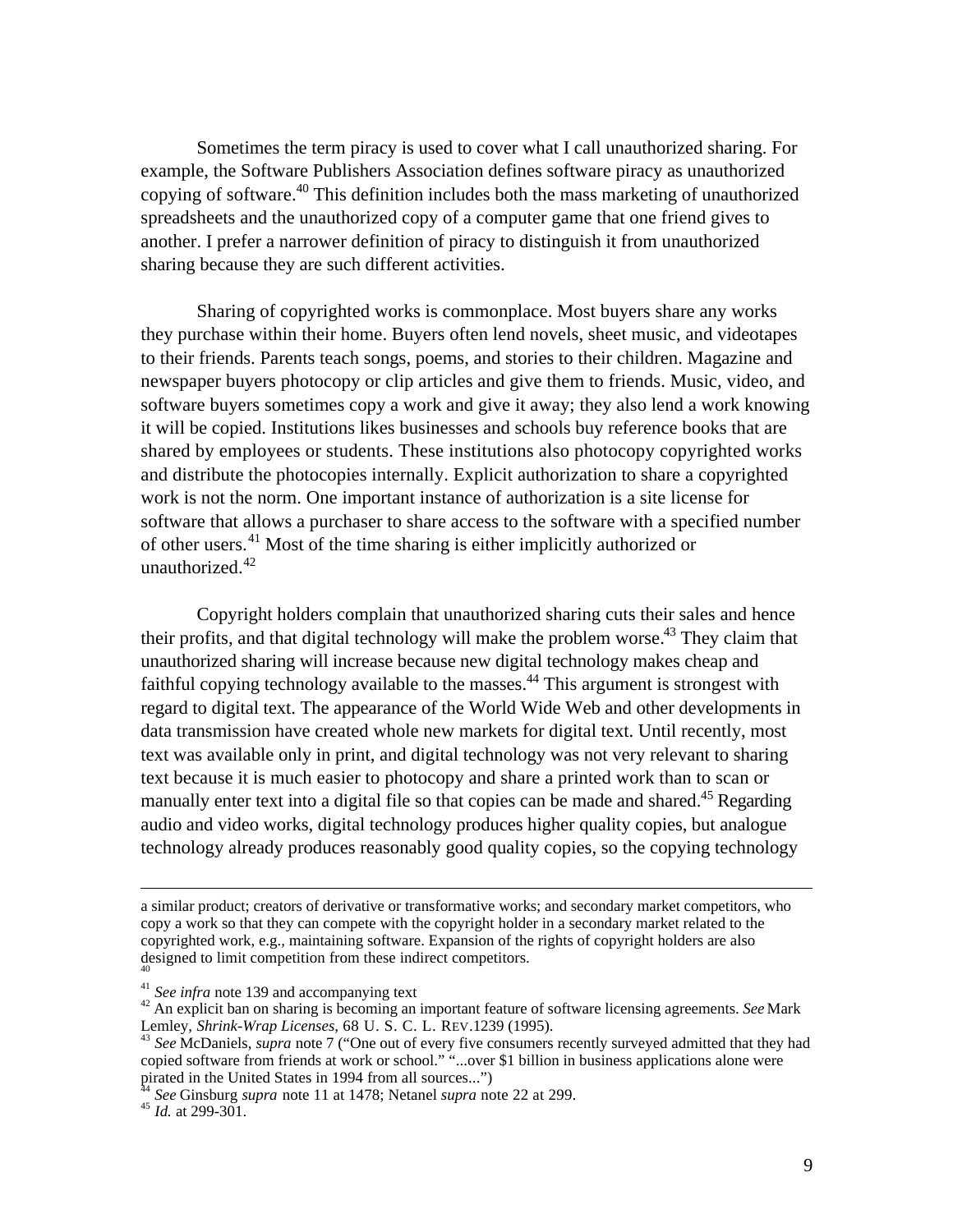alone probably will not increase unauthorized sharing very much. The sharing of software is intrinsically a feature of digital technology. Sharing software has been a common and favored practice from the early days of computing.<sup>46</sup>

Besides better copying technology, better data transmission might also encourage more unauthorized sharing. Local networks at schools and workplaces make it easier to share software. E-mail makes it easier to share digital files of any type of work with distant friends and family members. If consumers grow accustomed to purchasing digital works over the Internet they might also get use to sharing them over the Internet.

### B. *Justification of Copyright Expansion*

Proponents of copyright expansion advance two theories in support of their position. The first is based on fairness and holds that the relative profit shares of the groups affected by copyright law should not be altered by technological developments. The second is based on economic efficiency and holds that incentives must be maintained to produce copyrightable works.<sup>47</sup>

Copyright holders sometimes argue that they are entitled to their current share of the surplus generated by the production and distribution of copyrighted works.<sup>48</sup> This argument derives from the view that legislation should be seen as an agreement among affected parties about how to share the surplus from some regulated activity. The entitlement claim can be supported by reference to the series of (perhaps hypothetical) legislative bargains determining the content of the Copyright Act. The provisions of the Act help determine the share of surplus that flows to copyright holders. They argue that the Internet threatens to reduce their share and copyright law should respond to offset that reduction.<sup>49</sup>

The more common argument in support of copyright expansion is based on the theory of public goods.<sup>50</sup> Copyrighted works like other kinds of information are classified

<sup>46</sup> *Cf*. Stallman *supra* note 29 at 294

 $47$  The expansion of copyright protection of digital works might have quite a different explanation. Instead of a response to developments in digital technology, the expansion might simply be part of a general expansion of copyright. The general expansion of copyright is explained by concerns about competitiveness and property rights. Many policy-makers argue that expanded intellectual property rights subsidize hightech industries and promote economic growth. *See* Wendy J. Gordon, *On Owning Information: Intellectual Property and the Restitutionary Impulse,* 78 VA. L. REV. 149, 156-57 (1992). A complementary view holds that the broadest possible property rights provide the best support for a competitive and efficient economy. *See* Wendy J. Gordon, *Assertive Modesty: An Economics of Intangibles,* 94 COLUM. L. REV. 2579 (1994); Goldstein, *supra* note 1 at 178-79.

<sup>48</sup> *See* Litman *supra* note 2 at 25. Alternatively, copyright holders argue that according to a Lockean natural rights theory they are entitled to as much of the surplus as they can appropriate with the help of the law. On this view copyright should given copyright holders the broadest possible property rights. *See* Jaszi *supra*, note 19 at 301-3.

<sup>49</sup> *See* Edward Zajac, THE POLITICAL ECONOMY OF FAIRNESS 121-123 (1995).

<sup>50</sup> *See generally* Jean-Jacques Laffont, FUNDAMENTALS OF PUBLIC GOODS (1988).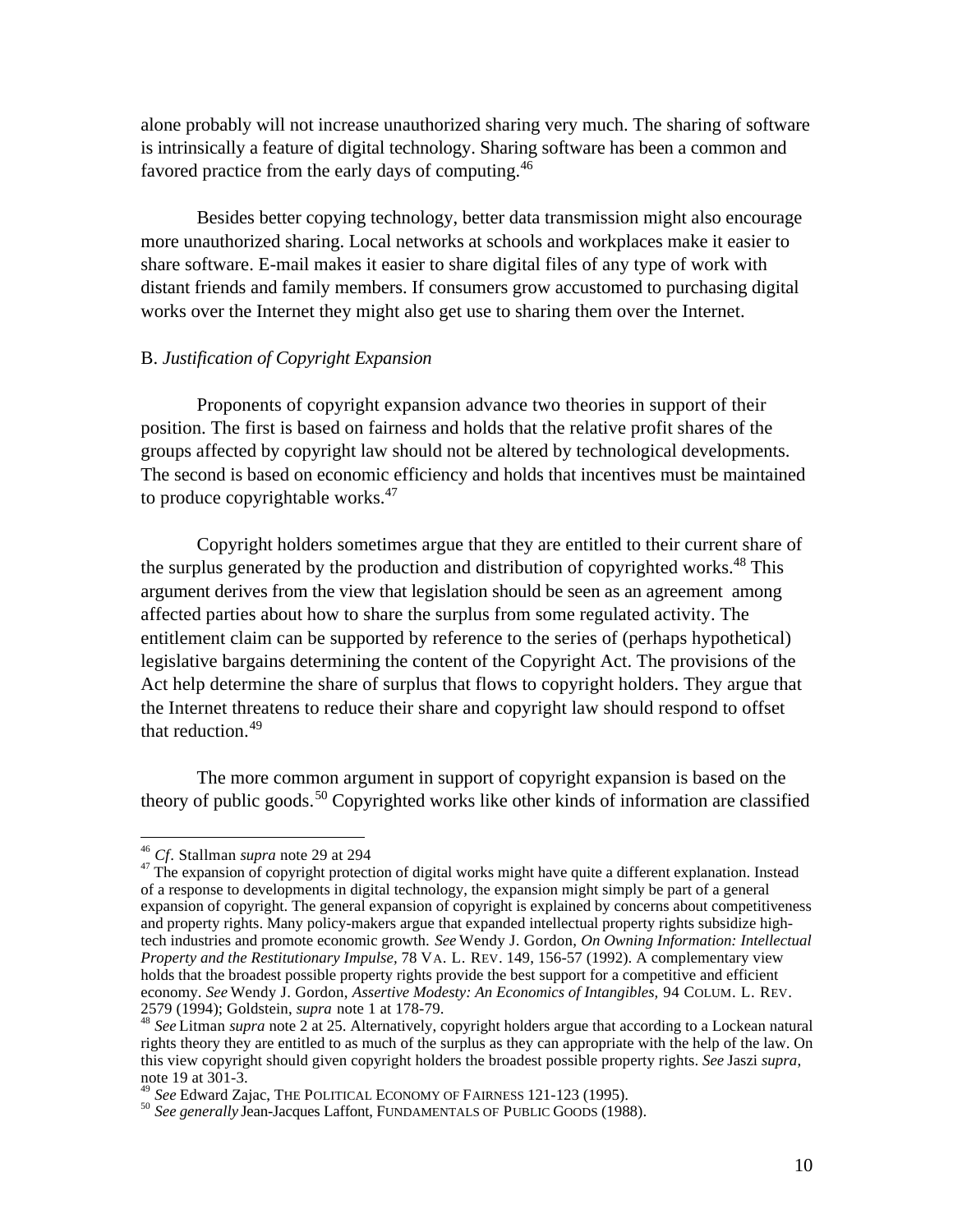as public goods by economists. One characteristic of a public good is that the producer of the good has difficulty charging others to use the good. In the absence of a copyright an author would make little profit from his novel or other work because of the actions of free riders.<sup>51</sup> Free-riders misappropriate a market created by the copyright holder. They take a free-ride on the effort exerted by the author to create a work and the publisher to edit, produce, and market the work.<sup>52</sup> Following the public goods theory copyright creates a property right of sufficient duration and scope to provide an incentive to authors and publishers to produce new works despite the looming threat of free riders.<sup>53</sup> Effective copyright protection thwarts unauthorized competition and preserves market power for the copyright holder. During the term of the copyright free-riding is illegal. Once the copyright expires and a work falls into the public domain then anyone can sell the formerly copyrighted work.<sup>54</sup>

This incentive goal clashes with another goal of the copyright system: broad and rapid dissemination of works.<sup>55</sup> Perpetual and maximally broad copyright protection is the surest way to provide incentives to produce and distribute new works, but such a strong property right would impede dissemination. Strengthening copyright protection increases the market power of the copyright holder which leads to supracompetitive

<sup>&</sup>lt;sup>51</sup> Even without copyright protection there are incentives to produce works of authorship. The first publisher of a work will enjoy a lead time advantage over competitors that provides some profit. Some kinds of works are protectible as trade secrets or by technology. Some works are funded on a contractual basis.

<sup>52</sup> *See* Aoki *supra* note 37 at 11.

<sup>&</sup>lt;sup>53</sup> Positive and negative effects arise in relation to productive incentives. An optimistic view is that price discrimination raises profits and promotes additional investment in quality works of authorship. A pessimistic view is that price discrimination generates profits that are dissipated via nonproductive rentseeking. Supporters of price discrimination by copyright holders argue that it will increase the incentive to produce copyrighted works. A related but more subtle argument is that widespread price discrimination would allow various authors and publishers to more nearly capture the full social value of copyrighted works which would encourage a better allocation of productive effort to those works generating the highest social value. *See* Goldstein, *supra* note 1 at 200, 217 (1994) (The broadest copyright assures that allow authors get the largest possible share of the value they create. This eliminates distortions in investment decisions among possible copyrightable works.) Skeptics argue that the increased profits from price discrimination may cause too much investment in copyrighted works. Excessive investment might be directed to particular entertainment projects like blockbuster movies or to duplicative factual like popular software application programs. *See* Netanel, *supra* note 22 at 333-35; Lunney, *supra* note 24 at 655. Other forms of unproductive rent-seeking include lobbying and litigation. *See generally* Richard Posner, ECONOMIC ANALYSIS OF LAW 260 (1986). (The efficiency effect of price discrimination is indeterminate. Even perfect price discrimination might be inefficient because it creates bigger rents that may be offset by wasteful rent-seeking.)

<sup>&</sup>lt;sup>54</sup> Instead of copyright the government could use prizes or other payments to support the production and distribution of works of authorship. Such incentives are already used to a limited extent. The federal government provides grants through organizations like the NSF, NIH, NEA, and NEH. Also universities support authorship through salary and grants.

<sup>55</sup> Non-rivalrous consumption is the second characteristic of public goods. *See generally* Laffont, *supra* note 50. This means that increasing the number of consumers of the good does not impair the utility derived from consumption of the good by the original consumers. The significance of this characteristic is that the efficient price of information is the cost of transmission which is close to zero. Thus, there is a tension inherent in copyright between responding optimally to the free-rider and to non-rivalrous consumption. Economists refer to this as a trade-off between dynamic and allocative efficiency.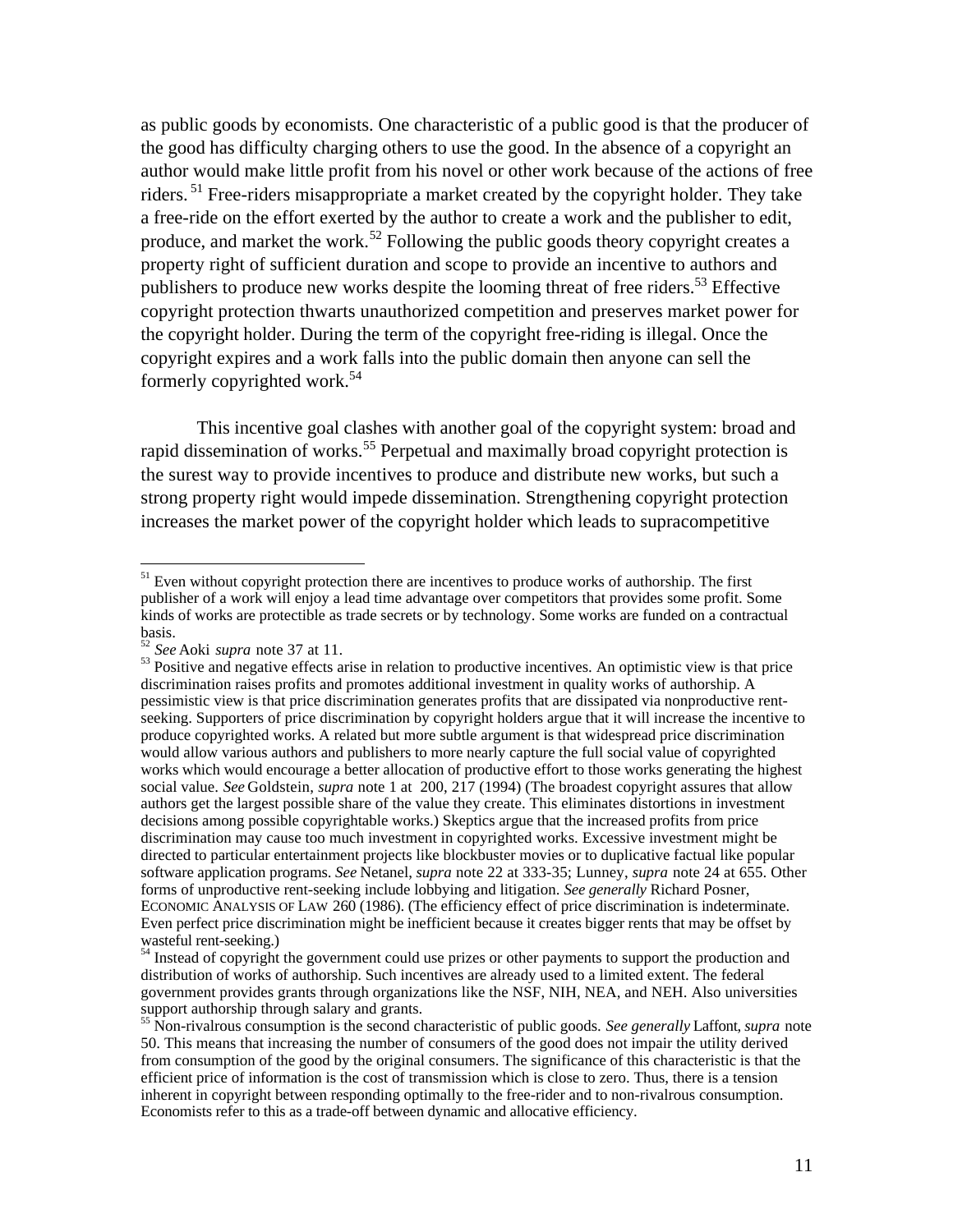prices. High prices cut demand and restrict the dissemination of copyrighted works. An optimal copyright policy must balance the incentive and dissemination goals by making the right choices for scope and length.

With regard to the Internet, copyright holders argue that their productive incentive should be increased by copyright expansion to offset the harmful effects of the new technology on profits.<sup>56</sup> A key implicit assumption in that argument is that the original balance was close to optimal (or that the original incentive was too small) so Congress or the courts should act to restore it.<sup>57</sup>

There are many objections to both of the theories that supporting copyright expansion.<sup>58</sup> In this article I will challenge them in detail on only one point. Both the fairness and efficiency theories posit that digital technology will significantly cut profits through unauthorized sharing and piracy unless copyright law is changed. I argue that sharing and piracy will not be significantly greater in the digital world and the net effect of new technology actually will be to increase the profits of publishers even without major changes in copyright law.

# C. *Proposed Expansion of Copyright Protection of Digital Works*

Sharing and piracy get different treatment from proponents of increased protection of digital works. The piracy problem is addressed mostly through legal changes that support more effective enforcement of existing rights. In contrast, the problem of unauthorized sharing is addressed mostly by expanding the rights of copyright holders and constricting the rights of users.

The difference in treatment is natural considering that piracy is squarely covered by existing law,<sup>59</sup> but unauthorized sharing is often exempted from copyright liability. For example, the first sale doctrine permits a purchaser to share a magazine sequentially with several friends.<sup>60</sup> In addition, the fair use doctrine sometimes permits an educator to photocopy a magazine article and share the copies with students in class.<sup>61</sup> In contrast, if a firm subscribes to a magazine and a manager at the firm photocopies the entire magazine and distributes the copies to other managers then there is a copyright infringement.

<sup>&</sup>lt;sup>56</sup> They also argue the threat of widespread infringement justifies adoption of technical measures to control and track copying. *See infra* text accompanying notes . *See also* Cohen *supra* note 22 at 984 (1996) <sup>57</sup> *See* Litman *supra* note 2 at 32 (hard to determine the right incentive).

<sup>58</sup> For example: limits on copyright law foster the development of new media technologies, *see* Litman *supra* note 2 at 27; there are other important incentives to produce works of authorship, *id.* at 28-29; unauthorized sharing contributes to the dominant position of some types of software, *id.* at 30; and the legislative bargain over copyright is not fair because no one bargains for the public, *id.* at 35.

Under the reproduction right  $\beta$ 106(1) and the distribution right  $\beta$ 106(3).

<sup>60</sup> *See infra* text accompanying note 67-75.

<sup>&</sup>lt;sup>61</sup> *See infra* text accompanying note 81-95.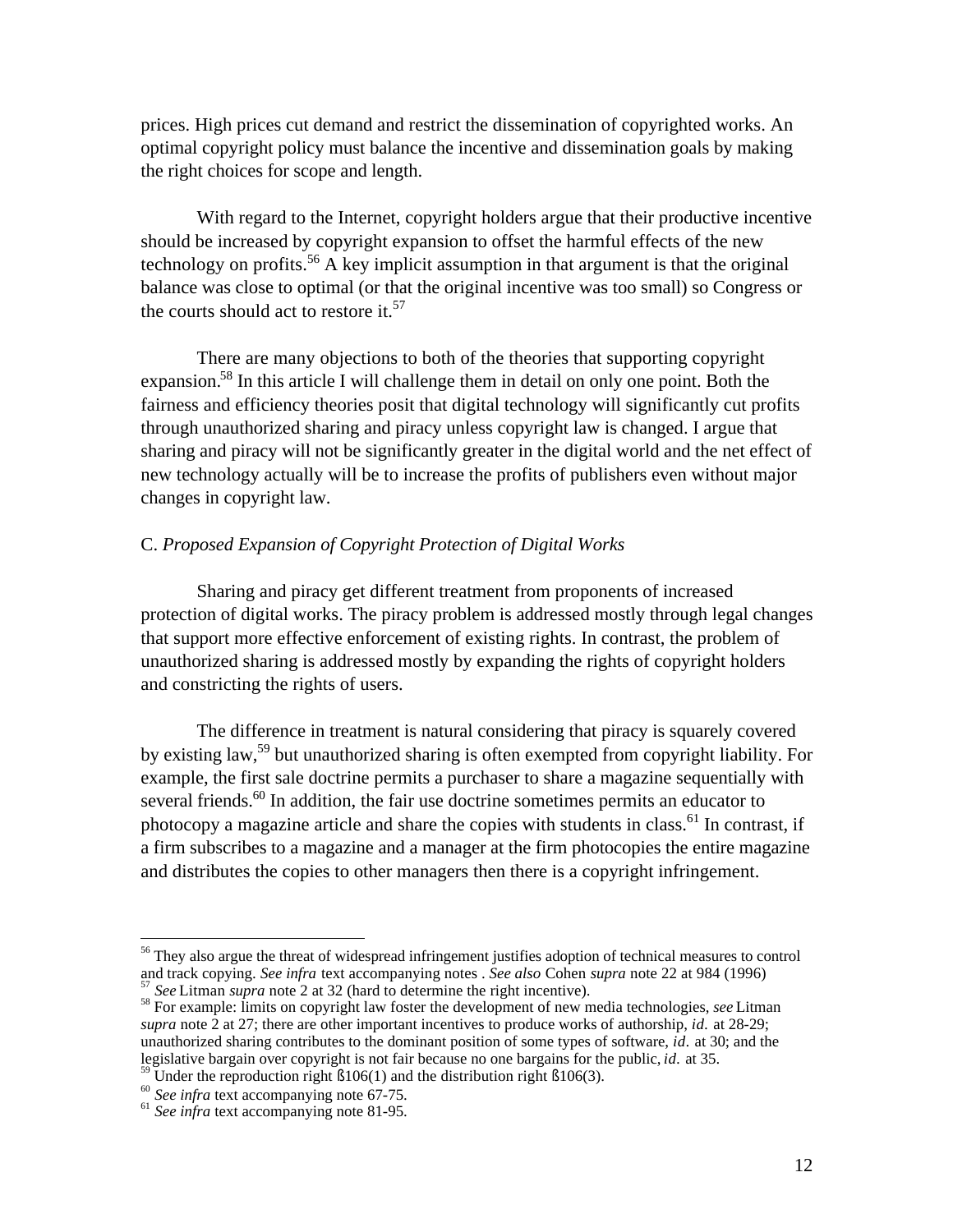Whether unauthorized sharing is characterized as infringement depends on the treatment of personal copying and the scope of the personal use rights reserved to the public. Personal use rights are not precisely defined in copyright law; they include reading, listening, viewing, personal copying, private display, and transfer of a copy.<sup>62</sup> The rights may apply to home users, librarians and library patrons, and institutional users like employees of a business, government, nonprofit organization or other institution. Some of these uses are commercial and public, but none of the users engage in activities that make them suppliers in competition with the copyright holder. Personal use rights derive from the first sale doctrine (Section 109) and the fair use doctrine (Section 107) of copyright law. Some argue that personal use rights might also arise from a restrictive reading of Section 106 which defines the exclusive rights of the copyright holder. One theory holds that personal use amounts to a de minimus violation of Section 106 rights; another theory holds that enforcement against home use comes at too high of a privacy cost.<sup>63</sup>

The area of personal use rights is ill-defined in copyright law because in the past copyright holders rarely found it worthwhile to litigate small scale infringement of their claimed rights. But the recent developments in media technologies have prompted copyright holders to pay more attention to sharing.<sup>64</sup> The general approach of proponents of copyright expansion is to limit personal use to control sharing.<sup>65</sup> Their proposals are overbroad. The reader should note in the following description of the proposals that many are directed at purely individual behavior that does not result in sharing.<sup>66</sup>

<sup>62</sup> *See* Paul Goldstein 2 COPYRIGHT ß5.1 at 5:6 (2d ed. 1996).

<sup>63</sup> *See* Netanel, *supra* note 22 at 299.

<sup>64</sup> *See* Goldstein, *supra* note 1 at 130 (1994) Privacy concerns militate against copyright enforcement against personal users, but "cheap, fast photocopies [and] new audio and video technologies have made copying possible where it was impossible before, [as a result] the risk has grown that 'private' copies will displace retail sales and rentals of the authorized originals from which publishers, record companies, and motion picture producers earn their revenues." *Id.* Private copying by video and audio tape has growing economic importance. *See* Ginsburg, *supra* note 11 at 1478.

<sup>65</sup> *See America's Libraries Call for Caution at the International Copyright Negotiations for the Digital Age* American Library Association Washington Office Newsline Volume 5, Number 86, December 9, 1996. ("Before international copyright negotiations at the World Intellectual Property Organization (WIPO) began December 2, America's five major library associations urged U.S. delegates to reconsider their positions and not to negotiate on issues on which there is no consensus." "As drafted, the proposals would inhibit browsing on the World Wide Web; significantly increase exposure of online service providers--including libraries--to copyright infringement liability; restricting copying currently permitted by law and impose liability on manufacturers of lawful machines that can be used for illegal copying (e.g. personal computers and VCRs); potentially undermine the Fair Use doctrine and related exceptions created by Congress in support of education and library activities and undermine the long standing U.S. tradition of protect content, not facts.")

<sup>&</sup>lt;sup>66</sup> Another reason that copyright holders would like to restrict personal use has to do with Internet service providers. An action for indirect copyright infringement against an Internet service provider depends on a finding of direct infringement by a customer of the provider. *See* Goldstein, *supra* note 62 at ß6.3.1.2 at 6:26-27. Expanding the scope of copyright vis à vis noncommercial users makes it easier to prove indirect infringement. *See generally* Liang, Practising Law Institute, Intellectual Property and the National Information Infrastructure, Patents, Copyright, Trademarks, and Literary Property Course Handbook Series, Sept. 1995.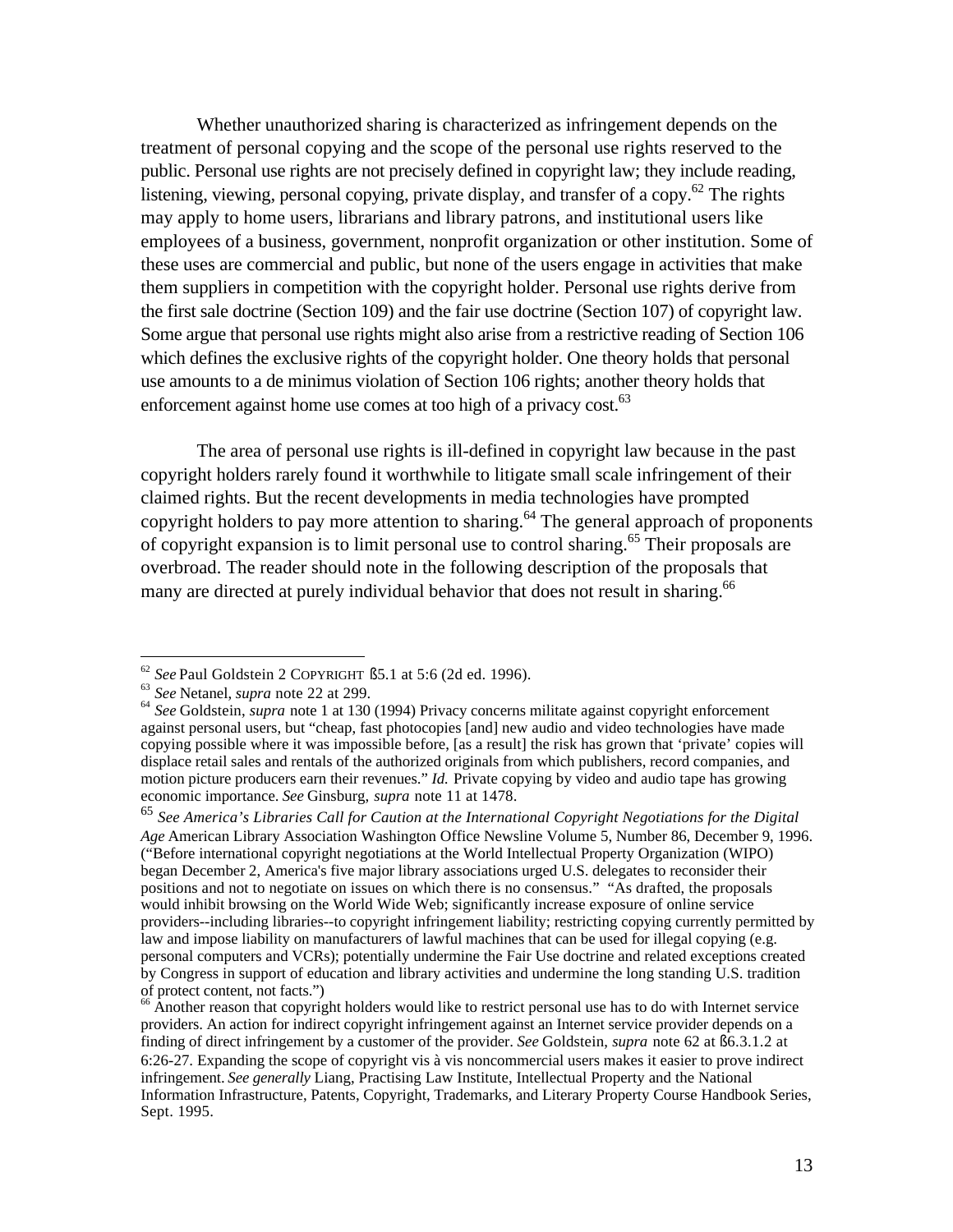## 1. *The First Sale Doctrine*

The first sale doctrine authorizes a purchaser to dispose of a copyrighted work by resale, gift or lease.<sup>67</sup> Conversely, the doctrine precludes a copyright holder from restricting distribution of a work once it is sold.<sup>68</sup> Some commentary suggests that the first sale doctrine also protects private display and personal copying.<sup>69</sup> It is limited by statutes that restrict rental of software<sup>70</sup> and sound recordings.<sup>71</sup> In addition, the doctrine can be skirted if the copyright holder leases a work instead of selling it.<sup>72</sup>

Two recent copyright amendments cut back on the first sale doctrine, but still express a healthy regard for personal use rights. The record rental and the computer software rental amendments of 1984 and 1990 succeeded in stopping the kind of retail rental that exists for videotape. Section 109(b) bans commercial record and software rental,<sup>73</sup> but Congress exempted: most software transfers by nonprofit educational institutions; and lending of records and software by nonprofit libraries for nonprofit purposes.<sup>74</sup> Furthermore, certain transfers within a for profit business might also be exempt.<sup>75</sup> Importantly, in these amendments Congress distinguished free-riding competition by retailers from personal use. The piracy by the rental stores was stopped but private sharing was not impeded.

Proponents of copyright expansion push for further limits on the first sale doctrine that will obstruct sharing of digital works.<sup>76</sup> They have an attractive case because simply reading digital material requires making a transitory copy in a computer's random access memory.<sup>77</sup> One court<sup>78</sup> has held that such copying is infringement unless

<sup>67</sup> The leading case on the first sale doctrine is *Bobbs Merrill Co. v. Strauss,* 210 U.S. 339 (1908).

 $68$  17 U.S.C  $\beta$ 109(a) codifies the first sale doctrine.

<sup>69</sup> *See* Litman, *supra* note 2 at 21 (private performance, display and resale have always been outside copyright protection).

 $70$   $\overline{B109(b)(1)}(A)$  prohibits a buyer from renting software for profit.

 $71$  B109(b).

<sup>72</sup> *See* Goldstein, *supra* note 62 at ß5.6.1 at 5:107. *But see id*. at ß5.5.2 at 5:103 (If an artist lends a work to an institution for private display, the borrower is permitted to lend the work to an employee for private display.)

<sup>73</sup> *See id.* at ß5.6.1 at 5:122-123.

<sup>74</sup> *See id.* at ß5.2.1 at 5:29.

<sup>75</sup> *See id.* at ß5.6.1 at 5:122-123.

<sup>76</sup> *See* Litman, *supra* note 2 at 24. ("Under one controversial view of the copyright statute, most of the activity that takes place in individuals' homes when they turn on their computers, cannot lawfully be engaged in without the authorization of the copyright owner in the material they see, hear, read, listen to or view.")

<sup>77</sup> *See* Netanel, *supra* note 22 at 301.

<sup>78</sup> *MAI v. Peak Systems and Bell Atl. Business Sys. v. Hitachi Data Sys. Corp.* 1995 WL 836331 (N.D. Cal. 1995). *But see Religious Technology Center v. Netcom On-Line Communication Services*, Inc., 907 F. Supp. 1361; 1995 U.S. Dist. LEXIS 18173 (N.D. Cal. 1995) ("MAI did not address the question raised in this case: whether possessors of computers are liable for incidental copies automatically made on their computers using their software as part of a process initiated by a third party. Netcom correctly distinguishes MAI on the ground that Netcom did not take any affirmative action that directly resulted in copying plaintiffs' works other than by installing and maintaining a system whereby software automatically forwards messages received from subscribers onto the Usenet, and temporarily stores copies on its system.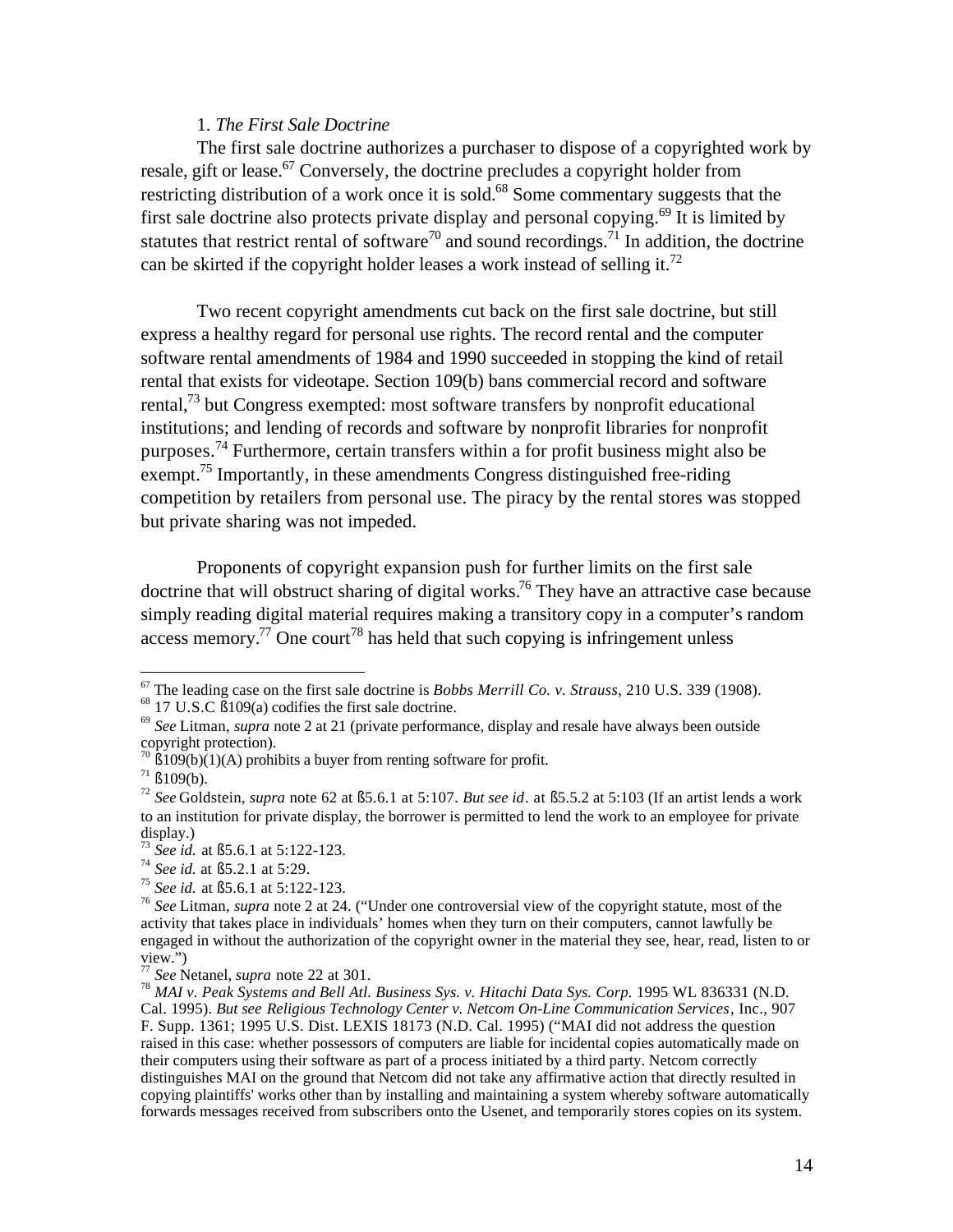authorized by the copyright holder or statute.<sup>79</sup> If this approach is followed it will drive a wedge between the first sale doctrine as applied to digital works and the doctrine as applied to other types of works. Under the first sale doctrine a consumer can lend a book, painting, or analogue tape to a friend. When the friend reads the book, views the painting, or listens to the analogue tape no copy of the work is created. If these media are transformed to their digital counterpart, then when the friend reads, or views, or listens to the digital work a copy of the work is always created. For example, a CD player temporarily stores a copy of the digital music recorded on a CD in the memory buffer of the player, and a computer makes a similar temporary copy of a program or data input from a disk, CD-ROM or other source.<sup>80</sup>

# 2. *The Fair Use Doctrine*

 $\overline{a}$ 

The fair use doctrine excuses various copyright infringements in deference to competing policy concerns.<sup>81</sup> Section 107 establishes a balancing test that weighs the interests of the copyright holder against the private interests of the infringer and the general public interest in access to information. Many types of personal use are sanctioned under the doctrine, for example: library photocopying for medical research; $82$ photocopying by individual scholars; $83$  and videotaping of television broadcasts. $84$  In the software context fair use arguably covers movement of a program from one machine to another, modification of a program for the sake of compatibility, and archiving of programs.<sup>85</sup>

Netcom's actions, to the extent that they created a copy of plaintiffs' works, are necessary to having a working system for transmitting Usenet postings to and from the Internet. Unlike the defendants in MAI, neither Netcom nor Klemesrud initiated the copying." "There is no logical reason to draw a line around Netcom and Klemesrud and say that they are uniquely responsible for distributing Erlich's messages. Netcom is not even the first link in the chain of distribution--Erlich had no direct relationship with Netcom but dealt solely with Klemesrud's BBS, which used Netcom to gain its Internet access. Every Usenet server has a role in the distribution...") and *Triad Sys. v. Southeastern Express Co*., 1994 WL 446049 (N.D. Cal. 1994).

<sup>79</sup> Statutory authorization is found in ß107. *See* Goldstein, *supra* note 62 at ß5.6.1 at 5:124 (Section 117 allows a purchaser to reproduce copies as "an essential step in the utilization of the computer program.") <sup>80</sup> *See* Pamela Samuelson, *Intellectual Property Issues Raised by the National Information Infrastructure,* Practising Law Institute, 45, 51 Sept. 1996 (Digital Future Coalition seeks to amend Section 109 to assure that an owner can transfer a copy of a digital work as long as the original is deleted at substantially the same time); Netanel, *supra* note 22 at 371.

<sup>&</sup>lt;sup>81</sup> 17 U.S.C **B107** codifies the fair use doctrine. It provides an affirmative defense against a copyright infringement action. Fair use is made out by establishing the use is equitable on balance in light of the following four factors: (1) the purpose and character of the use, including its commercial nature; (2) the nature of the copyrighted work; (3) the proportion that was taken; and (4) the effect of the copying on the market.

<sup>82</sup> *See Williams & Wilkins Co. v. U.S*., 487 F.2d 1345 (Ct. Cl. 1973), aff'd 420 U.S. 376 (1975); Goldstein, *supra* note 1 at 85, 120 (1994) (library photocopying arguably had become a custom that should be accorded fair use treatment by the time of *Williams & Wilkins*).

<sup>83</sup> *See* Goldstein, *supra* note 1 at 85 (1994) (publishers and libraries reached an agreement allowing libraries to make photocopies for scholars).

<sup>84</sup> *See* Ginsburg *supra* note 11 at 1479; Goldstein, *supra* note 1 at 158 (1994) Consumers use VCRs to time shift and create a library. *Id.*

<sup>&</sup>lt;sup>85</sup> In addition to fair use, the provisions of Section 117 offer safe harbors for personal uses of software. Section 117 limits the reproduction and derivative rights of a software copyright holder. It allows the owner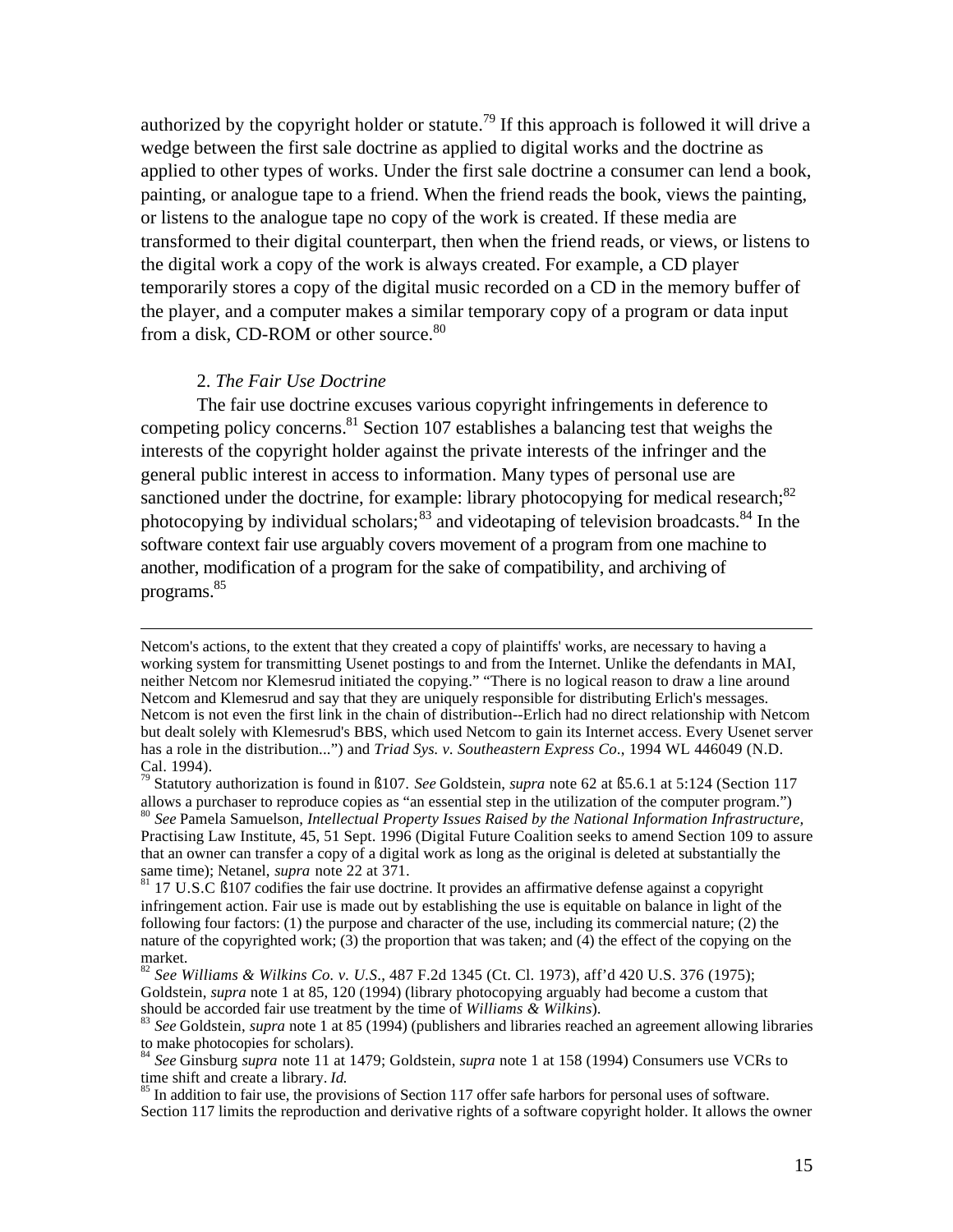The fair use doctrine may be constricted in the digital world. A photocopying case, *American Geophysical Union v. Texaco,<sup>86</sup>* offers a line of analysis that could easily be applied to digital copying. The defendants were research scientists working for Texaco. They made photocopies of journal articles from journals purchased by Texaco and held in the company library. Texaco expected that personal photocopying by researchers would be deemed a fair use even though it was in a corporate setting. A decisive factor influencing the court to deny fair use was the recent establishment of the Copyright Clearance Center (CCC); an organization developed to collect license fees for photocopying.<sup>87</sup> The court said that the creation of the CCC created a market for photocopy licensing.<sup>88</sup> A fair use ruling would deprive publishers of revenue from this new market. The case has been construed to support the position that as transactions costs fall the scope of the fair use defense should shrink.<sup>89</sup> Applied to a future Internet with digital commerce this development portends a much smaller role for fair use.<sup>90</sup> The Internet might feature electronic libraries of text, images, video, and sound that is accessible at posted prices for portions as well as complete works. A portion could be taken and paid for with a few clicks of a mouse. Since the transaction cost involved in excerpting from protected works will be small, the fair use defense will fail.<sup>91</sup> A harbinger of this new regime is the creation of the Authors' Union which is a copyright licensing cooperative modeled after ASCAP and BMI.<sup>92</sup> It was created to improve enforcement of copyright for digital versions of textual material. Digital technology will also increase the demand for copies of excerpts of protected works. This is especially true for multimedia authors who might borrow small excerpts of audio and visual as well as textual material.<sup>93</sup>

of a copyrighted program to make a copy as an "essential step in the utilization" of a program and to make back-up copies. *See* Goldstein, *supra* note 62 at ß5.2.1 at 5:32-33 (Section 117 can be read to authorize a single corporate owner to allow many employees using a network to make copies for their networked machines. Courts generally have not followed this reading.) Section 117 also gives a software owner the right to alter a program so that it will run on her machine. *Id.* at ß5.4.3 at 5:91.

<sup>86</sup> 37 F.3d 881 (2nd Cir. 1994).

 $87$  Id. at 896-897. Document delivery services are another new alternative. Id.

 $88 \text{ Id.}$  at 898.

<sup>89</sup> *See* Ginsburg *supra* note 11 at 1478; Jaszi *supra* note 19 at 301-2. *See generally*, Wendy Gordon, *Fair Use as Market Failure: A Structural and Economic Analysis of the* Betamax *Case and Its Predecessors*, 82 COLUM. L. REV. 1600 (1982).

<sup>90</sup> *See* Goldstein, *supra* note 1 at 218-19 (1994) (Copyright holders can develop licensing schemes to reduce transaction costs. Creating a fair use right undercuts the incentives for the appropriate institutions to develop.)

 $91$  In an amended opinion the court softened its analysis by affirming that photocopying for personal use is still non-infringing. *Amer. Geophysical Union v. Texaco,* 60 F.3d 913 (2d. Cir. 1994).

 $92$  The market for music licenses is largely controlled by BMI and ASCAP. They license bars, restaurants, radio and television stations and others to perform copyrighted music. The standard license gives blanket permission to perform any music covered by BMI's or ASCAP's portfolio of copyrights. The charge for a license depends on factors like the size of a bar or restaurant or the population served by the media station. These factors can be verified by BMI and ASCAP and are positively correlated to buyers' valuations. *See generally* Merges, *supra* note 28.

<sup>93</sup> *See generally* Alfred Yen, *Entrepreneurship, Copyright and Personal Home Pages,* 75 ORE. L. REV. 331 (1996) (Web pages creators often take unauthorized excerpts from other Web pages).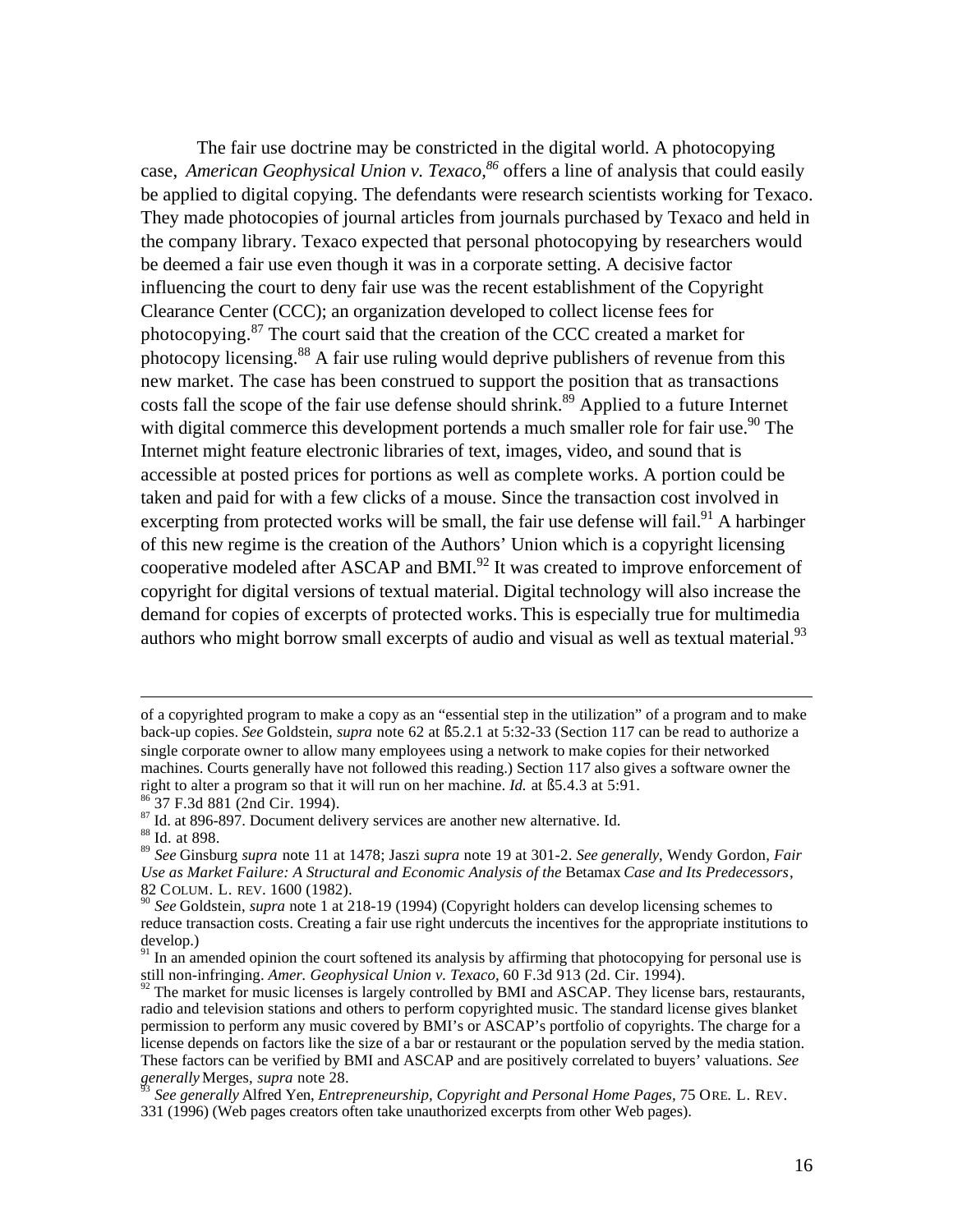A greater demand for excerpts helps to cover the fixed transactions costs involved in licensing such users.  $94$ 

The fair use doctrine plays a major role in promoting or deterring unauthorized sharing. In some cases copying that leads to sharing is excused and in others it is not. In *Sony v. Universal Studios* the Supreme Court exempted from copyright liability the act of making videotapes of TV programs that could be shared with family and friends. In two photocopying cases opposite results were reached. In *U.S. v. Williams & Wilkins* the Court exempted photocopying by a government library to increase the effective circulation of its journals, but in *Texaco* photocopying by a corporate library for the same purpose was not allowed. If the reasoning in the more recent *Texaco* is followed then personal copying for sharing and for strictly individual purposes<sup>95</sup> will lose much of its protection under fair use.

Fair use also has an impact on piracy. Copyright expansionists would like to impose liability for browsing unauthorized material in order to chill the market for pirates. Many commentators have expressed concern that reading, viewing and listening to digital works implicates the copyright holder's exclusive right to make reproductions under Section  $106(1)$ <sup>96</sup>. The issue arises in the context of the World-Wide-Web because a user browsing a Web page makes a temporary copy of the digital information she encounters on the Web page in her machine's screen memory.<sup>97</sup> *MAI Systems Corp.. v. Peak Computer, Inc.<sup>98</sup>* holds that such a copy is fixed and therefore appropriate subject matter for copyright protection.<sup>99</sup> Thus browsing becomes infringement unless it is authorized. Now this may not be a problem since the posting of material on a Web page invites browsing and amounts to implicit authorization to browse. But a problem does arise if the Web page contains unauthorized copies of digital works, and many Web pages contain unauthorized text, photos, and software. In those cases the creator of the Web page cannot authorize browsing.

Copyright expansionists believe that temporary copies should be treated like other copies.<sup>100</sup> Personal use defenders would reverse the holding in *MAI Systems* so that

<sup>&</sup>lt;sup>94</sup> The Digital Future Coalition wants to amend the Copyright Act to make it clear that the fair use defense still applies in a digital environment. *See* Samuelson, *supra* note 80 at 51.

<sup>&</sup>lt;sup>95</sup> Sharing is only one aspect of personal use. Modification, archiving, choice of field of use, browsing, and the creation of derivative works for personal use are also covered by personal use rights and also impinged by proposals for digital copyright expansion. The justification for cutting protection of individual acts is not to stop sharing. It is consistent with the purpose of promoting price discrimination.

<sup>96</sup> *See* Litman, *supra* note 2 at 45.

 $\frac{97}{2}$  Exclusive rights over temporary reproductions would cover browsing the Internet, caching data during the operation of a telecommunications network, and copying to memory buffers in a CD audio player. *See News From WIPO*, http://www.hrrc.org/newswipo.html.

 $98$  991 F.2d 511; 1993 U.S. App. LEXIS 7522 (9th Cir. 1993) ("Peak's loading of copyrighted software into RAM creates a "copy" of that software in violation of the Copyright Act.")

<sup>99</sup> *See* Aoki *supra* note 37 at 12.

<sup>100</sup> *See* Ginsburg, *supra* note 11 at 1476-79.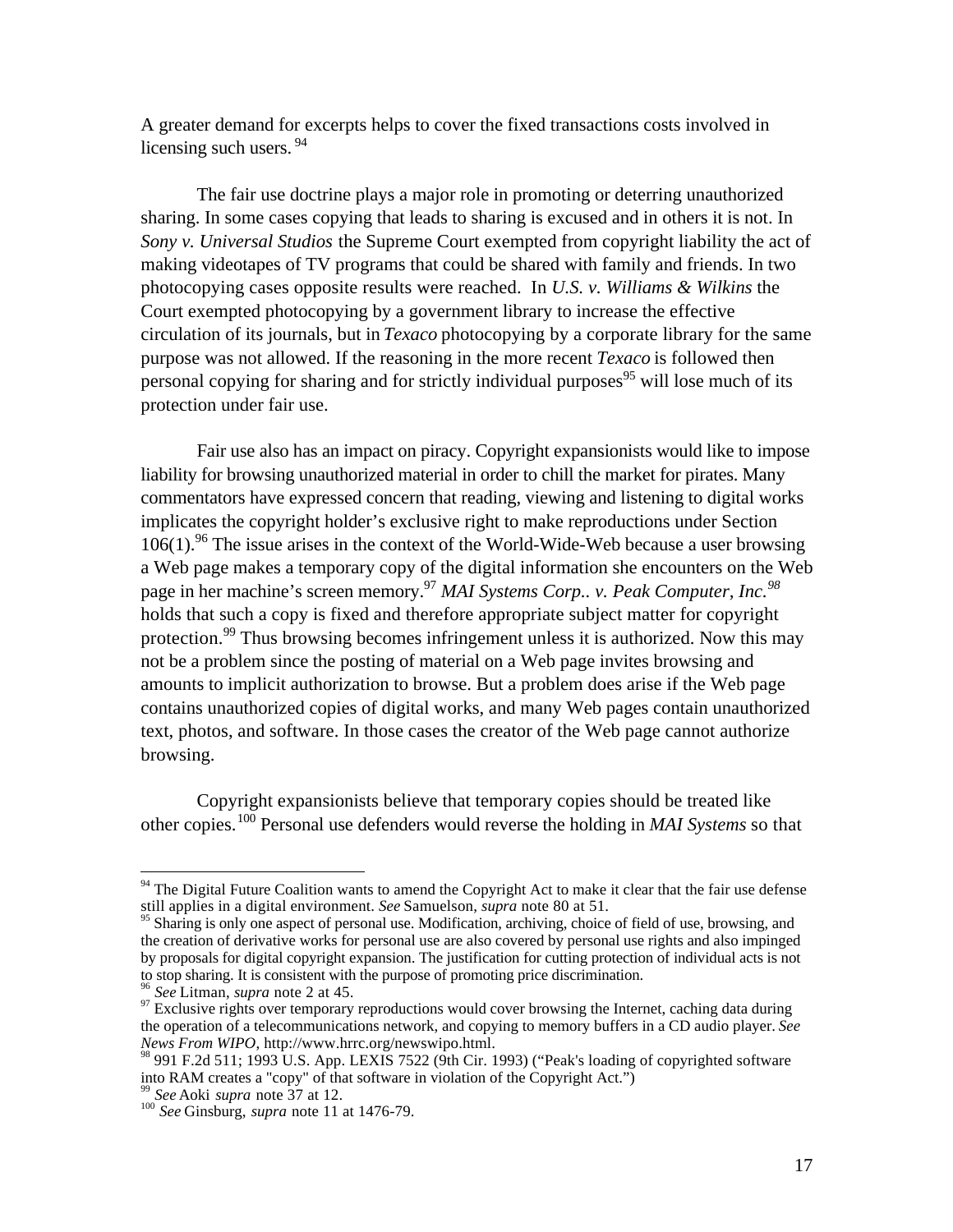temporary copies are not infringing.<sup>101</sup> Alternatively, they support broad protection of temporary copying under fair use. Dicta in an infringement action against an Internet service provider makes the argument that browsing is fair use even when the reader browses unauthorized copies.<sup>102</sup>

The temporary copying involved in browsing is only necessary because humans cannot otherwise perceive digital information. It is the functional equivalent of reading, which does not implicate the copyright laws and may be done by anyone in a library without the permission of the copyright owner. However, it can be argued that the effects of digital browsing are different because millions can browse a single copy of a work in cyberspace, while only one can read a library's copy at a time. Absent a commercial or profit-depriving use, digital browsing is probably a fair use; there could hardly be a market for licensing the temporary copying of digital works onto computer screens to allow browsing. Unless such a use is commercial, such as where someone reads a copyrighted work online and therefore decides not to purchase a copy from the copyright owner, fair use is likely.<sup>103</sup>

#### 3. *The Copyright and Contract Law Intersection*

Some commentators believe that copyright law is becoming irrelevant to digital works.<sup>104</sup> The reason is that many digital publishers contract around the first sale and fair use doctrines. The practice is common for mass marketed software.<sup>105</sup> Software companies insist that they license rather than sell their products<sup>106</sup>  $-$  because of the shrink-wrap packaging of the software these licenses are known as shrink-wrap licenses. Restrictive licenses that abrogate personal use rights are also negotiated in arms length transactions. License terms may preclude a buyer from doing the following to her software: transferring, sublicensing, leasing, copying, modifying, migrating, translating, disassembling, decompiling or converting to another programming language.<sup>107</sup> Some of

<sup>101</sup> *See* Samuelson, *supra* note 80 at 51 (Digital Future Coalition sought amendments to Section 106 that protect temporary copies made incident to an otherwise lawful use).

<sup>102</sup> *See Religious Technology Center v. Netcom On-Line Communication Services*, Inc., 907 F. Supp. 1361; 1995 U.S. Dist. LEXIS 18173 (N.D. Cal. 1995) n. 25 ("Additionally, unless a user has reason to know, such as from the title of a message, that the message contains copyrighted materials, the browser will be protected by the innocent infringer doctrine, which allows the court to award no damages in appropriate circumstances. In any event, users should hardly worry about a finding of direct infringement; it seems highly unlikely from a practical matter that a copyright owner could prove such infringement or would want to sue such an individual.")

<sup>103</sup> *Id.*

<sup>104</sup> *See* Lemley, *supra* note 42 at 1239.

<sup>105</sup> *See, e.g., ProCD, Inc. v. Zeidenberg*, 86 F.3d 1447, x (7th Cir. 1996) ("Every box containing its consumer product declares that the software comes with restrictions stated in an enclosed license. This license, which is encoded on the CD-ROM disks as well as printed in the manual, and which appears on a user's screen every time the software runs, limits use of the application program and listings to noncommercial purposes.")

<sup>106</sup> *See* Lemley, *supra* note 42 at 1244 (Microsoft licenses all software it does not sell any of its software to defeat the first sale doctrine).

<sup>107</sup> *See id.* at 1246-47.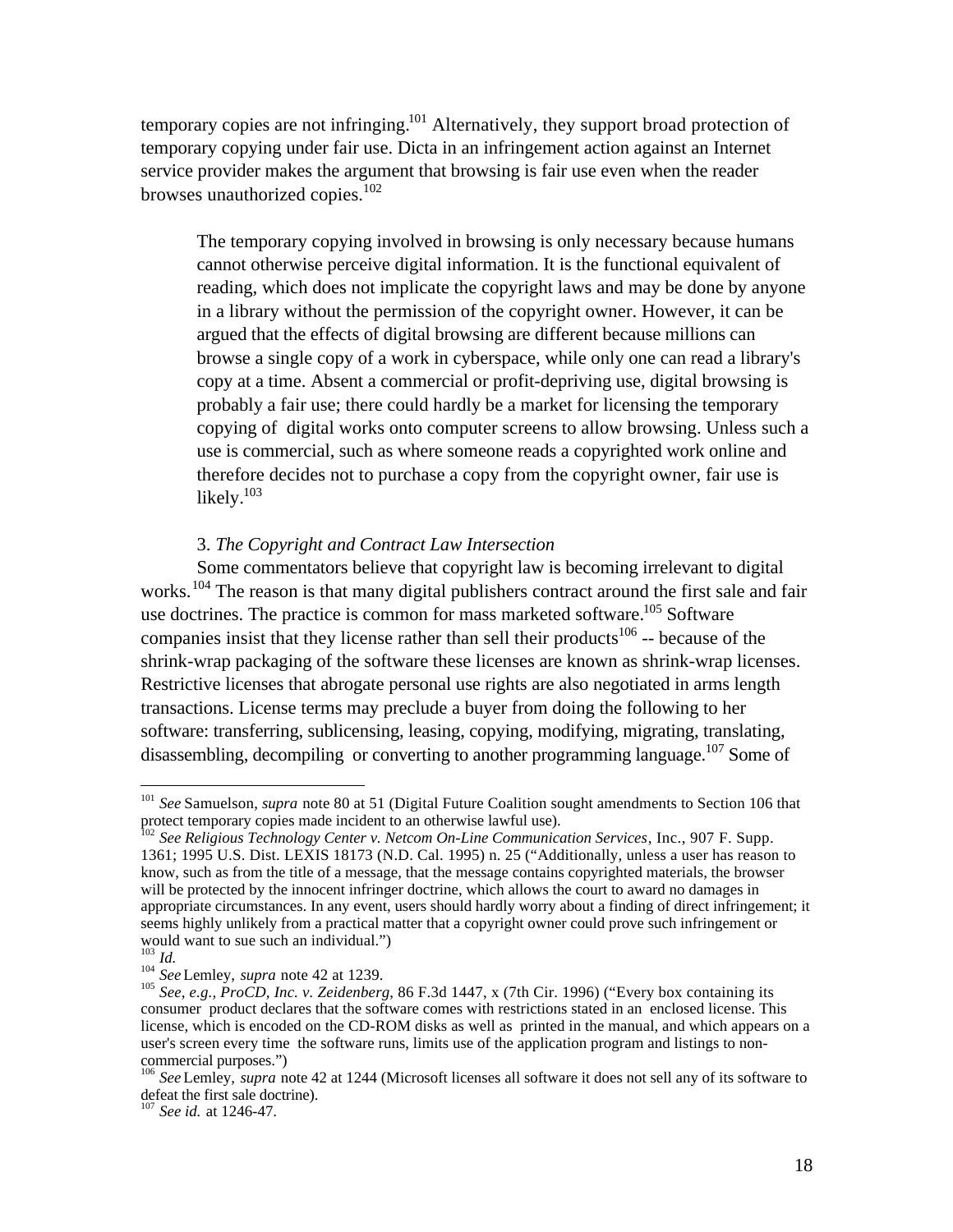these terms are designed to block software sharing or discourage piracy, but other terms appear designed to control strictly individual uses.<sup>108</sup>

The legal foundation for copyright license restrictions is not completely secure. The chief issue is whether and to what extent federal copyright law preempts licenses effectuated through state contract law.<sup>109</sup> The limited case law has been mostly hostile to the enforcement of shrink-wrap license terms.<sup>110</sup> They have been voided on grounds of preemption and also because of failure of mutual assent or based on a policy against adhesion contracts.<sup>111</sup> In contrast, courts have generally enforced contract terms that do not constrict personal use rights. $112$ 

Despite the possibility of contractual limits on personal use, digital publishers have reason to push for expanded copyright protection. The advantage of copyright law is that it provides more generous remedies than contract law. A successful copyright plaintiff routinely gets injunctive relief (often including a preliminary injunction). There are also statutory damages, and for willful infringement, treble damages and attorneys'  $fees.<sup>113</sup>$ 

#### 4. *Enforcement Issues*

 $\overline{a}$ 

The authors of the White Paper and other supporters of copyright expansion advocate three measures to improve enforcement of the copyright on digital works: allow indirect copyright liability to be imposed on Internet service providers;  $114$  prohibit technology designed to defeat copy prevention techniques;<sup>115</sup> and outlaw tampering with

<sup>&</sup>lt;sup>108</sup> License terms work against piracy and sharing by limiting access and by stopping software modifications designed to thwart copy prevention. Copy prevention is discussed *infra* notes x and accompanying text. Terms that abrogate the first sale doctrine obviously restrict sharing. Except transferring, sublicensing, and leasing, the other restrictive terms might affect purely individual use of a work. The terms governing disassembling, decompiling, and modifying are especially troubling because they might contribute to entry barriers blocking legitimate competition. *See generally* Julie E. Cohen, *Reverse Engineering and the Rise of Electronic Vigilantism: Intellectual Property Implications of "Lock-Out" Programs,* 68 U. S. C. L. REV. 1091 (1995).

 $109$  Statutory preemption requires: (1) the state right be equivalent to one of the rights listed in Section 106; (2) the right must cover a work that is fixed in a tangible medium of expression; and (3) the work must come within the subject matter definition of copyright. *See* Goldstein, *supra* note 62 at ß15.2 at 15:5.

<sup>110</sup> *See Vault Corp. v. Quaid Software Ltd*., 847 F.2d 255 (5th Cir. 1988) (Provision in license preventing decompilation or disassembly is unenforceable.); Lemley, *supra* note 42 at 1248-59. *But see ProCD, Inc. v. Zeidenberg*, 86 F.3d 1447 (7th Cir. 1996); White Paper, *supra* note 11 at 58-59.

<sup>111</sup> *See* Lemley, *supra* note 42 at 150-52, 55-59. Specific terms have been voided on the grounds of unconscionability. *Id*. at 1154.

<sup>112</sup> *See* Goldstein, *supra* note 62 at ß15.2.1.2 at 15:11 (Contract law is generally immune from preemption.). *But see* Netanel, *supra* note 22 at 306 (First Amendment limits and copyright preemption may apply to database access contracts); Lemley, *supra* note 42 at 1273-74 (Copyright holders should not be allowed to enjoy both copyright advantages and contract law benefits or should they be forced to choose as is the case with patents and trade secrets.)

<sup>113</sup> *See* Lemley, *supra* note 42 at 1273.

<sup>114</sup> *See* Ginsburg *supra* note 11 at 1492-4.

<sup>115</sup> *See* McDaniels, *supra* note 7 at x (H.R. 2441 prohibits "black boxes" that are used to circumvent technical protection for computer programs. H.R. 2441 would prohibit goods and services with the primary purpose or effect of circumventing technical means of preventing or inhibiting copyright infringement.)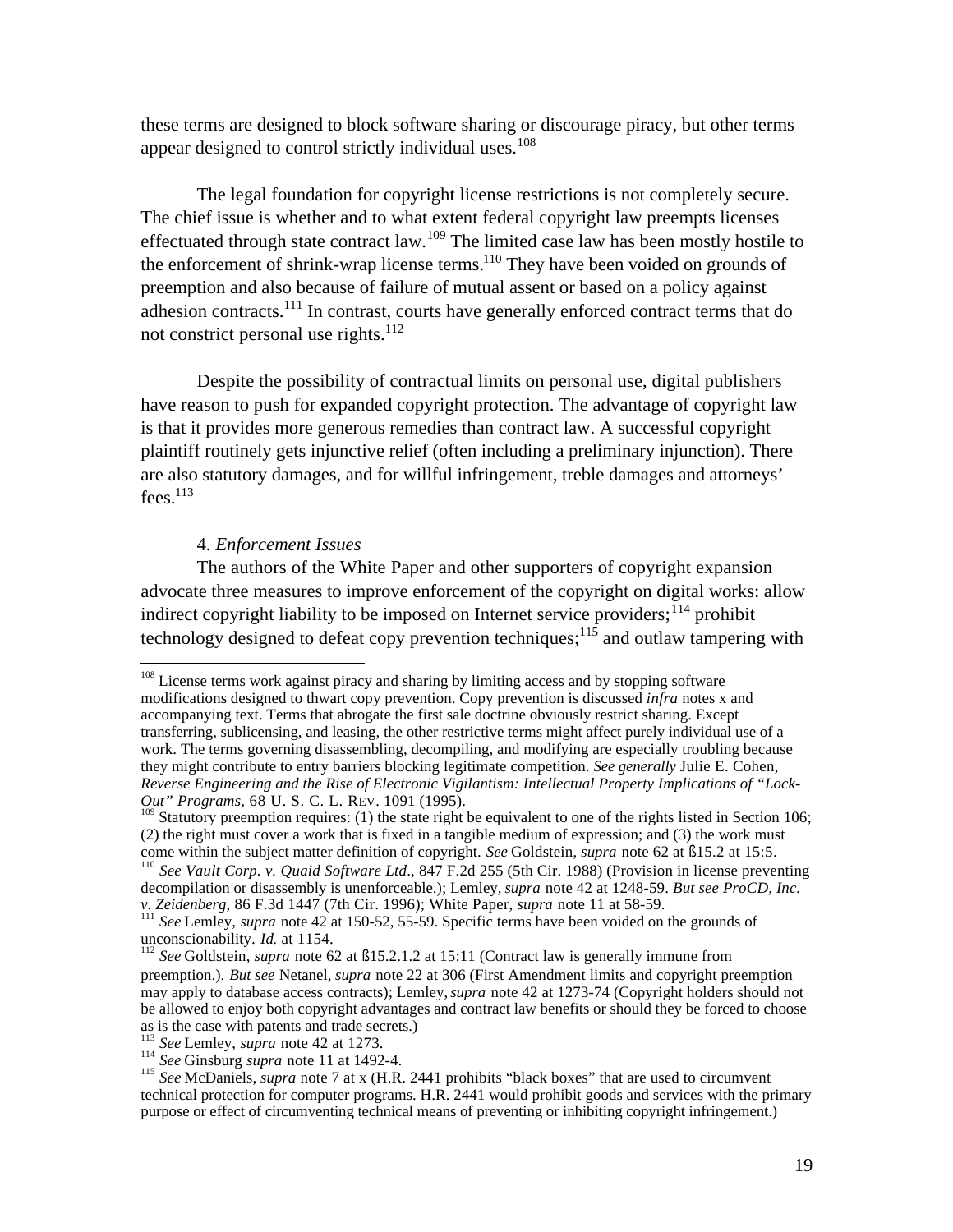copyright management information.<sup>116</sup> There are a few cases yielding mixed results on the question of indirect copyright liability of Internet service providers.<sup>117</sup> Copyright holders hope they can use indirect liability to find deep pockets to cover losses from piracy and sharing.<sup>118</sup> In addition, imposing liability for unauthorized sharing complements the policy of indirect liability. Indirect infringement is predicated on the occurrence of direct infringement. Copyright holders will have a much easier time enforcing their rights against a few large Internet service providers than against the thousands or millions of small scale infringers.<sup>119</sup>

The other two measures have been considered by Congress. Copy prevention techniques use software and sometimes special hardware or media to stop copying.<sup>120</sup> These methods are quite effective in stopping copying for the purpose of sharing. They have been less effective in stopping piracy. One reason is that technological countermeasures can usually be developed to circumvent the copy prevention technique. Copyright management information is used to track the disposition of copyrighted works once they leave the possession of the copyright holder.<sup>121</sup> The information is valuable as evidence of infringement and can be used to combat piracy.

#### II. FACILITATING PRICE DISCRIMINATION

#### A. *Price Discrimination Fundamentals*

 $\overline{a}$ 

Economists have analyzed numerous sophisticated marketing strategies. At the core, many turn out to be types of price discrimination. Price discrimination means that consumers of an identical product are charged different prices by the same seller, or that consumers of similar products made by the same seller are charged a price differential

<sup>&</sup>lt;sup>116</sup> See id. at x (H.R. 2441 prohibits removal or alteration of copyright management information.)

<sup>117</sup> *See, e.g., Playboy Enterp., Inc. v. Frena,* 839 F.Supp. 1552 (1993) (direct infringement by service provider); *Sega Enterp. Ltd v. MAPHIA,* 857 F.Supp. 679 (N.D. Cal. 1994) (indirect liability); *Religious Technology Center v. Netcom On-Line Communic. Services,* 907 F.Supp. 1361 (N.D. Cal. 1995) (no indirect liability).

<sup>118</sup> *See* McDaniels, *supra* note 7 ("[The Software Publishers Association] relies on current copyright law - including liability for indirect infringement -- to protect hundreds of software companies from piracy...")

<sup>&</sup>lt;sup>119</sup> Besides any direct benefit to copyright holders from contributory infringement suits, the threat of liability might help copyright holders in their broader contest with Internet service providers. These are the two industry groups that will most profit from the rise of the Internet. Contributory infringement might becoming a bargaining chip in a political deal concerning property rights on the Internet. The threat of lawsuit might also be used to induce service providers to monitor users' to detect and prevent copyright infringement. *See* Ginsburg *supra* note 11 at 1488; *Why Internet service providers should be copyright guardians,* Software Law Bulletin, May 1996 at 78. *See generally* Goldstein, *supra*, note 62 at ß6.3.1.1 at 6:25-26. The White Paper states that the service providers are in "the best position to know the identity and activities of their subscribers and to stop unlawful activities." *See* White Paper, *supra* note 11 at 112. However, the service providers claim that they would have difficulty identifying infringing material. *Id.* at 115-6.

<sup>&</sup>lt;sup>120</sup> *See* notes 172-212 and accompanying text.

<sup>&</sup>lt;sup>121</sup> See notes 223-35 and accompanying text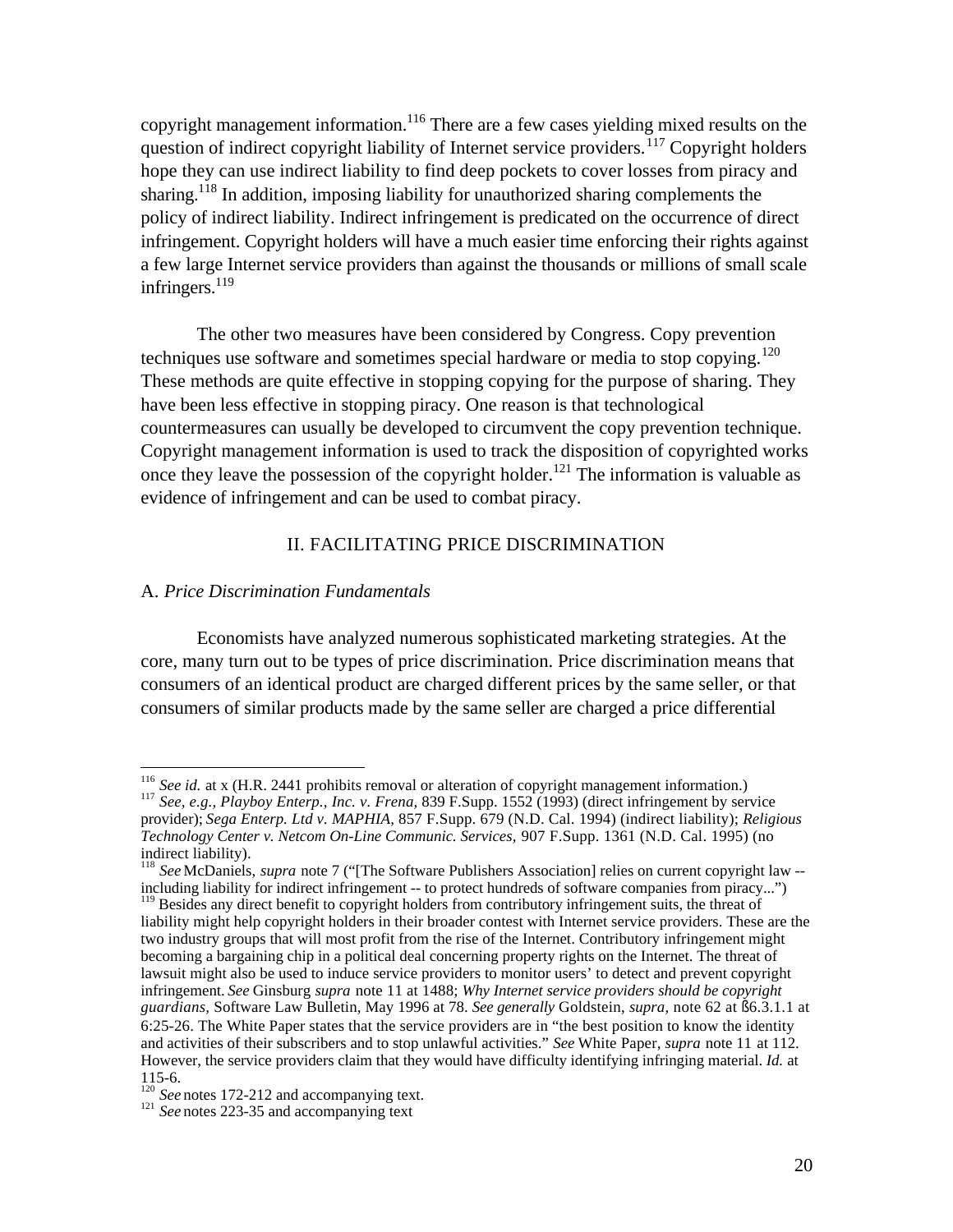unrelated to cost.<sup>122</sup> The advantage of price discrimination to the seller compared to a uniform sale price is that more revenue is generated.<sup>123</sup> In the ideal case of perfect price discrimination every customer is charged her maximum willingness to pay for the items she purchased.

The issue of price discrimination was prominent in *ProCD v Zeidenberg.*<sup>124</sup> ProCD manufactured and sold CD ROM telephone directories. The defendant Zeidenberg violated a condition in his license that limited him to consumer uses. He copied the directories and used them to make his own product that he marketed in competition with ProCD. In his opinion, Judge Easterbrook explained how ProCD discriminated:

The database in SelectPhoneTM ... is much more valuable to some users than to others. The combination of names, addresses, and [SIC] codes enables manufacturers to compile lists of potential customers. ... People with nothing to sell could use the database as a substitute for calling long distance information, or as a way to look up old friends who have moved to unknown towns, or just as [an] electronic substitute for the local phone book. ProCD decided to engage in price discrimination, selling its database to the general public for personal use at a low price (approximately \$150 for the set of five discs) while selling information to the trade for a higher price. It has adopted some intermediate strategies too: access to the SelectPhoneTM database is available via the America On- line service for the price America Online charges to its clients (approximately \$3 per hour), but this service has been tailored to be useful only to the general public.<sup>125</sup>

Effective price condition requires: (1) measurement of consumer preferences; (2) a means to stop arbitrage by favored consumers; and (3) market power.<sup>126</sup> Are the conditions for price discrimination met in *ProCD*? The passage above illustrates how the seller measures preferences. Buyers are segmented into commercial and consumer categories. Judge Easterbrook explains that commercial buyers have higher valuations. Elsewhere in the opinion he explains that a term in the software license precludes consumer buyers from making commercial use of the product. Such a term limits arbitrage. One can only speculate about whether ProCD has sufficient market power to successfully discriminate. Judge Easterbrook comments that ProCD has rivals. Market power declines as the number of rivals increases.<sup>127</sup> But a firm does not have to be a

<sup>122</sup> *ProCD, Inc. v. Zeidenberg*, 86 F.3d 1447, x (7th Cir. 1996) ("A producer of movies segments the market by time, releasing first to theaters, then to pay- per-view services, next to the videotape and laserdisc market, and finally to cable and commercial tv.")

<sup>&</sup>lt;sup>123</sup> Speaking of price discrimination an antitrust casebook says "[t]here is no more profitable way to sell a product." Milton Handler, Robert Pitofsky, Harvey Goldschmid, and Diane Wood, TRADE REGULATION: CASES AND MATERIALS 1221 (1996).

<sup>124</sup> 86 F.3d 1447, 39 U.S.P.Q.2d 1161 (7th Cir. 1996).

 $^{125}$  *Id.* at 1162.

<sup>&</sup>lt;sup>126</sup> See generally Jean Tirole, THE THEORY OF INDUSTRIAL ORGANIZATION (1988).

<sup>&</sup>lt;sup>127</sup> *Id.* Generally, publishers will have rivals selling related but not equivalent works. In economic jargon publishers usually operate in differentiated product markets. *Id.* Product differentiation gives some measure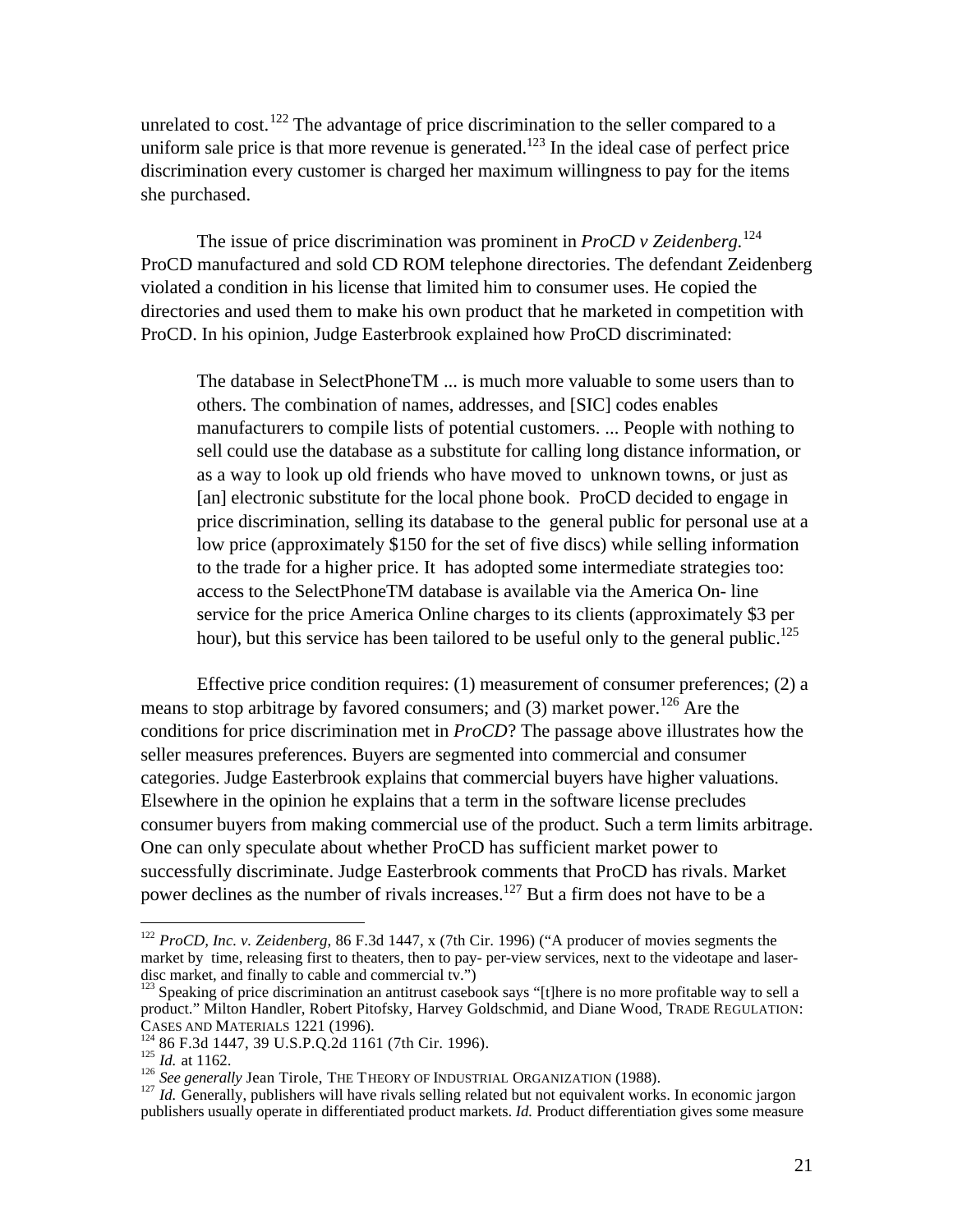monopolist to price discriminate. Some measure of market power is provided by the copyright which protects the search engine used in the software and the high fixed cost of selecting and maintaining the database. Time will tell. If the discriminatory pricing persists that suggests sufficient market power.

Missing from the list of conditions is any mention of compliance with antitrust law. Price discrimination is not effectively regulated. The Robinson-Patman Act outlaws price discrimination in certain cases, but "it will not apply to just those cases in which systematic price discrimination is most likely to exist and to have potent economic effects."<sup>128</sup> Three important limitations are: it applies only to physical commodities;<sup>129</sup> it applies to sales but not leases; $130$  and it does not cover discrimination involving quality variations.<sup>131</sup> The few antitrust cases involving intellectual property and price discrimination do not have much bite. $132$ 

#### B. *Preference Measurement*

Sellers have devised ingenious methods of measuring buyers' valuations. They must be ingenious because most buyers hide their valuations. In a negotiated transaction the seller can observe general demographic characteristics but cannot force a prospective buyer to divulge her valuation any more than the buyer could force the seller to divulge his cost. In anonymous mass market transactions the seller does not even observe the age or gender of the buyer. Sellers use what information they can glean from buyers to support inferences about valuations. When inferences are weak and the cost of gathering information is too high then price discrimination may not be worth the bother.

Economists use a three way classification scheme for price discrimination depending on how preferences are measured.<sup>133</sup> In third degree price discrimination price differentials are tied to a characteristic of a buyer that is correlated with the buyer's valuation. An example is a senior citizen who gets a discounted movie ticket.<sup>134</sup> The seller observes the characteristic and infers that on average this type of buyer has a lower valuation. In second degree price discrimination price differentials are tied to actions

of market power and may be sufficient to support price discrimination. There are two factors that may limit the market power of digital publishers, and thereby limit price discrimination. First, digital technology may encourage entry into the publishing industry. Second, the profits from broader price discrimination may also encourage entry.

<sup>128</sup> Handler *et al. supra* note 123 at 1222.

<sup>129</sup> *Id*.

<sup>130</sup> *Id*.

<sup>131</sup> *Id*. at 1229.

<sup>&</sup>lt;sup>132</sup> In *BMI v. CBS*, 441 U.S. 1 (1979), the Court allowed BMI to discriminate in the blanket licensing of musical compositions. Discrimination was implemented by charging a royalty that varied with a buyer's revenues. *See* Herbert Hovenkamp, ECONOMICS AND FEDERAL ANTITRUST LAW 123 (1985). <sup>133</sup> *See, e.g.,* Tirole, *supra* note 126 at 133-52.

<sup>134</sup> *See id.* at 73 (discusses price discrimination over time using examples of first versus second run movies and hard cover versus paperback books).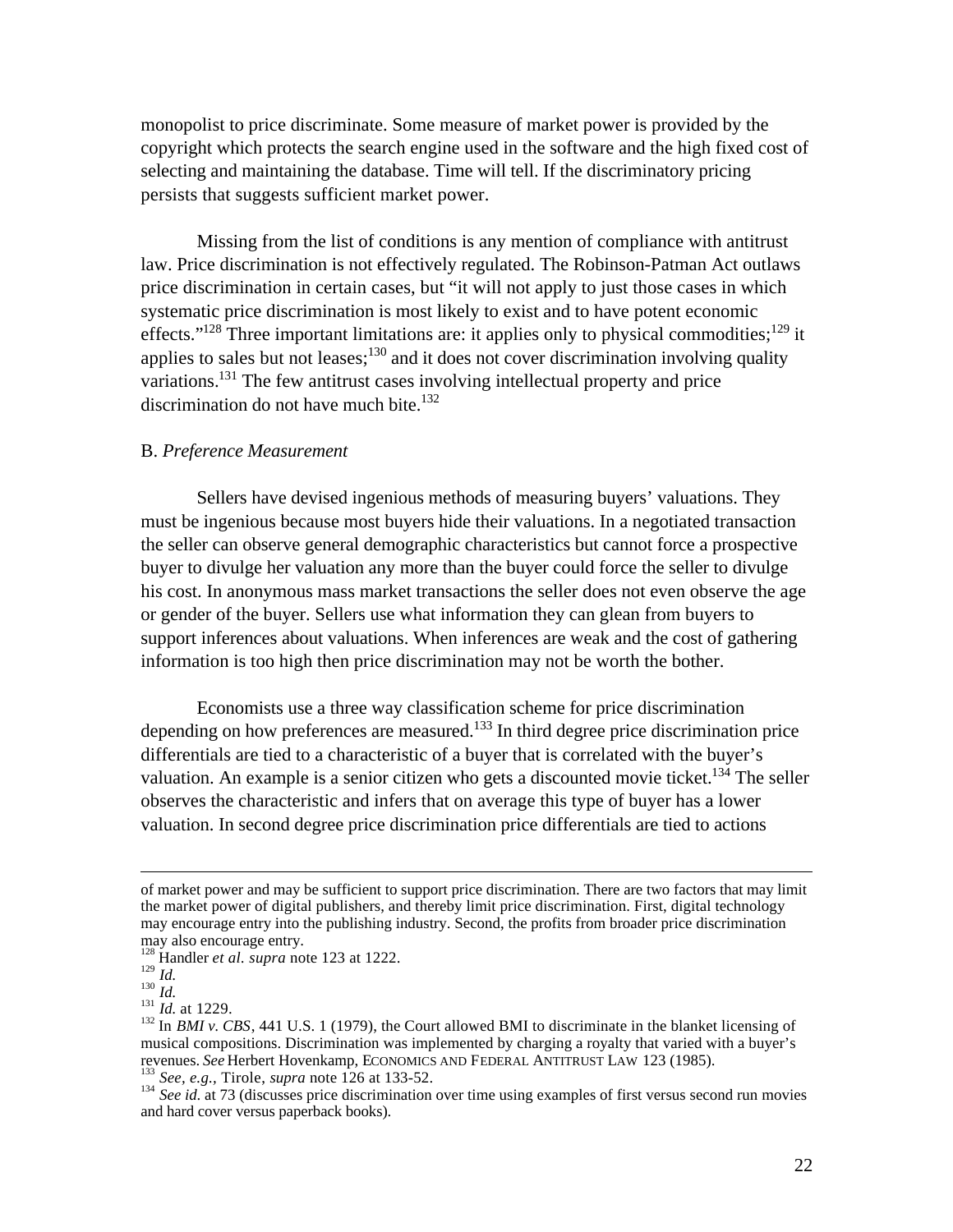chosen by the buyer. The seller believes that certain actions reflect the preferences of a low valuation buyer and other actions reflect the preferences of a high valuation buyer.<sup>135</sup> In the movie example a Tuesday night discount illustrates second degree price discrimination. In first degree price discrimination the seller knows or learns the exact valuation of all buyers. This of course is an idealized benchmark.

The distinction between second and third degree discrimination is important because second degree discrimination is usually more costly to implement. The greater cost arises from the need to get buyers to sort themselves in a manner that makes discrimination possible. Economists call this a sorting condition.<sup>136</sup> The price and characteristics of the good intended for the bottom end of the market must not attract the high end, and the price and characteristics of the good intended for the high end must not attract the low end. The sorting condition imposes an implicit cost on the seller because it restricts the freedom of the seller to set efficient prices. With third degree price discrimination the seller can choose prices for the two classes of consumers independently. With second degree price discrimination the prices are linked. Economic theory shows that a monopoly seller should set the efficient price for the high valuation consumers and an inefficient price for the low valuation consumers.<sup>137</sup> This inefficiency yields the implicit cost of sorting.<sup>138</sup>

Second degree price discrimination is common in the software market. A simple method is to grant a site license.<sup>139</sup> A site license authorizes a customer to install a certain number of copies of software on stand alone machines at a site, or allow a certain number of networked users to access the software on a server. By making licensing fees sensitive to the number of users at a site the seller can profitably discriminate as long as the number of users has a positive correlation to value.

Software publishers also use product design to facilitate second degree price discrimination. Educational versions of software may sell for a fraction of the price of standard versions. Sellers disable some of the features in the standard version so the quality is reduced. A similar strategy is to include documentation and customer support with the standard version and not with the educational version. Buyers who prize quality must pay more for the standard version, and students who are less sensitive to quality buy the cheaper version. Sorting will not occur unless the discount is large enough to justify the quality reduction to the low valuation buyers. But the discount cannot be too large or both types of buyers will purchase the cheap version.

<sup>135</sup> Easterbrook gives an example in *ProCD, Inc. v. Zeidenberg*, 86 F.3d 1447, 39 U.S.P.Q.2d 1161, 1162 (7th Cir. 1996): "An air carrier sells tickets for less to vacationers than to business travelers, using advance purchase and Saturday-night-stay requirements to distinguish the categories."

<sup>&</sup>lt;sup>136</sup> They also call it a self-selection or incentive compatibility condition.

<sup>&</sup>lt;sup>137</sup> See Drew Fudenberg and Jean Tirole, GAME THEORY 246-50 (1991).

<sup>138</sup> *See id.*

<sup>139</sup> *See CMAX/Cleveland, Inc. v. UCR, Inc.,* 804 F.Supp. 337 (M.D.Ga., Sep 25, 1992).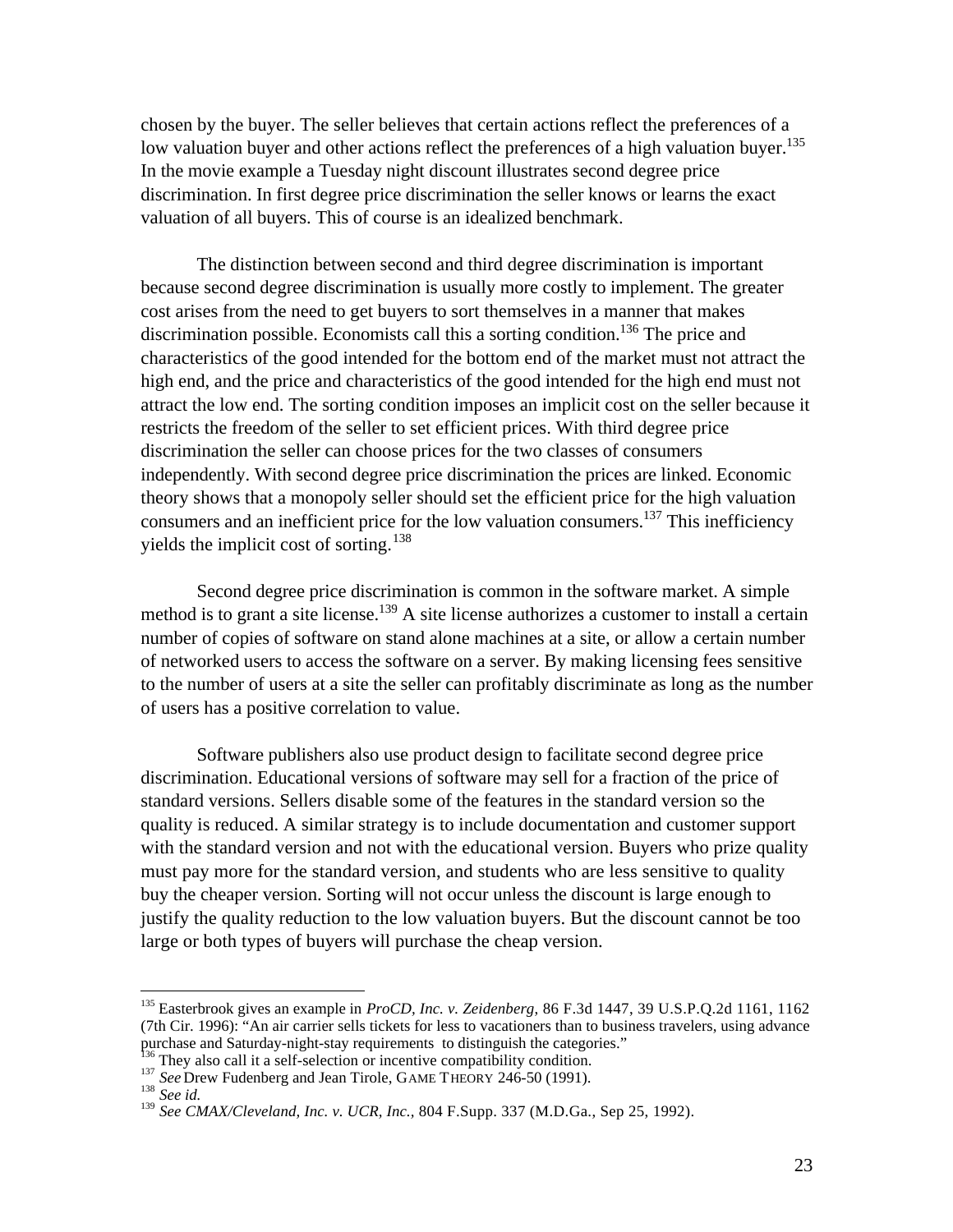If it is feasible to check student IDs before selling a cheap version then third degree price discrimination is possible. Comparing optimal second and third degree discrimination: both lead to the same price for the expensive version, while third degree price discrimination leads to a *lower* price on the cheap version and *higher* profits to the seller. The important intuition behind the economic theory is that the sorting condition reduces the seller's freedom and less freedom means lower profit. This discussion shows that sellers prefer third degree discrimination. But in many markets sellers are forced to rely on second degree discrimination because they cannot condition sales terms on directly relevant buyer characteristics.

A more sophisticated version of second degree price discrimination requires metering. In some cases metering can approximate first degree price discrimination. A classic example is provided in the antitrust case *Int'l Business Machines v. United States*. <sup>140</sup> IBM tied the sales of its tabulator machines to purchases of punch cards that were used in the machines. The likely purpose of this tied sale was to implement price discrimination.<sup>141</sup> Discrimination was accomplished by charging a relatively low price for the tabulators, and a price above the competitive price for the punch cards. The purchase of punch cards meters (or measures) the frequency of use of the tabulator. The effect of the tied sale is to charge a high price to those who use the machine frequently and a low price to infrequent users. IBM reasonably believed that frequent use was positively correlated with high valuation.

Suppliers can sometimes directly meter the use of their product. Photocopy machines have counters that record the number of copies that have been made. Lease agreements often charge rates that depend directly on measured usage.<sup>142</sup> Digital technology will expand the use of direct metering.<sup>143</sup> For example, rather than selling hard copies of encyclopedias at a fixed price, a digital publisher could offer access to a digital encyclopedia and charge based on usage. Frequent users pay more for access and infrequent users pay less. As long as use is linked to value, metering can implement price discrimination.<sup>144</sup>

C. *Arbitrage*

<sup>140</sup> 298 U.S. 131 (1936). *See* Ward Bowman, *Tying Arrangements and the Leverage Problem,* 67 YALE L.J. 19 (1957).

<sup>141</sup> *See* Hovenkamp, *supra* note 132 at 229-33.

<sup>&</sup>lt;sup>142</sup> Car rental agreements are another familiar example.

<sup>&</sup>lt;sup>143</sup> *See* notes 160-63 and accompanying text.

<sup>&</sup>lt;sup>144</sup> There are other purposes served by metering. Usage information determines a lessor's maintenance schedule. A producer of a variety of products can alter the product mix based on usage information. Generally, tied sales can serve many other purposes besides price discrimination. Often a particular marketing practice can simultaneously advance many goals for the seller. *See* Hovenkamp, *supra* note 132 at 233-36.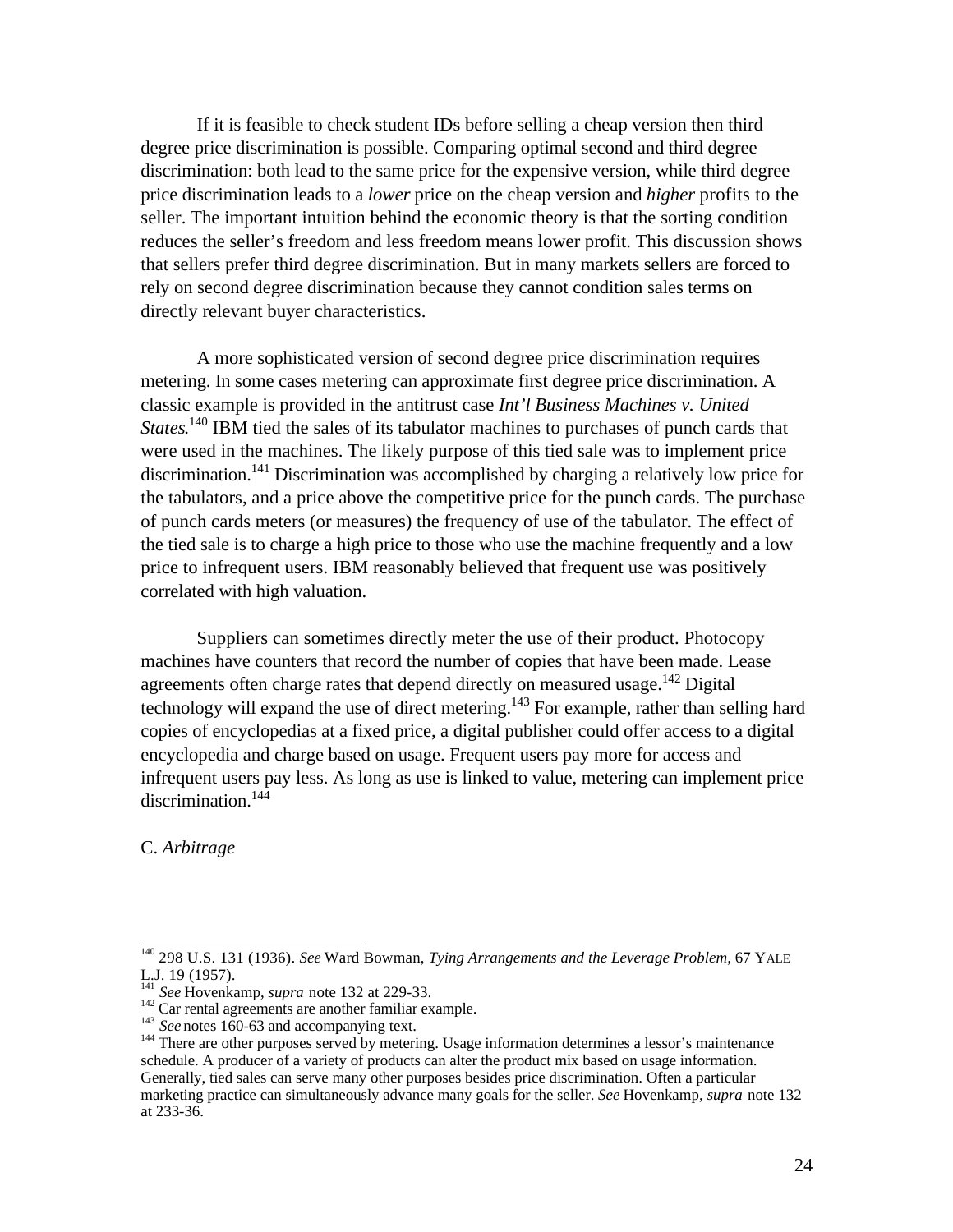Arbitrage is limited by many factors;<sup>145</sup> I concentrate on the role of transaction costs, technology, and law because they are especially relevant to digital works. Even though arbitrage is feasible sometimes it does not happen because the transaction costs are too high. In the movie example, even if the ticket taker is not very vigilant arbitrage would be limited by the hassle of setting up a secondary market in movie tickets. Further, theaters would resist arbitrage by limiting ticket sales to a small number per customer. In a digital world where it may be possible to buy individual songs or newspaper articles or photographs for pennies, small scale arbitrage might be too costly and large scale arbitrage<sup>146</sup> too easily detected to be feasible.

When quality differentials are the source of price discrimination arbitrage may be blocked by technology. As described above, educational discounts accompany software that has limited features compared to the higher priced version. Arbitrage is only possible if an educational user can alter the software to add or restore the missing features at a cost less than the discriminatory price differential. $147$ 

New digital distribution technologies promise to limit arbitrage opportunities for digital works. Many transactions involving copyrighted works are being converted from sales of goods to sales of services. Text published in encyclopedias or legal digests can be resold, but a subscription to a database cannot.<sup>148</sup> Videotapes can be resold but video that is delivered over the Internet by streaming technology cannot.<sup>149</sup> On the other hand, the transaction costs that block arbitrage will fall as digital commerce appears.

The possibility of contract or copyright lawsuits raises the barrier to arbitrage of copyrighted works. The link between the first sale doctrine and arbitrage is obvious. If favored buyers can purchase a work and then sell or lease it to disfavored buyers then

<sup>&</sup>lt;sup>145</sup> In some cases arbitrage is intrinsically infeasible. Services are a good illustration. The favored customer of a hair stylist cannot purchase an extra haircut for resale. The favored customer of a dentist cannot resell a filling. Younger movie patrons cannot use senior movie tickets as long as the tickets indicate that they are for senior use and the ticket taker is vigilant. Similarly, appropriately marked Tuesday night tickets cannot be used on Friday night. Transportation cost is an important factor preventing arbitrage when sellers price discriminate between different geographic markets. This is of little relevance to copyrighted works since transportation costs range from small to trivial. Suppliers often lease rather than sell computer hardware and software. A lessee is not allowed to purchase and resell computer services, so arbitrage is impossible. *See* John Wiley, Eric Rasmusen, & J. Mark Ramseyer, *The Leasing Monopolist,* 37 UCLA L. REV. 693, 717- 18 ("By leasing rather than selling, the monopolist can retain control over the machines, prevent arbitrage, and thus succeed in price discrimination.")

<sup>&</sup>lt;sup>146</sup> Arbitrage must be distinguished from piracy. Under the first sale doctrine resale on any scale should be protected as long as authorized copies are resold. To stop large scale arbitrage sellers are likely to insist on contractual limits on resale.

 $147$  Besides the technical challenge, a would-be arbitrageur may face licensing terms that ban alterations to the software. Similarly, the auto industry is well known for setting much higher mark-ups on luxury cars than on economy cars. Arbitrage is impossible by high value customers cannot buy an economy car and add the luxury features on their own.

<sup>&</sup>lt;sup>148</sup> More precisely, the first sale doctrine applies to the owner of an encyclopedia or digest, but not to the database subscriber. *See* Goldstein, *supra* note 62 at ß5.6.1 at 5:106.

<sup>&</sup>lt;sup>149</sup> *See infra* notes 185-93 and accompanying text.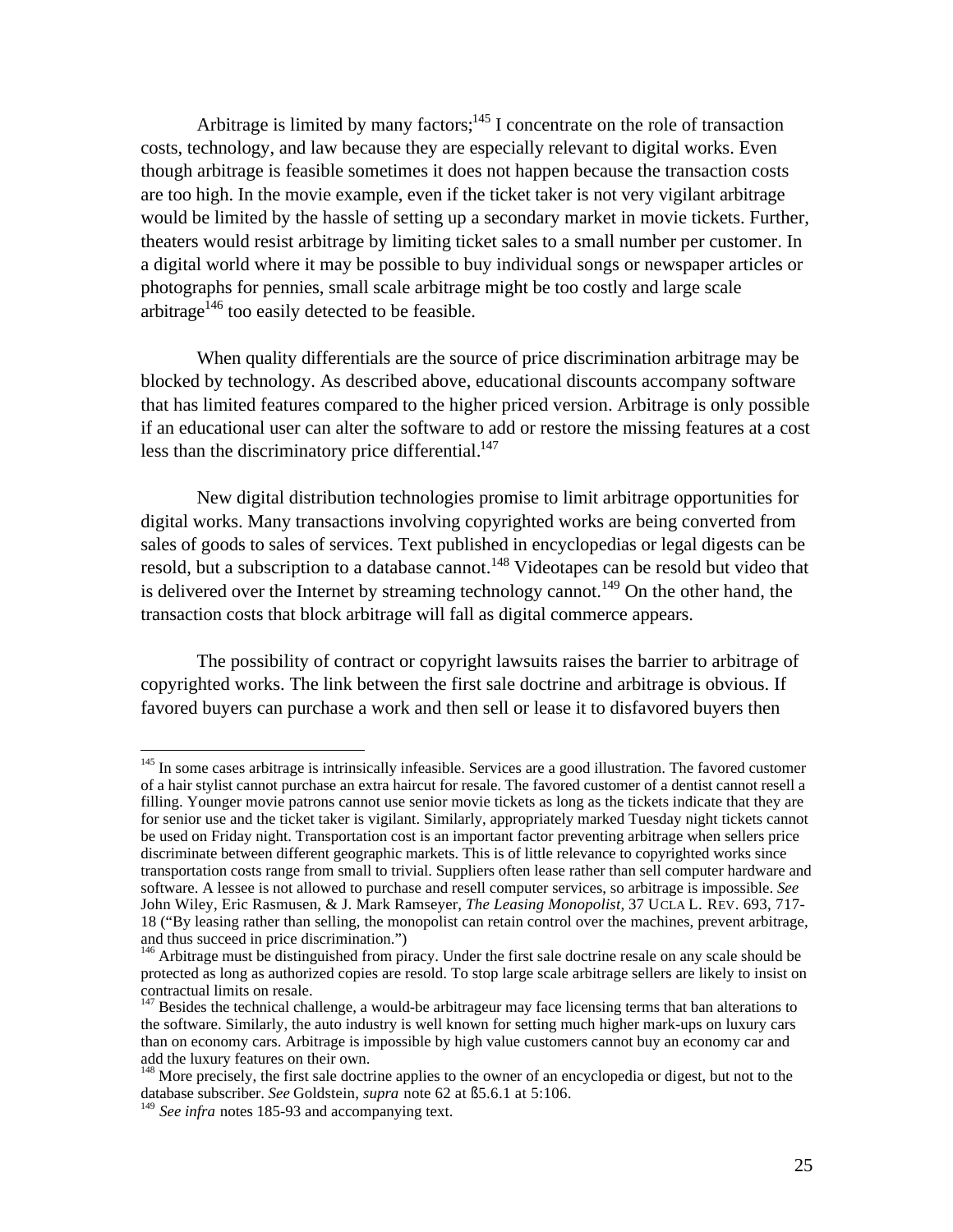price discrimination may be defeated. Contract restrictions on resale or other transfers deter arbitrage.

Contract terms can impede arbitrage in other ways. In *ProCD* a field of use restriction in the software contract did the job.<sup>150</sup> Customers were sorted into the commercial and consumer categories and charged different prices. The favored consumer buyers were discouraged from making commercial use of the database by the threat of contract litigation.<sup>151</sup> The tying contract in *IBM* was designed to prevented high valuation customers from buying low cost punch cards in the open market. Contracts often limit the modification of software or the movement (migration) of software from one platform to another. One purpose of this limitation is to reduce arbitrage possibilities.<sup>152</sup> For example, an application program like a statistics package can be designed to run on a DOS or UNIX operating system. The UNIX buyers tend to have more powerful machines and higher valuations for the software. If the price charged for UNIX versions is higher, then UNIX buyers may want to purchase a DOS version and modify it to run on UNIX. This arbitrage can be deterred if the price differential is less than the cost of modification. But the seller might want a larger price differential which makes the contract limitation valuable.

## III. COPYRIGHT LAW, DIGITAL TECHNOLOGY AND PROFIT

The argument for expansion of copyright protection of digital works that I presented is premised on the assumption that developments in digital technology will erode profits to copyright holders. The premise is probably false. Digital technology will encourage more price discrimination<sup>153</sup> and greater profits to copyright holders regardless of the direction of copyright law in the digital world. Digital technology is also likely to

 $\overline{a}$ 

*ProCD, Inc. v. Zeidenberg*, 86 F.3d 1447, 39 U.S.P.Q.2d 1161, 1162 (7th Cir. 1996).

 $150$  Easterbrook explains that preventing arbitrage is necessary for price discrimination.

To make price discrimination work [vendors of computer software] must be able to control arbitrage. ... Anyone can walk into a retail store and buy a box. Customers do not wear tags saying "commercial user" or "consumer user." Anyway, even a commercial-user-detector at the door would not work, because a consumer could buy the software and resell to a commercial user. That arbitrage would break down the price discrimination.

<sup>&</sup>lt;sup>151</sup> A more direct contractual approach to limiting arbitrage is simply to prohibit resale. A familiar example is price discrimination directed at airline passengers. Airline contracts which prohibit resale coupled with FAA security regulations calling for identification checks make arbitrage very difficult.

<sup>&</sup>lt;sup>152</sup> A second, very different role is played by limits on modification and migration. These limits reduce the useful lifetime of certain software. The limit on migration keeps a buyer from moving the software to new hardware even if she deletes the version on the old hardware. The limit on modification might impair use of software in combination with a new operating system. Such contract induced obsolescence can increase profits to a durable goods monopolist *See generally* Tirole *supra* note 126.

In this Article I only discuss discrimination against end-users, but discrimination against input purchasers is also likely. For example, multimedia producers may need authorization from many copyright holders covering relatively small excerpts. They may wind up turning to some collective rights organization like the Authors' Union. They might be subject to the kind of price discrimination used by music licensing organization against broadcasters and bars.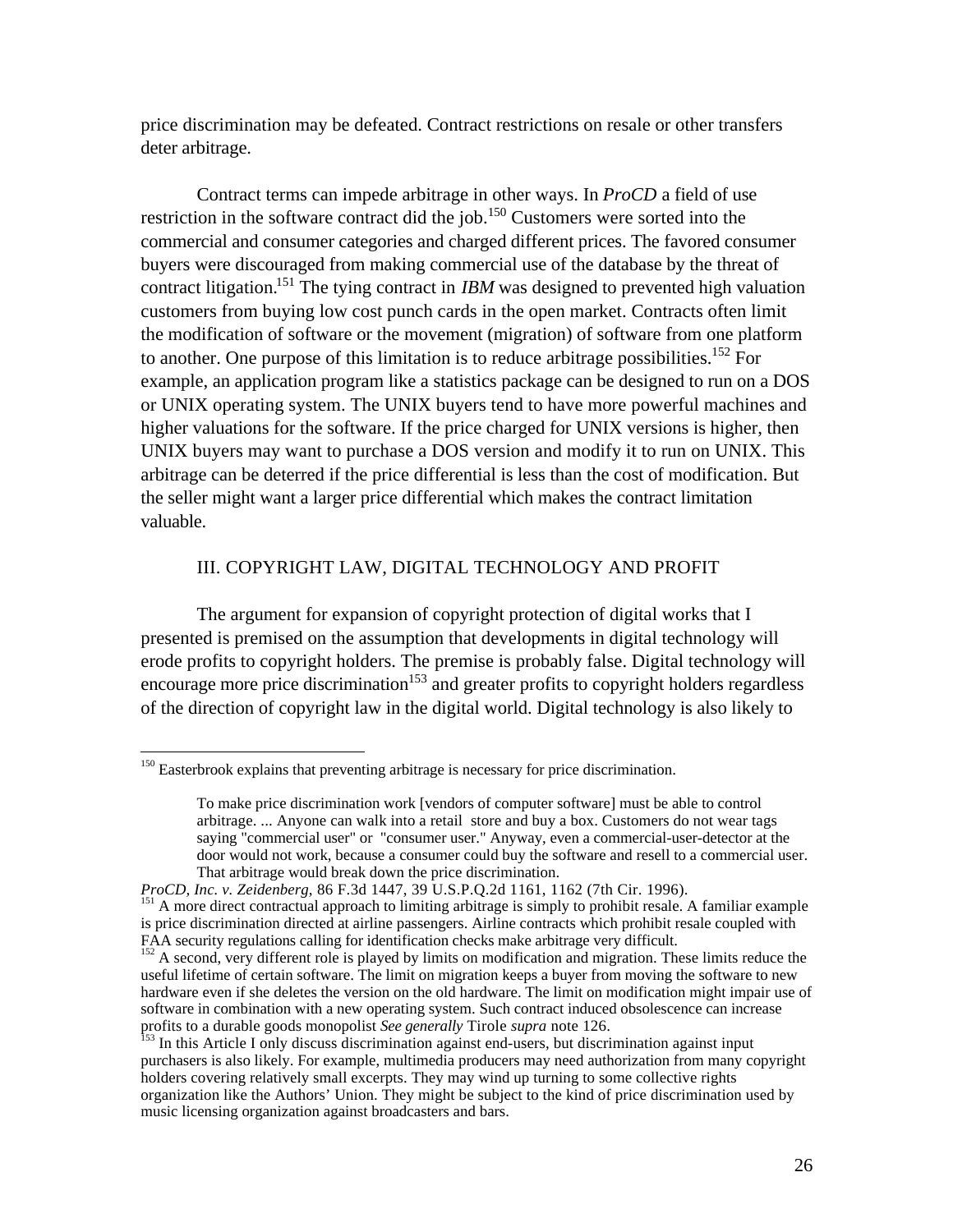create new markets and new profit opportunities for authors and publishers.<sup>154</sup> In contrast, the growth of unauthorized sharing and piracy can be mitigated by copy prevention and copy tracking technology.<sup>155</sup> Furthermore, the losses from unauthorized sharing of digital works and the probability that the practice will grow are likely overstated.<sup>156</sup> Finally, it is important to realize that the most significant economic effect of expanded copyright protection of digital works will be to facilitate even more price discrimination. The ostensible goal may be to restore lost profits, but the result is likely to be a vast gain in profits by copyright holders.

#### A. *Price Discrimination and Profit*

Copyright expansion and digital technology will create a windfall of profit for copyright holders. Both make arbitrage harder and preference measurement easier which facilitates more price discrimination. More price discrimination means more profit to the sellers of digital works.

Price discrimination is a potent method of increasing a seller's profit, because the seller can squeeze more revenue out of existing customers.<sup>157</sup> Consider an example. Assume that there are two types of buyers in the market for a particular novel. Type H has a high valuation of \$20 for the novel, and type L has a low valuation of \$10. There are two million type H buyers and six million type L buyers. Assume that the marginal cost of printing and distributing the novel is \$5. The uniform monopoly price for the novel is \$10 which yields a profit of \$40 million.<sup>158</sup> A price discriminating monopolist would charge \$20 to the H types and \$10 to the L types which yields a profit of \$60 million.<sup>159</sup> Thus profit rises by 50%.

A second example is illustrated in Figure 1. It shows a smooth downward sloping demand curve. Unlike the first example, buyers' valuations take on a continuum of values. Again I assume that the marginal cost (given by the line XY) of a novel is \$5. The uniform monopoly price is shown as M. The profit is the area of the rectangle VWXM. Next suppose that first degree price discrimination is possible so that the monopolist can identify the maximum willingness to pay of every user. The monopolist charges a different price to every user corresponding to their position on the demand curve. The

<sup>&</sup>lt;sup>154</sup> Digital technology will improve the marketing of copyrighted works. One marketing improvement is more effective price discrimination. Others include better research, product design, selection and advertising which will all flow from better information. The resulting profit gains could easily offset any losses from increased unauthorized sharing or piracy.

<sup>155</sup> *See* text accompanying notes 177-212, 223-35.

<sup>&</sup>lt;sup>156</sup> See text accompanying notes 166-71.

<sup>&</sup>lt;sup>157</sup> Output and production costs might rise given price discrimination. Also there are costs of implementing price discrimination. But a producer would not choose to discriminate unless he expected discrimination to raise his profit.

<sup>&</sup>lt;sup>158</sup> This profit is gross of the fixed costs of production like writing, editing, and typesetting.

<sup>&</sup>lt;sup>159</sup> I assume that the monopolist can identify the two types and arbitrage is not possible.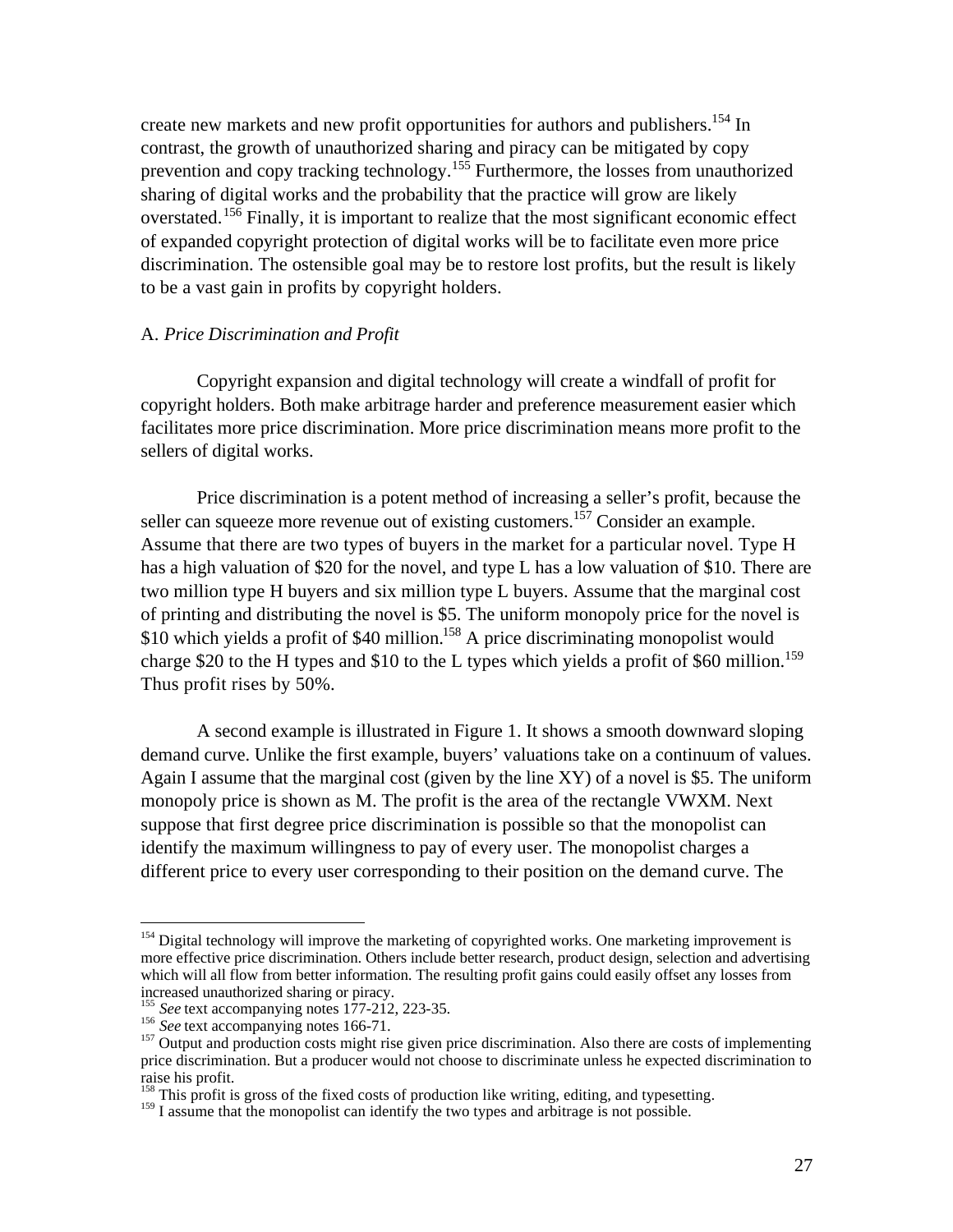monopolist serves every consumer up to the one with a valuation of \$5. The profit is the area of the triangle XYZ. Price discrimination doubles the profit of the seller.



Digital technology will directly facilitate price discrimination by allowing low cost metering of the usage of digital works.<sup>160</sup> Technology for metering a customer's usage of a product occurs outside of the digital realm. Photocopy machines are equipped with counters that record the number of copies made. This information is useful for maintenance, but it also can be used to determine charges under a lease agreement. Similarly, the odometer in a rental car record mileage information that is useful for maintenance and linked to rental charges. Within the digital realm, probably every reader of this Article is familiar with legal research databases. The database providers record information on how much time each user spends on-line and how many pages of text each user downloads. This information is useful managing access to the database and determining its contents, but it also can be used to determine charges.

In the future, methods like streaming of audio and video or cryptographic envelopes will make usage metering widespread.<sup>161</sup> Metering systems will allow copyright holders to charge for every access to and use of their work.<sup>162</sup> Goldstein speculates that because new transmission technology will be able to "keep a record of every selection a subscriber makes, and the price he paid for it, copyright owners will have a far more precise measure of the demand for their products than they do today."<sup>163</sup>

<sup>&</sup>lt;sup>160</sup> *See* Goldstein, *supra* note 1 at 200 (It is now feasible to measure factors like frequency and duration of the use of a work.); White Paper, *supra* note 11 at 219; Cohen, *supra* note 22 at 1038; Netanel *supra* note 22 at 295 (digital technology allows highly refined price discrimination).

<sup>&</sup>lt;sup>161</sup> *See* Goldstein, *supra* note 1 at 224 (Technologies might emerge that allow copyright holders to charge for the value of each element used not just a time based charge.) *Id. at* 28 (musing about the satellite delivery of digital works (celestial jukebox) facilitated by sophisticated price discrimination).

<sup>162</sup> *See* Elizabeth Corcoran, *A Digital Duel: Whose Property Is This? Business and 'Net Cruisers Debate How and Whether Copyright Applies in Cyberspace*, WASH. POST, Sept. 3, 1995, at H1; White Paper, *supra* note 11 at 219; McDaniels, *supra* note 7 at 1996 WL 7135497 (software agents could be used to measure software use on the Internet and collect royalties).

<sup>163</sup> *See* Goldstein, *supra* note 1 at 225. *See also* Cohen, *supra* note x at 1038 (prototype systems now exist that allow monitoring and charging for every use of a copyrighted work).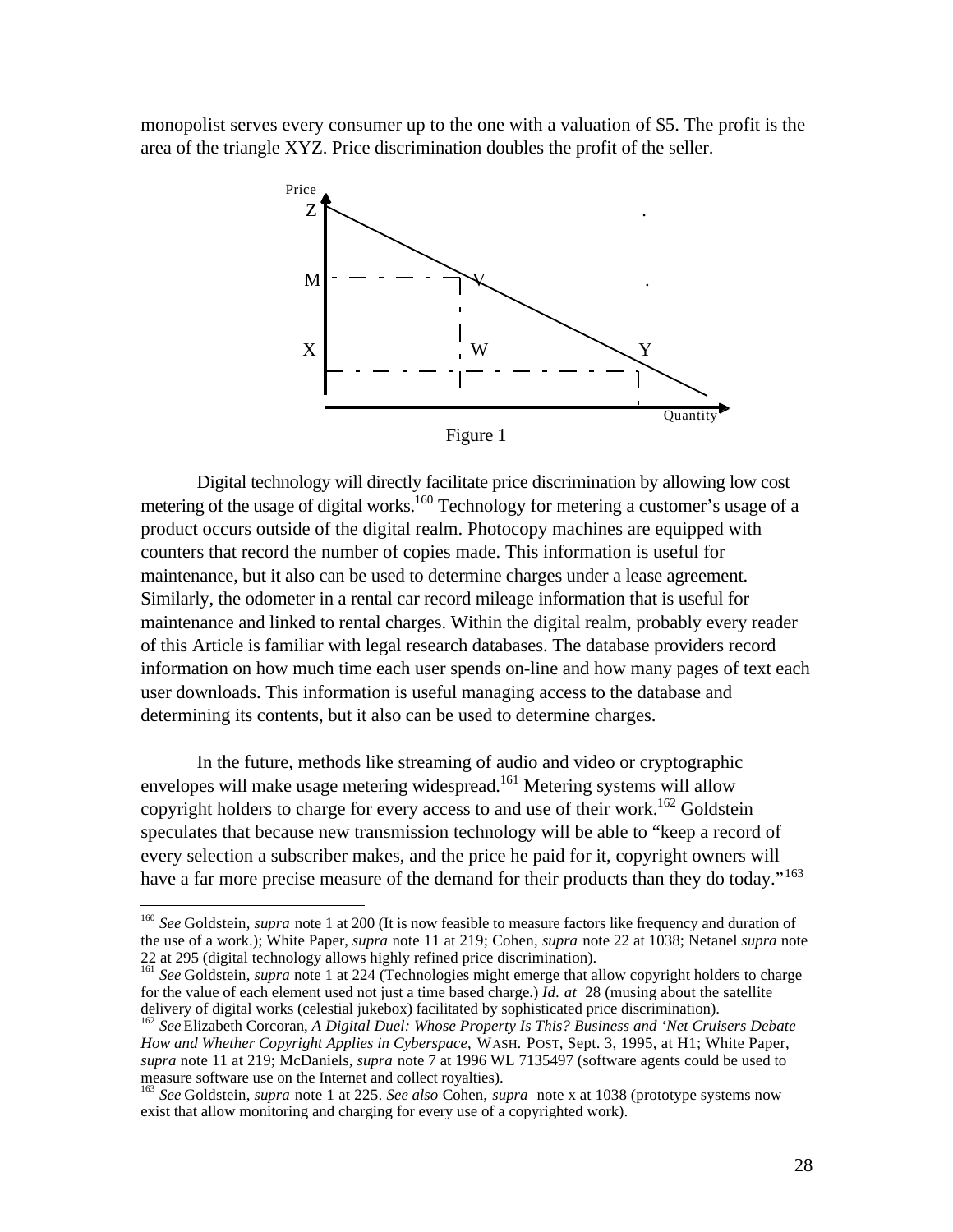Improvements in measuring usage allow better measurement of user valuations and lead to more profitable price discrimination.

Some more good news for copyright holders is that arbitrage can be discouraged with copy prevention technology. Currently, music producers use CD-ROMs to distribute music because it is difficult for the typical user to make digital copies from them. Electronic game manufacturers sell game cartridges that are difficult to copy. Soon other techniques will be available to impede personal digital copying.<sup>164</sup> Regardless of whether they price discriminate, copyright holders will try to stop personal copying that leads to unauthorized sharing. Sellers charging a uniform price want to get every user to pay that price. But price discriminators especially dislike sharing because it is an avenue for arbitrage. More price discrimination will now be feasible because copy prevention methods can discourage sharing and arbitrage.

Returning now to copyright law, I have shown in Section II that expanded legal protection of digital works will ease measurement of preferences and discourage arbitrage. To summarize the impact on preference measurement: field of use restrictions in copyright licenses segregate buyers by type; and software site licenses allow the counting of users. An impact on arbitrage arises because: restriction of the first sale doctrine means less sharing and fewer arbitrage opportunities; a diminished fair use doctrine means that users may not be able to decompile, modify, or migrate software in such a way as to defeat second degree price discrimination; contract terms may abrogate the personal use rights that remain and thereby discourage sharing; and prohibition of technology that circumvents copy prevention lessens opportunities for sharing and arbitrage.

Would-be price discriminators are delighted by the prospect of shrinking personal use rights combined with digital metering technology. These two developments have a complementary effect. To see why suppose that some genre of work X is distributed via some new technology A. It might be the case that technology A allows for easy metering of use of X, but does nothing to discourage arbitrage. Price discrimination might be enabled because changes in copyright law cutting back on personal use rights help the seller block arbitrage. Better measurement is worthless to a price discriminator who cannot stop arbitrage. Similarly, there is no reason to price discriminate or try to block arbitrage if one cannot measure user valuations. Both technology and expansion of copyright could induce new or more elaborate price discrimination on their own, but together they should lead to much more.

# B. *Unauthorized Sharing and Profit*

Proponents of copyright expansion fear that personal use rights in the digital age will lead to rampant small-scale, informal sharing and copying that will devastate

 $\overline{a}$ <sup>164</sup> See text accompanying notes 172-212.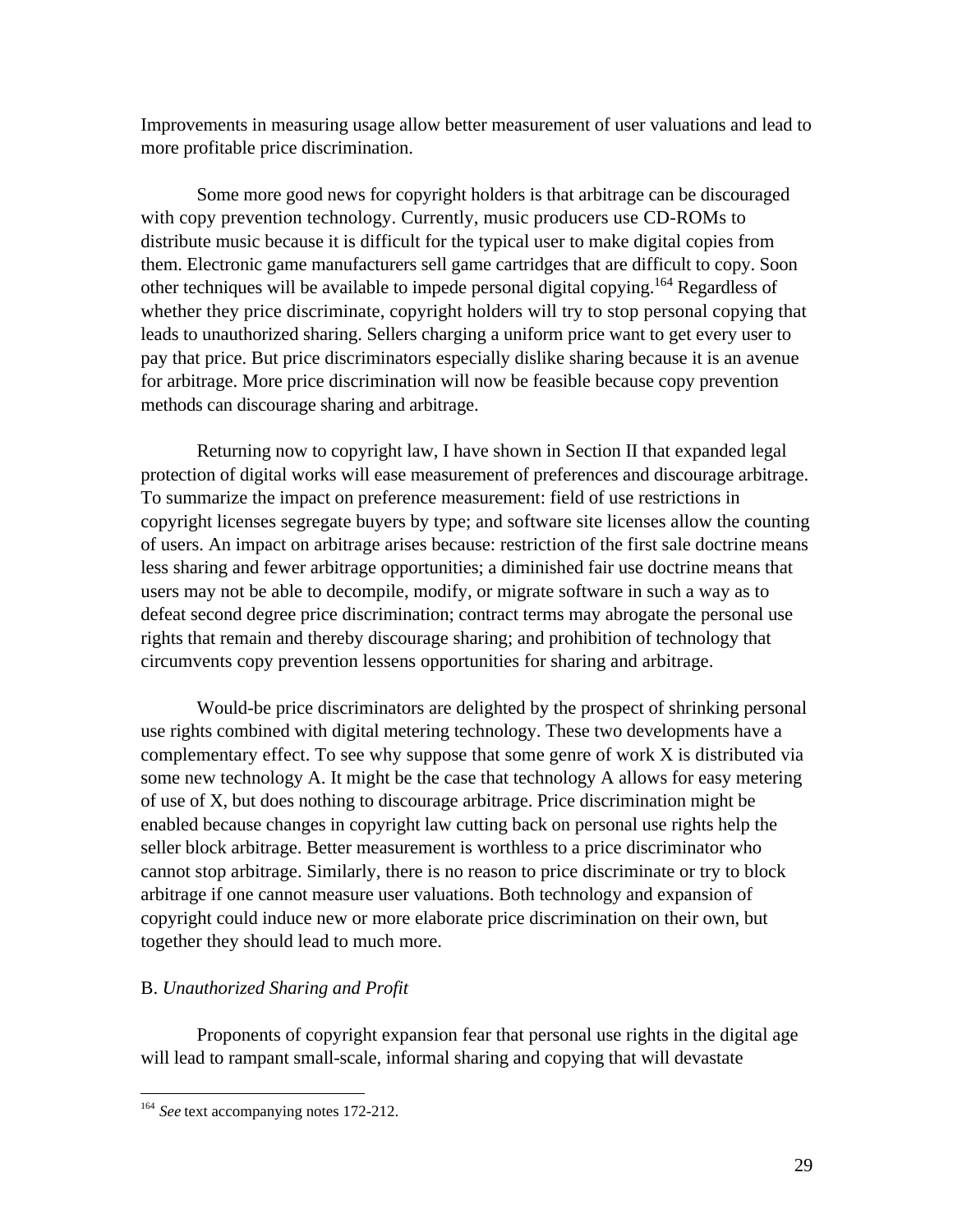publishers.<sup>165</sup> There are three reasons why I doubt that fear will be realized. First, the loss in profits from personal use is probably exaggerated. Second, digital technology will not necessarily increase the exercise of personal use rights. Third, technical measures are also available to restrict exercise of those rights.

Personal use rights limit the distribution rights of a copyright holder. This irritates publishers who would like to have complete control over distribution channels.<sup>166</sup> They complain that personal copying, lending, and sharing cuts into sales and revenue. This seems like an obvious grievance but it is actually quite complicated. Part of the complaint holds that personal use cuts *sales* -- that is probably true. Part of the complaint holds that personal use cuts *revenue* -- that is also probably true, but it is less clear and less dramatic than people usually think. An unspoken part of the complaint is that personal use cuts *distribution cost* -- unspoken, because it is a benefit to publishers.

Personal use cuts sales because a user does not make a commercial purchase if they get software, music or video from a friend. The sales decline might be offset by favorable word-of-mouth advertising associated with personal use that increases demand. The sales decline is limited because many of the users who could not get the work from a friend would simply drop out of the market.<sup>167</sup> Personal use cuts revenue because sales fall. This cut in revenue might be completely offset by a higher sales price. If a copyrighted work would sell for \$5 per copy in a world with no sharing, it might sell for \$10 in a world in which every purchaser shares the work with one other person. The total sales revenue is the same.<sup>168</sup> Of course, the price is not apt to rise to \$10 if the purchaser does not charge her friend and does not fully value her friend's use.<sup>169</sup> Finally, personal use cuts distribution costs, because the purchaser bears the cost of distributing a copy to her friend and the publisher avoids this cost. The net effect on the profit of publishers is undoubtedly negative, but the size of the effect is overstated by the emphasis on sales rather than revenue and  $cost^{170}$  Further, this is just as much a problem for hard copy and analogue publishers as it is for digital publishers.

<sup>165</sup> *See* Shapley, *Corporate Web Police Hunt Down E-Pirates*, NEW YORK TIMES D5 (May 19, 1997) ("The Business Software Alliance estimates that of the 523 million new business software applications used globally in 1996, 225 million, or nearly one in two are pirated...").

<sup>166</sup> *Cf.* Goldstein *supra* note 62 at ß5.6.1 at 5:109-110 ("The relevant principle is that the distribution right assures the copyright owner no more than the opportunity to realize the full value of each copy or phonorecord upon its distribution.")

<sup>167</sup> *See* Stallman *supra* note 29 at 294. *Cf*. *Am. Geophysical Union v. Texaco, Inc.*, 37 F.3d 881 (2d Cir. 1994) at 896-97 (Eliminating photocopying at Texaco would not result in a large increase in journal subscriptions.)

<sup>&</sup>lt;sup>168</sup> See Netanel, *supra* note 22 at 374. Here I am analyzing a market with uniform not discriminatory prices. Sharing disrupts price discrimination by way of arbitrage. *See supra* text accompanying note .

<sup>&</sup>lt;sup>169</sup> If the purchaser is a business or some other institution the purchasing agent is more likely to fully account for all users valuations.

<sup>170</sup> *See* Litman, *supra* note 2 at 37 (The number of copies made in a digital environment is not a good measure of the damages suffered by the copyright holder); Netanel, *supra* note 22 at 375.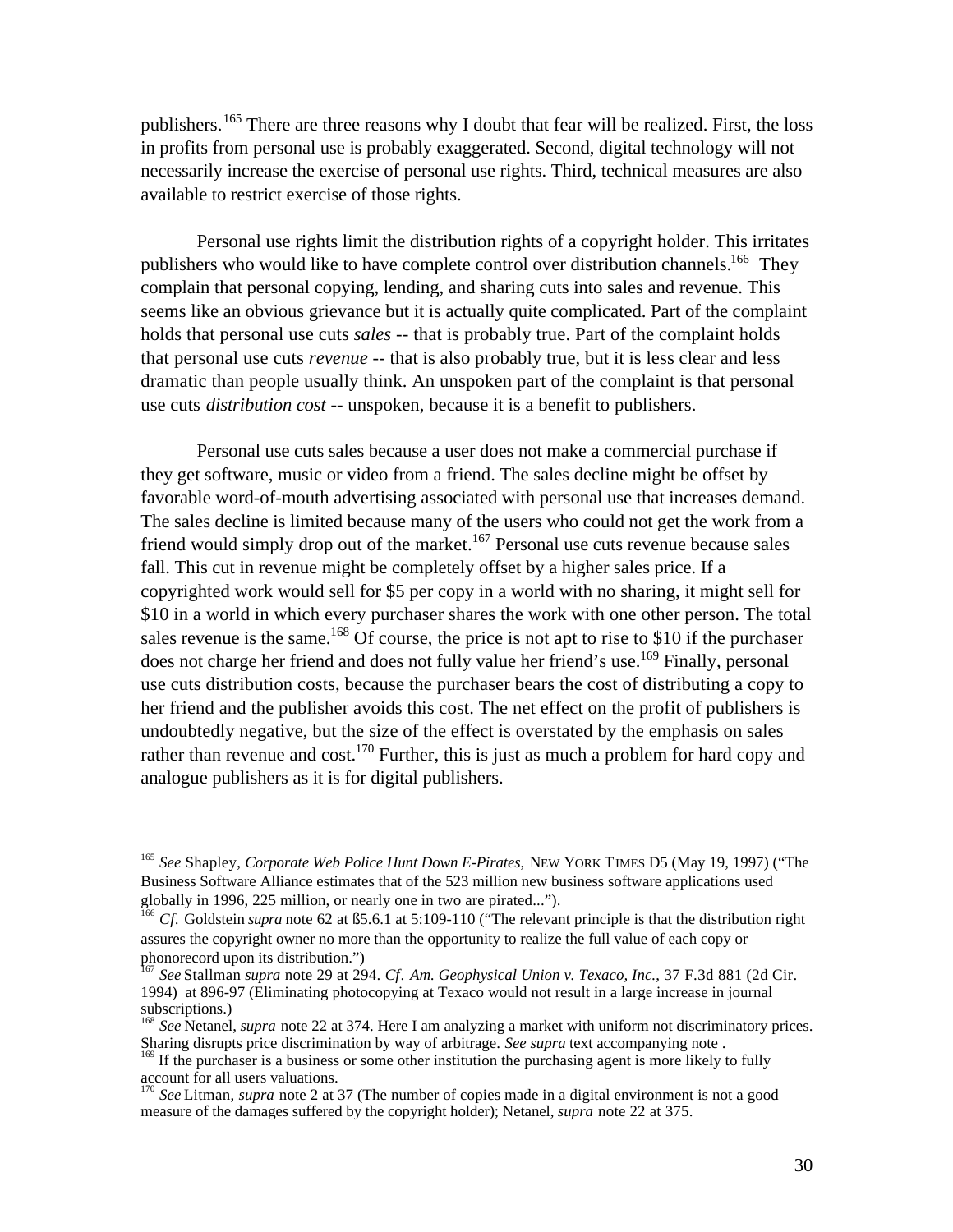It is easy to see that the Internet raises the threat of piracy, but it is not so easy to see that personal use rights will be exercised more frequently in a digital world. Given the current state of technology, borrowing or sharing a hard copy newspaper or magazine or novel is more likely than borrowing or sharing the digital equivalent.<sup>171</sup> On the other hand, clipping digital articles and sending them via e-mail is easier than clipping a newspaper or magazine. As video on demand becomes available it will probably displace personal copying to time-shift TV programming and trips to the video store. On the other hand, patrons of a digital library will probably do more personal copying, and the library will probably avoid purchase of duplicate copies of digital works.

Regardless of people's desire to copy different kinds of media, publishers can control copying of digital works using technical measures that have no counterpart for hardcopy works and few counterparts for analogue works.<sup>172</sup> Publishers might either prevent copying or make unauthorized copies of digital works unusable.<sup>173</sup> Movie and music producers have worked in concert with consumer electronics manufacturers to make it impossible for ordinary consumers to make useful copies of digital movies or serial copies of digital music.<sup>174</sup> Software and digital text publishers also have techniques to stop personal copying, although they are less effective.

When videotape machines began to appear in homes the first response by movie producers was to sue Sony and other manufacturers for contributory infringement. Their hope was that equipment manufacturers would be forced to pay copyright royalties to cover the cost of personal copying and sharing. When litigation failed the producers turned to technology. The sharing of videotape has been effectively controlled by stopping VCR owners from taping movies using two VCRs, sometimes called back-to-back recording.<sup>175</sup> A process called Macrovision protects analog video by embedding a signal onto videotapes that interferes with copying.<sup>176</sup> Movie producers secured the cooperation of VCR producers who agreed to design and only sell VCRs that implement the Macrovision process.

<sup>&</sup>lt;sup>171</sup> See Religious Technology Center v. Netcom On-Line Communication Services, Inc., 907 F. Supp. 1361; 1995 U.S. Dist. LEXIS 18173 (N.D. Cal. 1995) fn 25 ( "Until reading a work online becomes as easy and convenient as reading a paperback, copyright owners do not have much to fear from digital browsing and there will not likely be much market effect.")

<sup>&</sup>lt;sup>172</sup> *See* McDaniels, *supra* note 7 at 1996 WL 7135497 (It is expensive and inconvenient for users to copy from a CD-ROM disk).

<sup>173</sup> *See* Aoki *supra* note 37 at 12-13 copy protection technology

<sup>&</sup>lt;sup>174</sup> See Terry Costlow, *How SCMS scheme works*, ELECTRONIC ENGINEERING TIMES, July 31, 1989, at 4. <sup>175</sup> The Macrovision process also can be used to protect pay-per-view movies, video Compact Disks, and movies released for digital VCRs from copying by analog VCRs. Digital VCRs are a more thorny problem. *See* Peter Lambert, *Digital chips to carry Macrovision anti-copy system*, MULTICHANNEL NEWS, June 6, 1994, at 8, available on WESTLAW, ALLNEWS database 1994 WL 12927138; Video Copy Protection, (Macrovision Corp.), http://www.macrovision.com/vcp.html (on file with the author).

<sup>&</sup>lt;sup>176</sup> See Videocassette Anticopy Process, (Macrovision Corp.), http://www.macrovision.com/vcp\_civ.html (on file with author). The key to the Macrovision process is the imbedding of a fluctuating electronic signal within the recording on the video tape to be protected. This signal is not detectable and does not degrade picture quality when the tape is played. However, when an individual attempts to tape the signal using another VCR, the signal results in image and sound degradation including loss of picture quality and color distortion. This effectively renders the resulting copy unusable for home video playback.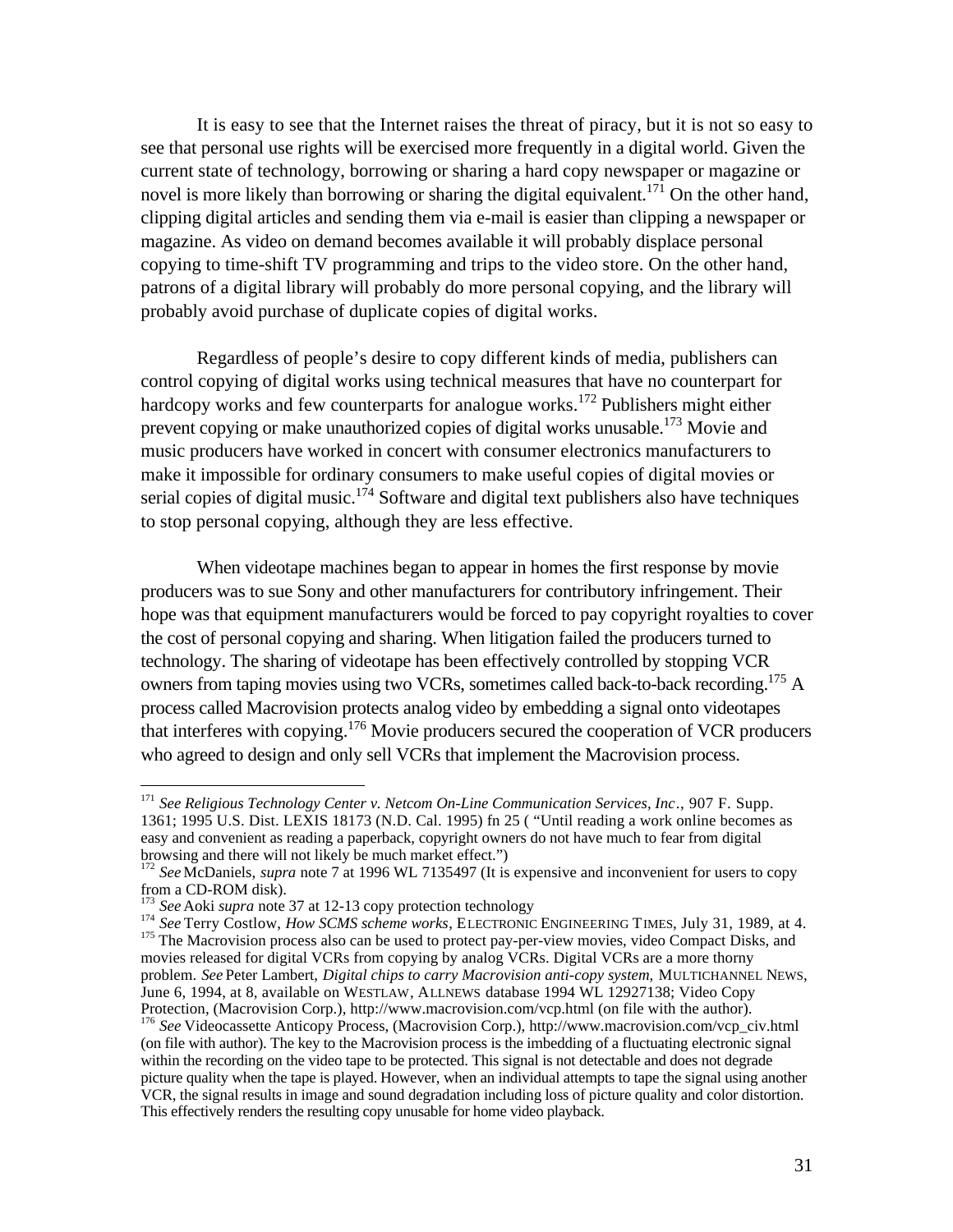Macrovision set a precedent for inter-industry cooperation that has been followed for the new Digital Versatile Discs (DVD) technology.<sup>177</sup> Any digital work can be distributed via DVD, including video, music, text, and any combination of the three.<sup>178</sup> Since DVD movies are stored as digital works, the danger of copying is arguably greater than the danger of copying for analog VHS tapes. DVD units that allow recording could easily become home video production factories. As a result, Hollywood studios have demanded strong copy prevention technology before agreeing to release movies to  $DVD$ <sup>179</sup> To protect the content on DVD discs from digital-to-digital copying, the content of DVD discs will be encrypted so that the contents cannot be easily copied directly on to another digital medium.<sup>180</sup> Chips in the DVD players will decode the encrypted contents and allow playback.<sup>181</sup> Later DVD decks with recording capabilities will also be equipped with a special anti-copying chip.<sup>182</sup> If a user tries to record a DVD movie on one of these decks, the anti-copying chip in the deck will detect the encrypted signal embedded in the movie and will shut down.<sup>183</sup> The DVD standards also guard against copies from DVD to videotape.<sup>184</sup>

Distribution of video and audio over the Internet instead of by DVD presents new problems for copyright owners. In essence, the Internet has the potential to detach digital works from the physical media which have traditionally been used to distribute digital works. With the Internet, a digital work is simply copied into memory or onto disk and then played by the user's computer. Copyright owners fear that they will lose revenue if users are able to make copies of digital works and store them on their home computers for later retrieval, reuse, and/or further copying and distribution without the payment of additional revenue to the copyright holder. On the other hand, copyright owners realize that dispensing with physical media as the primary distribution system for digital works would result in enormous cost savings since the costs of production, shipping and storage would be eliminated if these works were distributed over the Internet.

<sup>177</sup> *See Movie Companies, Drive Makers Agree on Copyright Protection*, OPTICAL MEMORY NEWS, Nov. 5, 1996, at \_\_ available on WESTLAW, PCNEWS Database, 1996 WL 8328542; John Simpson, *Wading through the DVD hype*, COMPUTING CANADA, Mar. 3, 1997, at 42; Paul McGoldrick, *At Last: DVD Is Available To The Consumer*, ELECTRONIC DESIGN, Feb. 17, 1997, at 105.

<sup>178</sup> *See* Simpson, *supra* note 177, at 42; McGoldrick, *supra* note 177, at 105*.*

<sup>&</sup>lt;sup>179</sup> Movie Companies, Drive Makers Agree on Copyright Protection, OPTICAL MEMORY NEWS, Nov. 5, 1996, *available on* WESTLAW, ALLNEWS database 1996 WL 8328542.

<sup>180</sup> *Id.*

<sup>181</sup> *Much Work Remains on DVD Copy Protection*, AUDIO WK., July 1, 1996, *available on* WESTLAW, ALLNEWS database 1996 WL 6828883.

 $182$  <Find cite>.

 $^{183}$  *Id.* 

<sup>&</sup>lt;sup>184</sup> With respect to digital-to-analog recording, the CPTWG recently agreed to incorporate a new version of the Macrovision process into DVD players. Dennis Taylor, *Firm aims to skewer disc pirates*, THE BUS. J. - SAN JOSE, Feb. 3, 1997, *available on* WESTLAW, ALLNEWS database 1997 WL 7813859; Digital Video Disc (DVD) Copy Protection Process, (Macrovision Corp.), http://www.macrovision.com/vcp\_dvd.html (on file with author).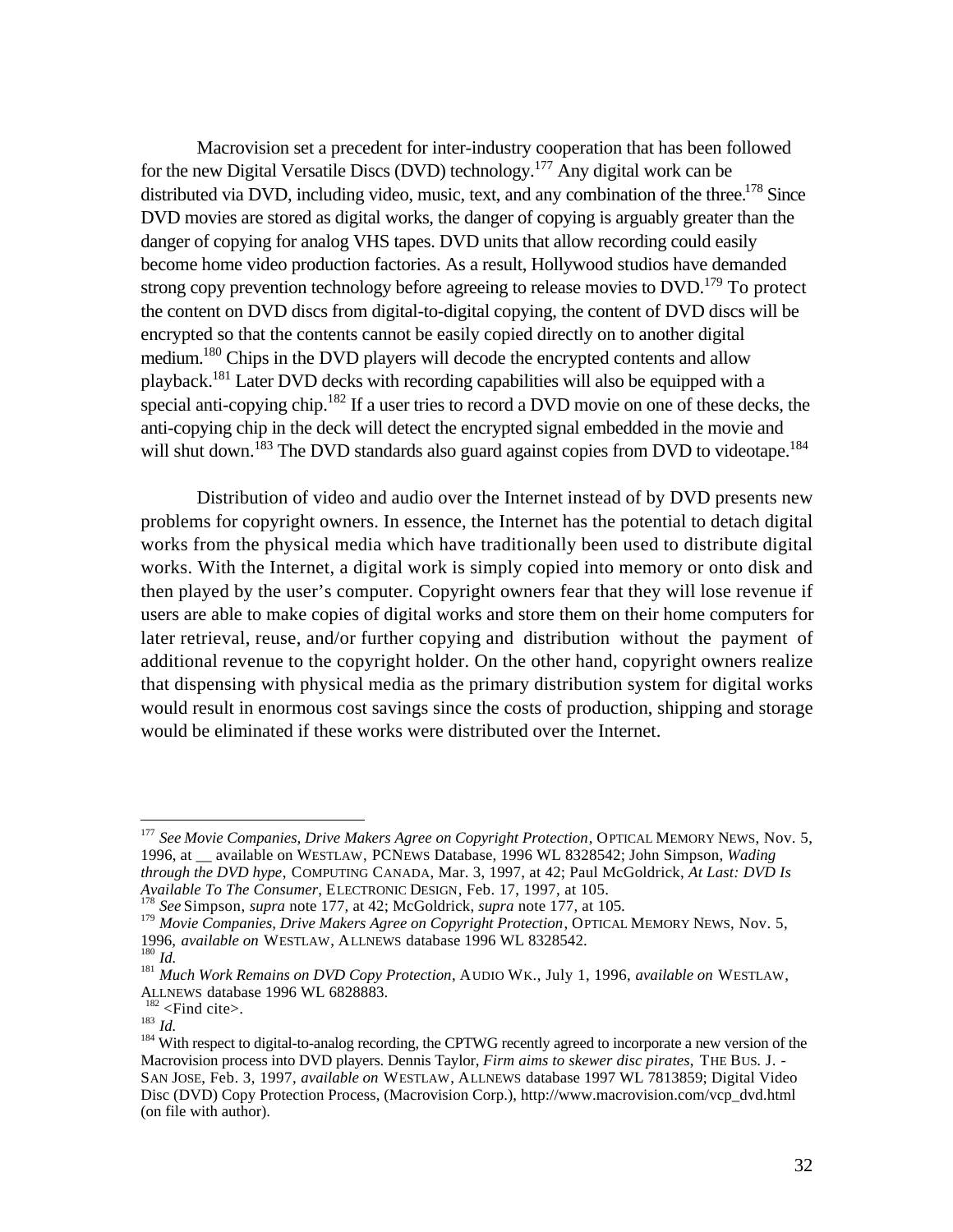One solution is to take advantage of specific distribution protocols which incorporate means of protecting against copying. An example is streaming audio and video. Streaming audio and video are relatively new to the Internet.<sup>185</sup> Before streaming audio and video was invented, a user who wanted to listen to an audio clip or to view a film clip often had to wait a long time for the entire clip to download to her computer before she could play the clip.<sup>186</sup> Once the file was downloaded, she typically had a copy of the file accessible on her system which she could redistribute to other users. By moving to streaming audio and video copyright owners have been able to solve two problems at once. Instead of waiting for the entire file to download, streaming audio and video request the work from the remote server, buffer a portion of the file, and then begin to play the buffered portion while still receiving the rest of the file from the remote server.<sup>187</sup> For the user this means less wait time since a large portion of the downloading can be accomplished while the user is already watching the clip.<sup>188</sup>

The implications of streaming audio and video for copyright protection are equally impressive. Companies currently developing streaming audio and video applications typically distribute free copies of the software required to listen to or view the audio or video stream.<sup>189</sup> The free player software typically does not include a record option.<sup>190</sup> If a user wants to be able to record streaming audio or video she must pay for the full version of the software.<sup>191</sup> Even if she purchases the full version, however, a copyright owner has the final say over which portions of a work she can copy.<sup>192</sup> This selective recording allows a copyright owner to determine on his server whether or not the user can use the player software on her own computer to copy the audio or video.<sup>193</sup> Thus a copyright owner can ensure that the work is used or enjoyed only once per purchase.

The leading company developing streaming audio and video applications, Progressive Networks, Inc., introduced its first version of its RealAudio audio streaming software in 1995. M. Sharon Baker, *Progressive Networks wins \$18 million in funding*, PUGET SOUND BUS. J., Dec. 13, 1996, available on WESTLAW, ALLNEWS database, 1996 WL 11477543. In 1997, Progressive Networks introduced

RealVideo, a streaming application that handles video content. M. Sharon Baker, *Progressive Networks enters Internet video race*, PUGET SOUND BUS. J., Feb. 14, 1997, available on WESTLAW, ALLNEWS database, 1997 WL 7329200.

<sup>&</sup>lt;sup>5</sup> See Steve Plain, *Streamlining*, COMP. SHOPPER, Dec. 1, 1996, at 620.  $\frac{187}{187}$  *Id.* 

<sup>188</sup> *Id.*

<sup>189</sup> *See e.g.* Progressive Networks, http://www.realaudio.com.

<sup>&</sup>lt;sup>190</sup> For example, RealPlayer from Progressive Networks is available for free download and allows playback of RealAudio and RealVideo files, but does not allow recording of these files. *See Download RealPlayer or RealPlayer Plus*, Progressive Networks Web Site, http://www.real.com/products/player/choice.html. <sup>191</sup> RealPlayer Plus, available for purchase through the Progressive Networks Web Site, allows users to

record RealAudio and RealVideo files if the copyright owner has designated them as recordable. *Id.* <sup>192</sup> Progressive Networks refers to this option as Selective Record. *Id.*; *see also* PROGRESSIVE NETWORKS,

REALAUDIO SERVER ADMINISTRATION AND CONTENT CREATION GUIDE 198 (1996) available on the Progressive Networks Web Site at http://www.real.com/help/ccguide/index.html.

<sup>&</sup>lt;sup>193</sup> Progressive Networks, RealAudio Server Administration and Content Creation Guide 198 (1996).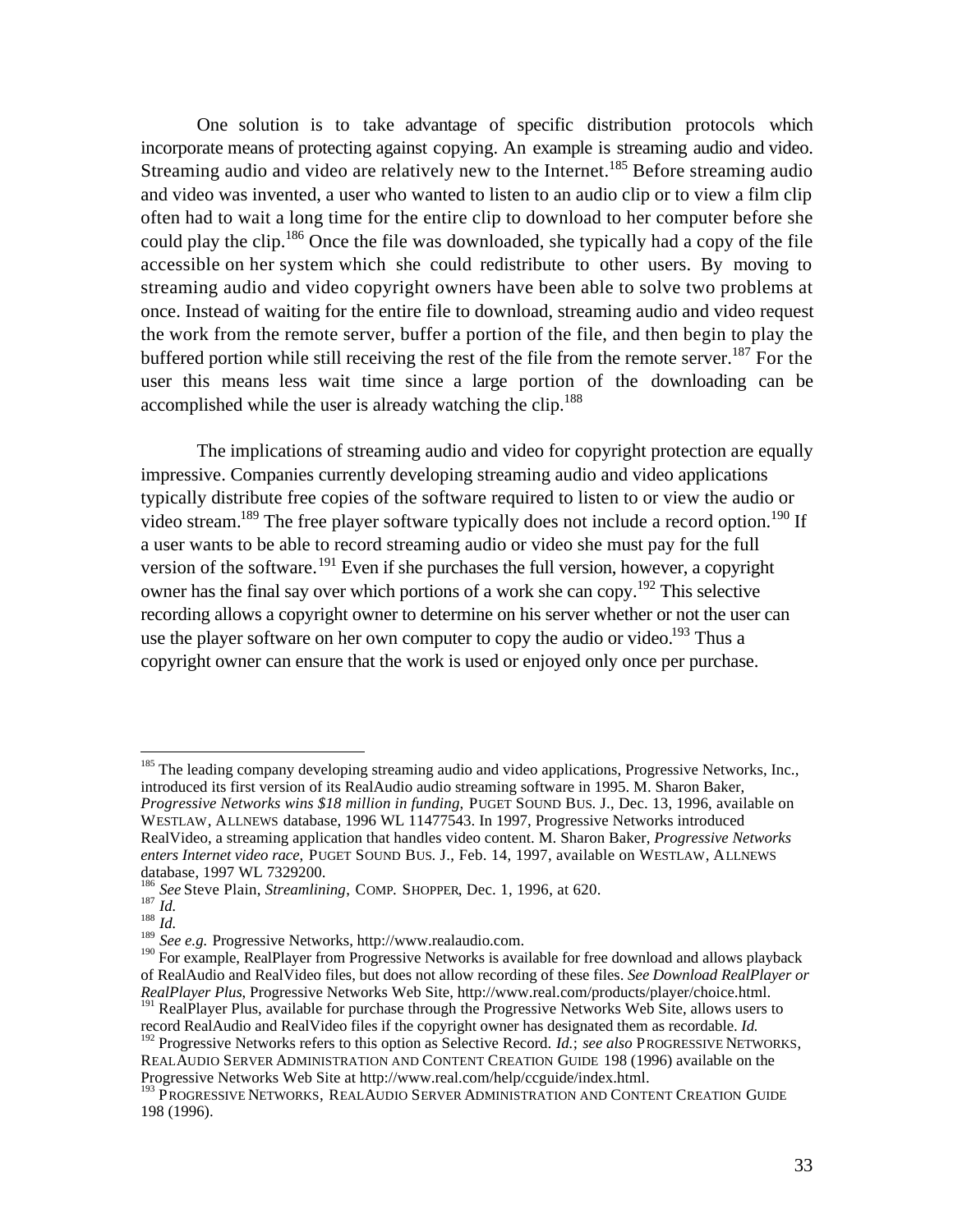Software publishers have tried several copy prevention strategies. In the early 1980s, the computer software industry relied almost exclusively on the copy prevention strategy in attempts to protect software from unauthorized copying. Often copy prevention simply relied on computer disks holding a program that could not be copied without special software.<sup>194</sup> In an era when hard drives were in their infancy, this strategy made sense. For users without hard drives, possession of the original physical media was necessary to use the program at all. Even users who had hard drives were prevented from making additional copies of the program disks, $195$  although they could potentially perform multiple installations of the same program. To prevent the practice of sharing software many manufacturers not only made the program disks uncopyable, they also required the user to have the original disk in their computer's disk drive before they could run the program from their hard drive.<sup>196</sup>

The problem with preventing copying of the physical media was twofold. First, users found the copy protection annoying.<sup>197</sup> Copy protection prevented legitimate copying of the software for archival and backup purposes.<sup>198</sup> If anything happened to the original disks, or if the media itself failed, users were unable to rely on backup copies of the software they had purchased.<sup>199</sup> Resentment in the marketplace was so strong that organizations started boycotting software that used these types of copy prevention.<sup>200</sup> These marketplace revolts against early copy protection were a prime cause of its abandonment by most software manufacturers by the end of the  $1980s$ <sup>201</sup> A second reason copy protection on

<sup>194</sup> *See generally Software firms ease stance on copies*, SAN DIEGO UNION-TRIBUNE, Sept. 6, 1986, at C4 (discussing use of copy protection on software and user response to such protection).

<sup>195</sup> *Id.*

<sup>196</sup> *See* John C. Dvorak, *Jet Fighter Simulators: State of the Deadly Art*, PC MAG., June 27, 1989, at 412; *What to look for in microcomputer communications software*, DATA COMMUNICATIONS, Dec. 1, 1985, at 127.

 $\frac{197}{197}$  *Id.* "Of all the software publishing policies seemingly designed specifically to drive the user up the wall, probably none has proved more irritating than that of copy protection . . . ." *Id.* The resentment towards copy protection on software seems to remain fairly constant amongst software users. *See e.g. Online: XT Battery*, PC QUEST, May 1, 1996, available on WESTLAW, ALLNEWS database 1996 WL 11752555 ("[T]he best software would not use copy protection at all."); Barry Nance, *Reviews: One-Size-Fits-All Code with Lattice C*, BYTE, Nov. 1, 1990, at 245; Ezra Shapiro, *Readers rise to defend the Mac and offer solutions to system snafus*, BYTE, April 1, 1989, at 129.

<sup>&</sup>lt;sup>8</sup> Sharon Fisher, *Special Report: Application Licensing*, LAN TIMES, April 1, 1991, at 65.

<sup>199</sup> *Id. .*; *see also* Jerry Pournelle, *The agony of a drenched disk and the thrill of new CD-ROMs*, BYTE, Oct. 1, 1989, at 115. (Recounting the difficulties of getting a replacement disk for an uncopyable boot disk required to run a program following the destruction of the original boot disk in an uncontrolled orange soda spill.)

<sup>200</sup> *See* Fisher, *supra* note 198, at 65; *see also* Stan Gibson, *Subscriptions May Supplant Piracy*, PC Wk., Dec. 9, 1996, at 69; *Under Pressure, Publisher Removes Copy Protection*, MACWEEK, Feb. 28, 1989, at 5. In one interesting example, IRS officials were even quoted as saying that the IRS always either bought software without copy protection or used programs to remove copy protection from the software they purchased. Richard A. Danka, *IRS planning officer warns against trailblazing*, GOVERNMENT COMPUTER NEWS, Apr. 1, 1988, at 54.

<sup>201</sup>*See* Melvin*, supra* note 9 at 5D; *Making the Internet Safe for Copyright*, SYBOLD REP. ON DESKTOP PUBLISHING, July 8, 1996, at 18, available on WESTLAW, ALLNEWS database 1996 WL 9310609; Shapiro, *supra* note 197; *See also* Robert Gebeloff, *Software Pirates Elude Authorities*, THE REC., Feb. 10, 1997, at B01; *Software firms ease stance on copies*, *supra* note 194.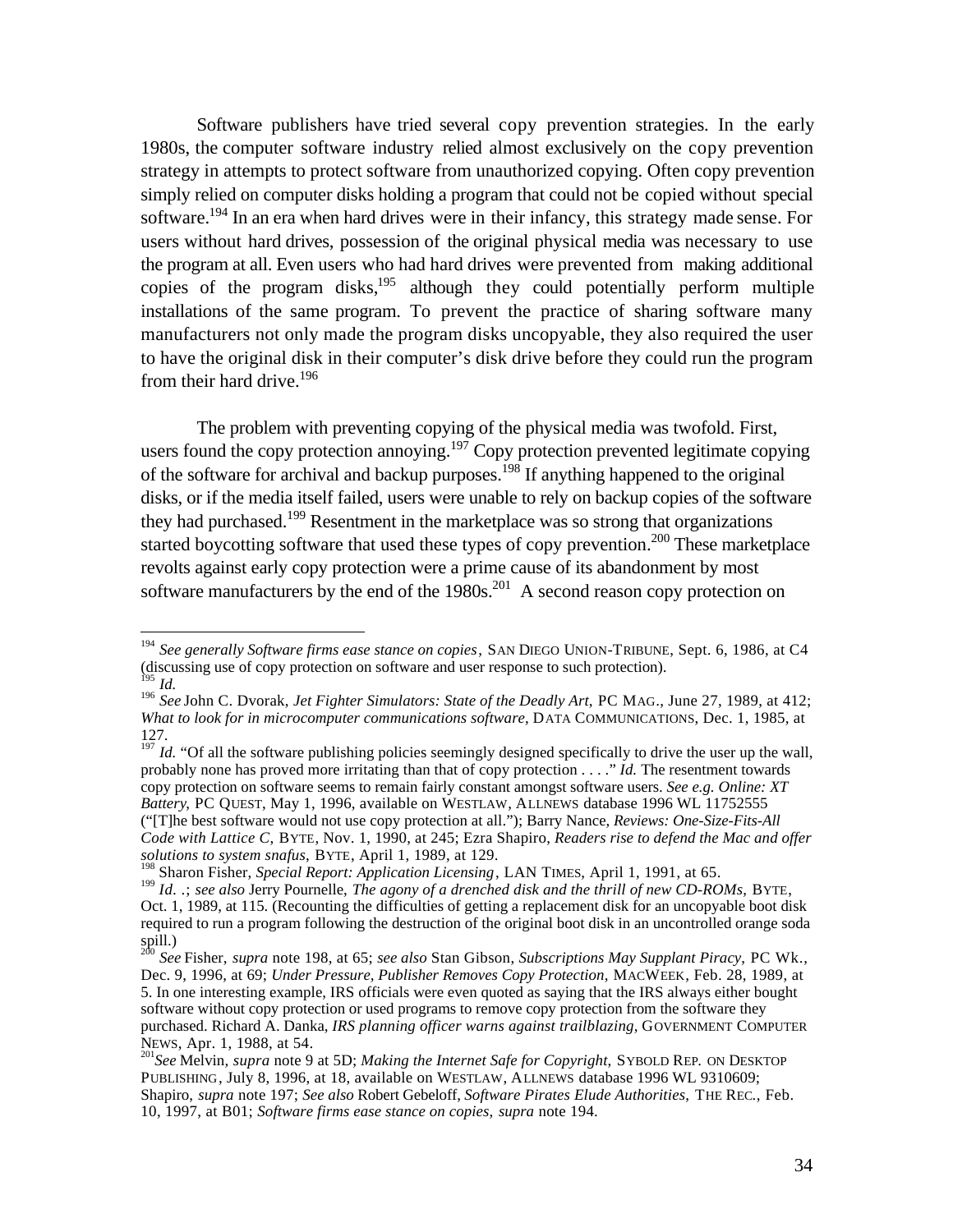physical media was largely abandoned was the fact that the copy protection was often easily circumvented.<sup>202</sup> The release of new copy protected program was typically followed by the immediate release of a new "cracking" program capable of defeating the copy protection on the new program.<sup>203</sup> Software manufacturers and cracking software manufacturers engaged in a type of arms race over copy protection that ultimately made copy protection on the physical media largely ineffective.<sup>204</sup>

A more robust copy protection system was adopted by manufacturers of high-end software applications such as CAD software.<sup>205</sup> Instead of relying on software-based copy protection these manufacturers chose to use a hardware-based copy protection. Hardware-based copy protection used physical keys which were required to unlock software applications.<sup>206</sup> These keys, commonly known as dongles, had to be attached to a port on the users computer in order for a particular software application to operate.<sup>207</sup> During operation the software checks for the presence of the dongle and stops operating if the dongle is not detected.<sup>208</sup> Hardware-based copy protection was designed to deter all but the most determined pirates. A potential pirate would have to duplicate both the software and the hardware key in order to use unauthorized copies of the application software protected by the key. <sup>209</sup> Despite the apparent strengths of hardware-based

<sup>202</sup> Gebeloff, *supra* note 201.

<sup>203</sup> *See e.g.* Jerry Pournelle, *Pournelle Travelling Light*, BYTE, Aug. 1, 1994, at 193 (discussing general purpose cracking program called Neverlock); Frank Ruiz, *TranSec Product strips copy protection*, GOVERNMENT COMPUTER NEWS, May 27, 1988, at 56. There were also companies which produced cracking hardware to defeat copy protection. *See e.g.* Michael W. Ecker, *Board makes backups of copy protected disks*, GOVERNMENT COMPUTER NEWS, Jan. 30, 1987, at 62. The White Paper supports legislation that would make it illegal to produce and distribute technology that is designed to defeat anticopying technology included in software. *See supra* text accompanying note .

Copy protection on computer programs became a subject of ridicule within the industry by the late 1980s. One tongue-in-cheek definition of copy protection proclaimed it to be "[a] clever method of preventing incompetent pirates from stealing software and legitimate customers from using it." *Taking a Second Glance at Computer Terminology*, GOVERNMENT COMPUTER NEWS, Nov. 21, 1988, at 21. An alternative approach to copy prevention was to allow users to make copies of software contained on various media, but to implement a system that made resulting copies useless to anyone except the original purchaser of the program. In its simplest form a user might be prompted by the software to input a particular word or phrase from the program's manual before being allowed to perform a particular function or at random interval. Shapiro, *supra* note 197. Photocopying obviously created a major problem for software manufacturers who tried this approach. As photocopying became more advanced, some software manufacturers began printing their manuals with paper and ink combinations which were difficult to copy in order to thwart pirates of their software. *See Software Confidential*, A+, Feb. 1, 1989, at 17. (Discussing use of No Copi paper by software manufacturers). This method of photocopy protection has since been

discontinued by almost, if not all, software manufacturers.

<sup>205</sup> *See e.g.* Jon Udell, *Reviews: CAD and NetWare 386 Join Forces*, BYTE, Dec. 1, 1990, at 182. <sup>206</sup> See Alexander Wolfe, *Pirates prey on the Net*, ELECTRONIC ENGINEERING TIMES, Dec. 2, 1996, at 32; *see generally* http://www.aks.com/hasp/hasp.htm. (The use of dongles to prevent copying of software is a common practice among high-end applications.) Dave Methvin & Alex Dunbar, *Security Keys: Pros and Cons*, PC WK., May 27, 1991, at 111; Owen W. Linzmayer, *Unconventional 'Dongles' Help Deter Privacy, Protect Intellectual Property*, MACINTOSH NEWS, April 23, 1990, at 27. <sup>207</sup> Methvin & Dunbar, *supra* note 206.

<sup>208</sup> *Id.*

<sup>209</sup> *See* McDaniels, *supra* note 7 at 1996 WL 7135497 (CAD/CAM applications with dongles). There were two major drawbacks to hardware based copy protection. First, the cost of the hardware based copy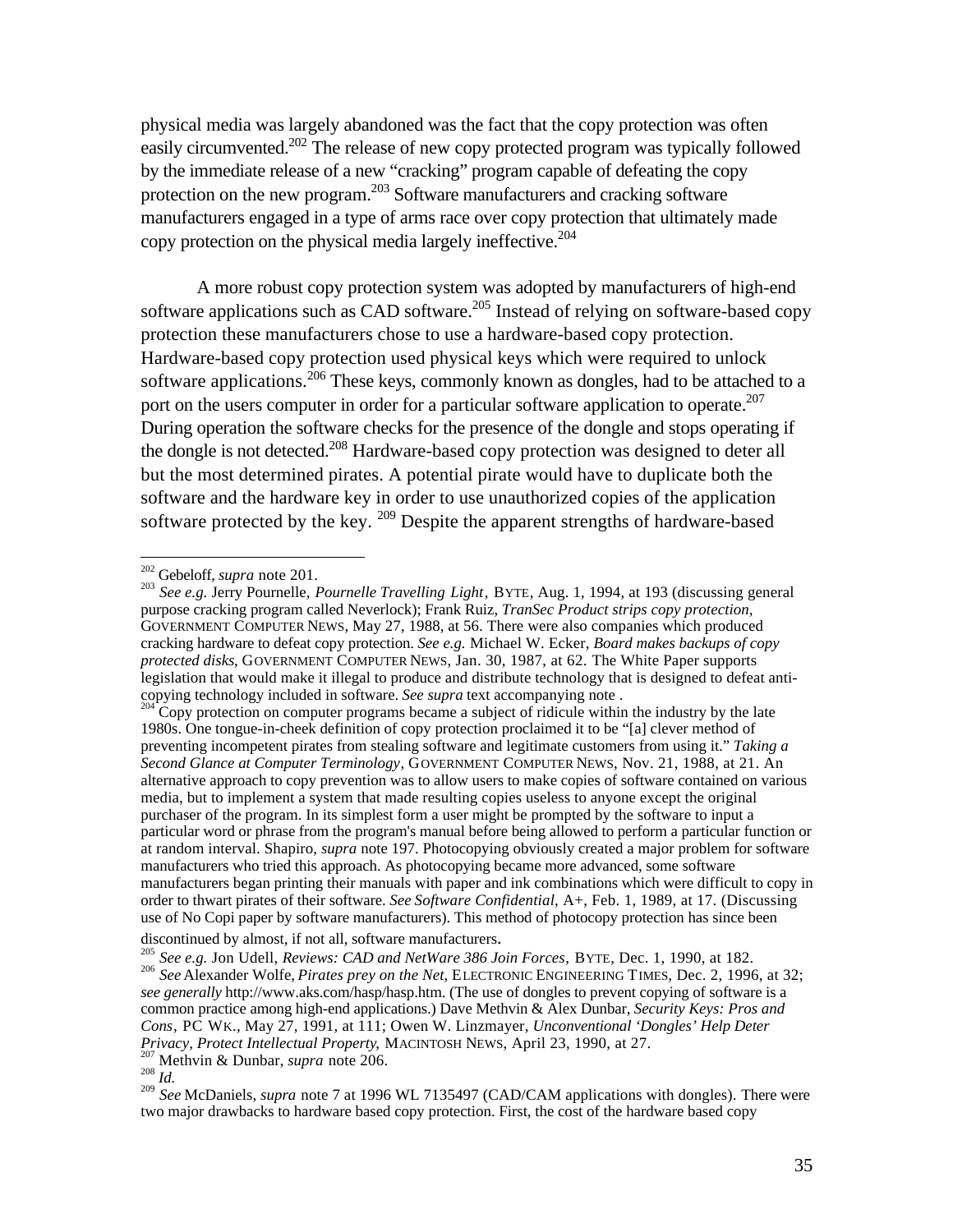copy protection, its use today remains confined to high-end applications such as networking software.<sup>210</sup>

Software copy prevention in the future probably will not depend on hardware and physical media. Software performs on general purpose computers unlike digital music and video which are played on dedicated machines. Software publishers and computer manufacturers are more numerous and heterogeneous than their counterparts in the movie and music industries. This makes the prospect of coordinating an inter-industry copy prevention strategy unlikely.<sup>211</sup> The likely path of copy prevention is encryption and other methods based solely on software code.<sup>212</sup>

#### C. *Piracy and Profit*

 $\overline{a}$ 

Piracy is not a problem that is new to digital technology. For my purposes the relevant question is whether digital technology aggravates the problem of piracy, and thereby diminishes profits to copyright holders. Copyright holders argue that pirates will benefit from the ability to make cheaper and higher quality copies and from more efficient distribution via the Internet. The predicted result according to copyright holders will be more acts of piracy. They also worry that non-traditional pirates who are not profitmotivated will become a significant factor.

Ultimately, modest changes to copyright law are probably sufficient to contain the problem of digital piracy.<sup>213</sup> Greatly expanded copyright protection is not required because publishers have a variety of self-help measures available.<sup>214</sup> The first possibility is to avoid digital publication.<sup>215</sup> For example, publishers might not distribute digital

protection was prohibitively expense for use with consumer software programs. *See* Linzmayer, *supra* note 206. Second, some users reacted negatively to the possibility of having to connect multiple dongles to their systems in order to run more than one dongle protected program. *See e.g.* Jerry Pournelle, *Computing at Chaos Manor: Dr. Pournelle vs. the Virus*, BYTE, July 1, 1988, at 197.

<sup>210</sup> *See e.g.* Richard Goering, *Workstations in Turmoil*, ELECTRONIC ENGINEERING TIMES, Mar. 3, 1997, at 18; Steve Gold, *Jaguar Offers Free LAN Network Monitor Software On Web*, NEWSBYTES NEWS NETWORK, Jan. 20, 1997, available on WESTLAW, PCNEWS Database, 1997 WL 7970633. The recent introduction of cheaper alternatives to dongles, however, may bring hardware-based copy protection into the consumer marketplace. *See Buttons Join Fight Against Pirates*, AUTOMATIC I.D. NEWS, Feb. 1, 1997, at 12, available on WESTLAW, PCNEWS database, 1997 WL 8591302.

<sup>&</sup>lt;sup>211</sup> Industry members have created a trade association called the Software Publishers which has been one of the key supporters of the White Paper and its goal of making cracking software and hardware illegal. *See* McDaniels, *supra* note 7. If cracking software and hardware are made illegal, we may see a resurgence of copy prevention strategy with respect to digital works in general and computer software in particular. <sup>212</sup> *See* Cohen *supra* note 22 at 987.

<sup>&</sup>lt;sup>213</sup> I conditionally support an amendment to the Copyright Act that would impose liability on anyone tampering with copyright management information. Such an amendment would be helpful in building cases against pirates, but it should be drawn carefully to preserve privacy rights. *See generally* Cohen *supra* note 22 (describing privacy dangers associated with White Paper proposals to implement copyright management systems).<br> $214$  Separate

<sup>214</sup> *See generally* Dale J. Ream, *Copyrighted Works & Computer Networks: Is Protection Possible,* 4 KAN. J. L. & PUBLIC POL'Y 115 (Spring 1995).

<sup>215</sup> *See Controlling Cybercopies,* LEGAL TIMES, April 8, 1996 at 38.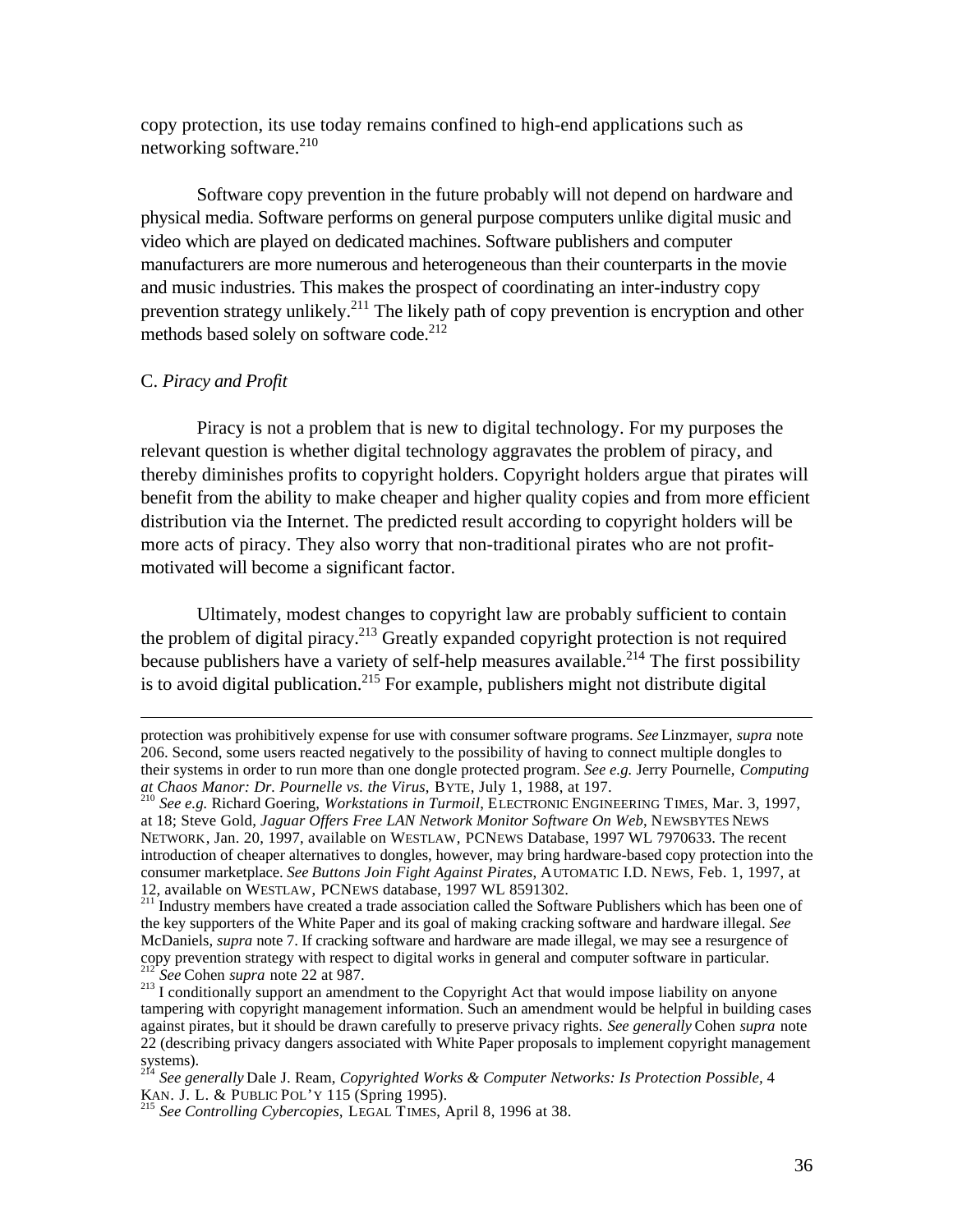copies of novels and photographs. For many types of work this will not be satisfactory though, because consumers will demand digital works. Furthermore, digital copies can be made from non-digital works. Nonetheless, consumers might not be willing to buy a pirated digital novel or collection of photographs because they cannot easily turn the digital file into a book or high quality print.<sup>216</sup> In addition, the copyright holder would know that any digital copy of the work is unauthorized.

Second, there are many technologies for preventing the copying of digital works.<sup>217</sup> Anti-copying technology is built into the new DVD systems, certain CAD systems, and streaming of audio and video over the Internet.<sup>218</sup> Such technological barriers might not stop sophisticated and determined pirates, but they are apt to be effective against marginal pirates like disgruntled employees and pranksters.<sup>219</sup> In the past sophisticated pirates have been skilled at inventing around copy-prevention technology. Nevertheless copy prevention is apt to give the authorized publisher at least a substantial lead time advantage over unauthorized competitors.<sup>220</sup> In the future copy prevention methods that rely chiefly on encryption might be even more successful in limiting piracy.<sup>221</sup> Professor Netanel contends: "Digital content providers enjoy an unprecedented capacity, through a combination of contract, digital encryption, and electronic monitoring, to prevent unauthorized access to and uses of expression and information stored in computer databases."<sup>222</sup>

The third and most effective response to piracy is diligent enforcement of existing rights. Enforcement depends on a method to detect unauthorized copies. Copyright holders can easily recognize the quality differences between bootleg copies and legitimate copies of analogue audiotape or videotape. Since a pirate can reproduce digital works precisely, copyright holders need a way to distinguish bootleg digital copies. Unauthorized copies can be distinguished by examining the copy tracking information embedded in each copy.<sup>223</sup> Digital watermarking,<sup>224</sup> digital fingerprinting,<sup>225</sup> and copyright

 $^{216}$  At least given the current technology available.

 $2^{17}$  For example, modern software copy protection may even render the original software disks unusable if the user tries to make any copies of the software whatsoever. *See e.g.* Jeff Senna, *Networking: Product Reviews, E-mail encryption software*, INFOWORLD, May 27, 1996, available on WESTLAW, ALLNEWS database 1996 WL 10011563. See Section IV.A for a detailed discussion.

<sup>&</sup>lt;sup>218</sup> *See supra* text accompanying notes 185-93.

<sup>&</sup>lt;sup>219</sup> A lower level of technological protection is provided for Digital Audio Tape (DAT). Under the Audio Home Recording Act equipment manufacturers are obliged to incorporate copy prevention technology in DAT recorders. Consumers will be able to make copies from an original DAT tape but will not be able to make usable "serial" copies, i.e., copies from copies. Merely blocking serial copying might have a significant effect on non-traditional piracy, because it limits availability of source copies and makes distribution more difficult. <sup>220</sup> *See* Breyer, *supra* note 36.

<sup>221</sup> Encryption, metering and on-line licensing offer the potential to perfectly protect digital works. *See* White Paper, *supra* note 11 at 219.

<sup>222</sup> *See* Netanel, *supra* note 22 at 384.

 $^{223}$  A prevalent example of tracking is the often seen requirement that a user enter her name and company information when installing new software on her system. *See* Diane Danielle, *Software Copy Protection: What's In a Name?*, PC WEEK, Jan. 29, 1990, at 61; Jim Seymour, *Upgrading with Lotus 1-2-3 3.0*, PC MAG., Oct. 17, 1989, at 79. This information may be copied to the original installation disks so that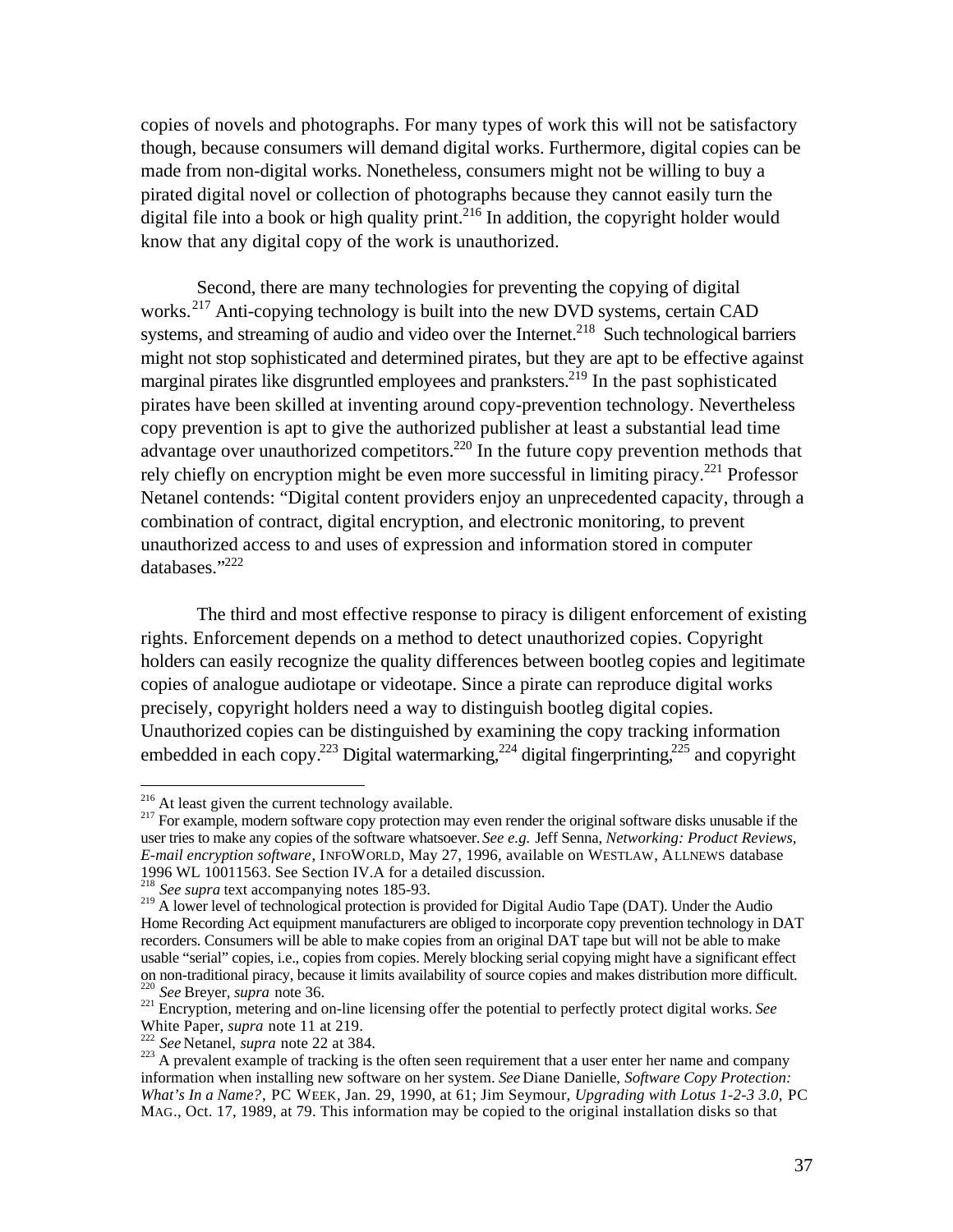management systems<sup>226</sup> are all examples of tracking systems. While the details of each of these systems vary, the underlying principle is generally the same. Each work protected by these methods is modified to include information that typically identifies the copyright owner and the buyer of the work.<sup>227</sup> As a licensee of the work, the buyer may or may not be licensed to make copies of the work. If she makes unauthorized copies of the work and distributes them to others, the identifying information embedded in the work gives away the source of the unauthorized copies and exposes her to liability.<sup>228</sup> The tracking information can make virtually irrefutable evidence of unauthorized copying and make detection of copyright infringement and identification of infringers much easier. $229$ 

The newer and more sophisticated copy tracking systems also offer a form of copy protection. The systems rely on powerful encryption to both protect data from copying and to ensure that unauthorized copying can be traced to its source.<sup>230</sup> One prototype, the Electronic Copyright Management System (ECMS), will encode the work itself in a cryptographic envelope, or cryptolope for short.<sup>231</sup> At the same time, a plain text index section will be created so that the content can be searched for and identified without

Although digital watermarking and digital fingerprinting make it easier to identify unauthorized uses of images, they will not prevent deliberate unauthorized copying of images. Instead, the focus of these systems is on tracking uses of a particular image. When the image shows up elsewhere without authorization, then the copyright holder can decide how to enforce their rights with respect to that image.

<sup>25</sup> See generally Digital image piracy: Fingerprinting with FBI, CIP EXECUTIVE BRIEFINGS, July 1, 1996, *available on* WESTLAW, ALLNEWS database. A variant of digital watermarking, digital fingerprinting embeds complex strings of data within the image data. *See Digital image piracy: Fingerprinting with FBI*, CIP EXECUTIVE BRIEFINGS, July 1, 1996, *available on* WESTLAW, ALLNEWS database 1996 WL 8412646. These strings form a digital fingerprint which identifies owner and copyright information. *Id.* As with digital watermarking, digital fingerprinting does not perceptibly alter the image it protects. *Id.* Fingerprints remain with the file when it is opened, edited, or copied, allowing for tracking of unauthorized copies. *Id.*

sharing a disk also means that the unauthorized copy will bear the original user's name and company name when it is used. *Id.* at 79. While this system remains a crude way of tracking unauthorized copying, and indeed can be easy to circumvent, *See id.;* Danielle, *supra* note 223, at 61. Future implementations of the copy tracking strategy promise to be both more effective and harder to thwart.

<sup>224</sup> *See generally* Luisa Simone, *Digital Watermarks: Copyright protection for online artists*, PC MAG., Feb. 18, 1997, at 30; Cathy Abes, *Can digital watermarking protect you?*, MACWORLD, Feb. 1, 1997, at 38. Digital watermarking is a method commonly associated with the distribution of digital images. *See* Luisa Simone, *Digital Watermarks: Copyright protection for online artists*, PC MAG., Feb. 18, 1997, at 30. A producer of a digital image can run the image through software which watermarks the image by making visually imperceptible changes to the colors, intensity, shading, etc. of certain pixels in the image. *Id*. The changes can then be decoded by image editing software to reveal the identity of the author, copyright owner, and specific permissions granted to the user of the work. *Id.*

<sup>226</sup> *See e.g.* Otis Port, *Halting Highway Robbery on the Internet: It will take crafty codes to curb the theft of copyright material*, BUS. WK., Oct. 17, 1994, at 212; Simone, *supra* note 224, at 30.

<sup>227</sup> *See e.g.* Andrew Sorkin, *Digital 'Watermarks' Assert Internet Copyright,* NEW YORK TIMES, June 30, 1997, at D11.

<sup>228</sup> *See e.g. id.*; Simone, *supra* note 224, at 30; *Digital image piracy: Fingerprinting with FBI*, *supra* note 225.

<sup>229</sup> *See* Sorkin *supra* note 227. When a watermarked image is opened using many image editing program the user is alerted to copyright information about the work. *Id.*<br><sup>230</sup> Borth and *CO*<sub>2</sub> Contains the work. *Id.* 

<sup>&</sup>lt;sup>230</sup> Port, *supra* note 226 at 212.

<sup>231</sup> *Id.*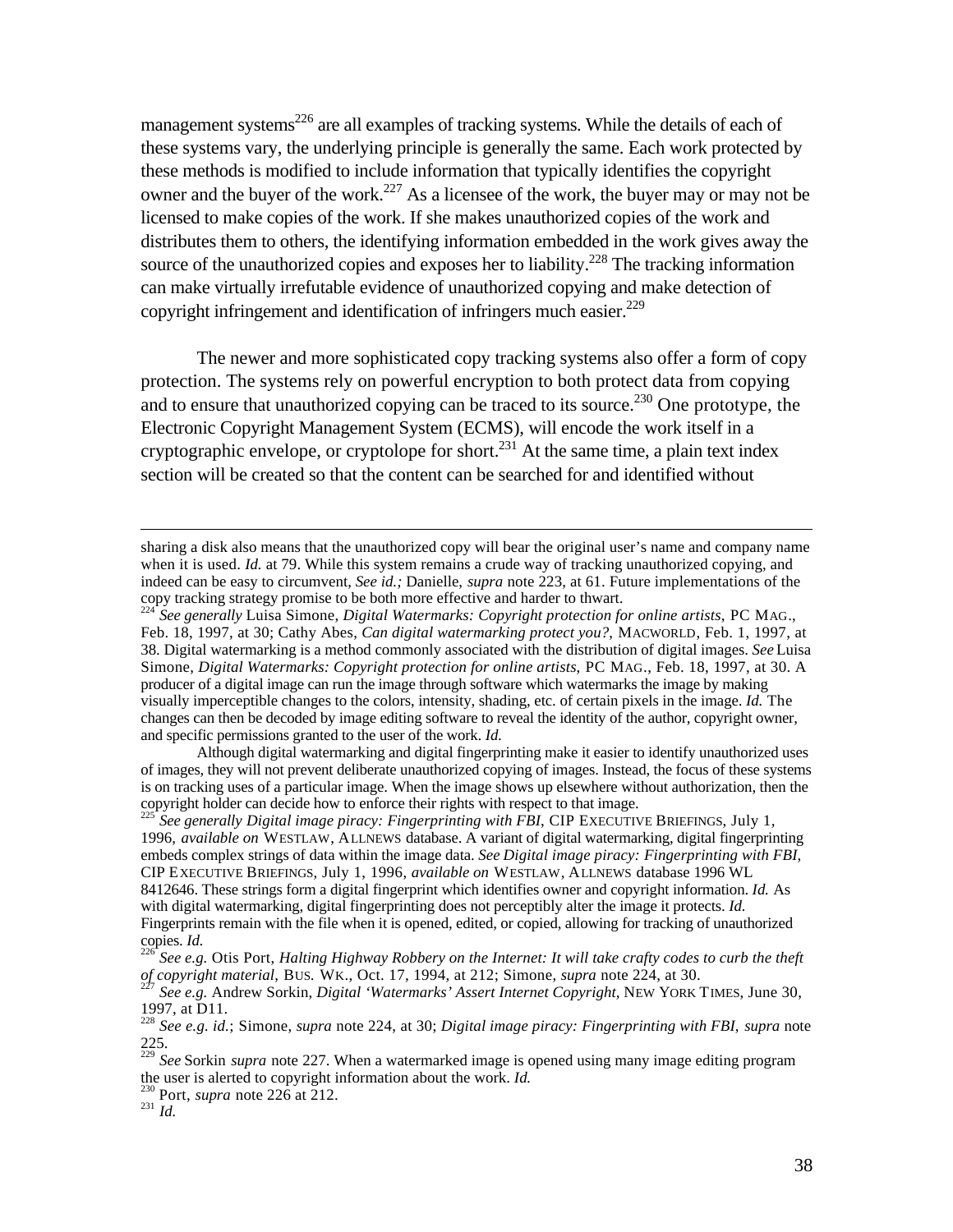opening the cryptolope.<sup>232</sup> A user will be able to examine the index information without paying for the content, but will have to pay for a cryptographic key if they want to see the content itself.<sup>233</sup> The key will open the cryptolope and allow various uses depending on the terms of the license and the amount paid. For example, it would cost more to be able to view a work 100 times than it would to be able to view a work only once.

The ability of users to tamper with copy tracking information creates a possible limitation to the copy tracking strategy. If history is any guide, the producers of digital works may again find themselves faced with crackers who specialize in removing copy tracking information from digital works. Encryption techniques are one way a copyright owner can prevent tampering.<sup>234</sup> In addition, producers of digital works support the White Paper's provisions criminalizing the production and distribution of technology that is designed to remove or modify copy tracking information from digital works.<sup>235</sup>

Besides the ease of copying digital works publishers point to the Internet as another factor promoting piracy. Internet distribution does not create intractable enforcement problems. Digital publishers complain about the shear number of possible pirates and the costs of litigation. Large publishers like Microsoft should be able to find the resources to vigorously enforce their copyrights against pirates. The example of Coca-Cola enforcing its trademark rights in thousands of restaurants and bars across the country demonstrates that a massive program of enforcement of intellectual property rights is feasible.<sup>236</sup> Smaller software publishers can rely to some extent on the effort of their trade association: the Software Publishers Association (SPA).<sup>237</sup> The SPA now polices corporate software

<sup>232</sup> *Id.*

 $\frac{1}{233}$  *Id.* 

<sup>&</sup>lt;sup>234</sup> See generally id. Copyright owners have also increasingly sought legislative enactments to prevent buyers and users from tampering with or circumventing copyright management information and systems. *See e.g. Coalition Forming to Oppose Administration on Proposed Changes to Copyright Law, Info. Law Alert*, Oct. 13, 1995, *available on* WESTLAW, ALLNEWS database 1995 WL 240000. While unsuccessful to date at the national level, recent changes to World Intellectual Property Treaties incorporate anti-circumvention provisions. *See Copyright Treaties Hailed by Recording Industry*, AUDIO WK., Dec. 30, 1996, *available on* WESTLAW, ALLNEWS database 1996 WL 12622125. Australia and New Zealand had previously adopted similar measures. *The 1994 New Zealand Copyright Act: a summary*, MUSIC & COPYRIGHT, April 26, 1995, at 11, *available on* WESTLAW, ALLNEWS database 1995 WL 9764707; *Australian Copyright Protection*, COMPUTER FRAUD & SECURITY BULL., Oct. 1, 1993, *available on* WESTLAW, ALLNEWS database 1993 WL 2577078. The efforts to secure legislative protection seems to be a clear response to a realization that engaging in an arms race with those who seek to circumvent technological copy protection is a unwinnable battle. As one critic of attempts to protect works using encryption stated, "[E]very computer gamer who has been around for more than a few years knows that no encryption scheme is perfect. For every code, there is a cracker." *Custom levels and scenarios under siege*, COMPUTER GAMING WORLD, Jan. 1, 1997, at 20.

<sup>235</sup> *See* Cohen *supra* note 22 at 990-1.

<sup>236</sup> *See, e.g., Coca-Cola Co. v. Howard Johnson Co.,* 386 F.Supp. 330 (N.D. Ga. 1974); David Thompson, *Coca-Cola Cop: He's Checking to See if It's the Real Thing,* OMAHA WORLD HERALD, April 23, 1985; John DeWitt, *Protecting Intellectual Property,* Arizona Business Gazette, at 15, Dec. 7, 1995.  $^{237}$  To defray the high cost of locating piracy the software manufacturers use the Software Publishers

Association (SPA) to further their interest in preventing unauthorized copying of software. *See* Ken Wasch, *Software Industry Gets Serious About Piracy*, COMPUTER RESELLER NEWS, Nov. 7, 1988, at 140. In 1988, Wasch was the executive director of the SPA. *Id.*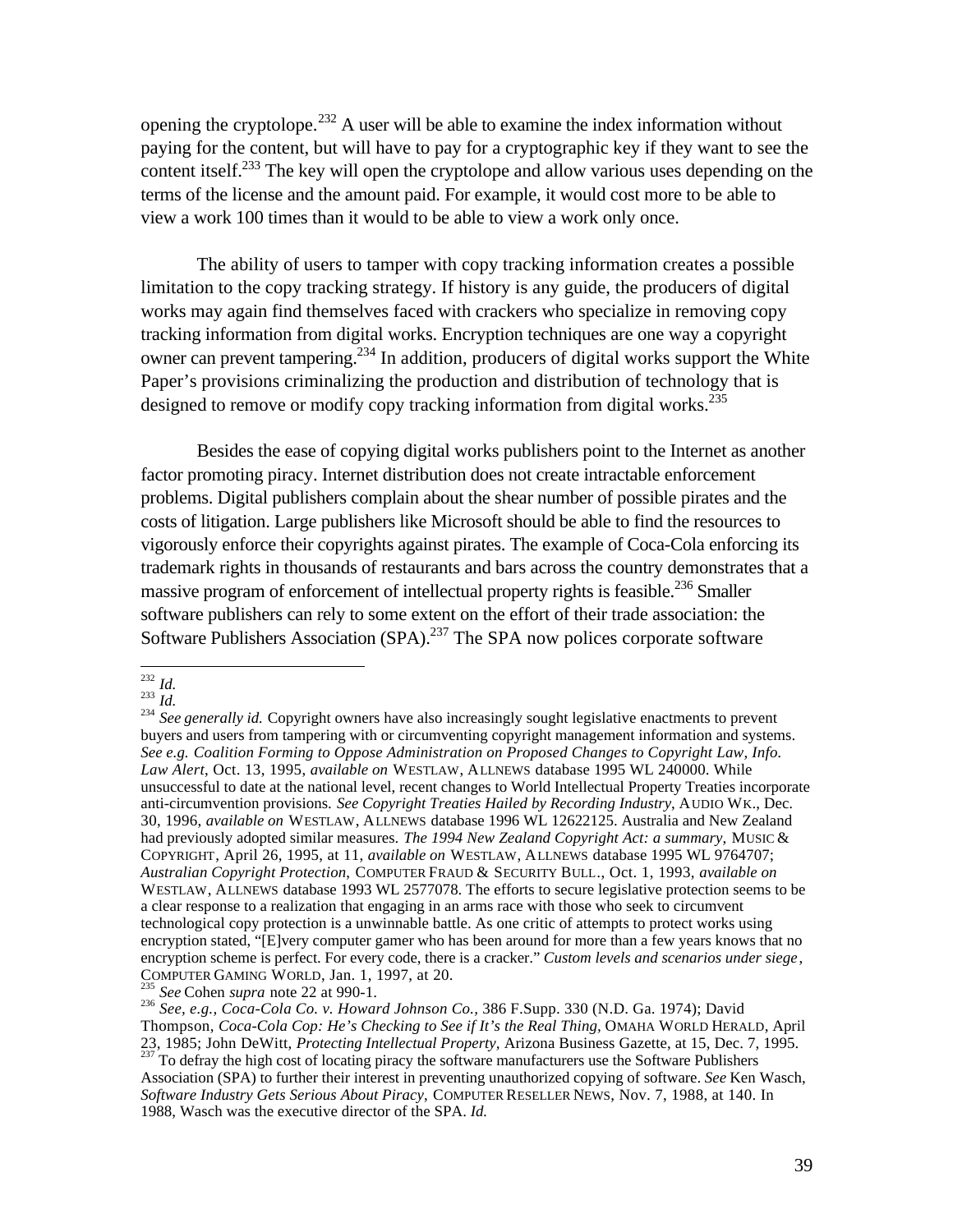licensees and enforces license agreements through legal action on behalf of individual software publishers.<sup>238</sup> Publishers can also rely on new methods for locating acts of piracy. Streaming audio and video encoders are currently capable of embedding copyright information in works distributed via streaming audio and video.<sup>239</sup> Copyright tracking systems are especially effective when combined with search services that locate files on the Internet that contain identifying marks. $240$  As computers become increasingly networked, the creation of a copy tracking system that can "phone home" when an unauthorized copy is made becomes more feasible.<sup>241</sup> Finally, when a publisher locates a source distributing unauthorized copies of a digital work it can go after the source, and also after the Internet service provider if the provider does not act to stop infringing transmissions once given notice. $242$ 

#### **CONCLUSION**

Copyright tradition often differentiates private from non-private copying.<sup>243</sup> It gives narrower protection to the copyright holder against private copying because private actions rarely threaten the productive incentives of authors and publishers.<sup>244</sup> Copyright holders argue that digital technology promotes widespread small scale copying and makes everyone a potential copyright pirate because digital material can be cheaply and

 $\overline{a}$ 

 $241$  At least one company has already implemented such a system to protect high-end network administration software. In 1995, a news story surfaced of a copyright infringement case initiated by Performix, Inc. against their competitor Mercury Interactive Corp. following the receipt by Performix of an e-mail message indicating that a copy of a Performix program was being installed on a system without authorization. Glenn R. Simpson, Computers: *A '90s Espionage Tale Stars Software Rivals, E-Mail Spy*, WALL ST. J., Oct. 25, 1995, at B1. Performix had included code in their software to send such a message in case of unauthorized copying or use. *Id.* This particular message originated from Mercury Interactive Corp., a digital smoking gun which apparently induced a quick settlement between the parties. *Id.* It remains to be seen whether such a system would be able to survive in a marketplace which appears hostile to such a concept. *See* David Bicknell, *The secret code that plants the enemy within*, COMPUTER WEEKLY, Nov. 2, 1995, at 18.

<sup>238</sup> *Id.* The SPA also continues efforts to raise public awareness of the problem of software piracy. *See e.g.* Melvin, *supra* note 9 at 5D.

<sup>&</sup>lt;sup>239</sup> PROGRESSIVE NETWORKS, REALAUDIO SERVER ADMINISTRATION AND CONTENT CREATION GUIDE 15 (1996).

 $^{240}$ Publishers also use firms that specialize in detecting infringement of intellectual property rights on the Internet. *See* Shapley, *Corporate Web Police Hunt Down E-Pirates*, NEW YORK TIMES D5 (May 19, 1997).

<sup>&</sup>lt;sup>242</sup> See Religious Technology Center v. Netcom On-Line Communication Services, Inc., 907 F. Supp. 1361; 1995 U.S. Dist. LEXIS 18173 (N.D. Cal. 1995)

<sup>243</sup> *See e.g.,* Litman, *supra* note 2 at 41 (Proposes "recasting copyright as an exclusive right of commercial exploitation." An infringement would require either (a) making money from someone else's work, or (2) a large scale interference with the ability of the copyright holder to do so.)

<sup>&</sup>lt;sup>244</sup> See Goldstein, *supra* note 1 at 29 (Congress has been "reluctant to extend copyright into the privacy of the home..."); *Int'l News Service v. Associated Press,* 248 U.S. 215 (1918) (Fashioned the doctrine of misappropriation to prevent the competitive use of news stories by a copier. The Court distinguished personal use of the news and said it was protected.); Goldstein, *supra* note 1 at 150 (1994) quoting from a letter by Justice Stevens to Justice Blackmun, "Quite remarkably, in the detailed revision of the entire [copyright] law, Congress studiously avoided any direct comment on the single-copy-private-use question."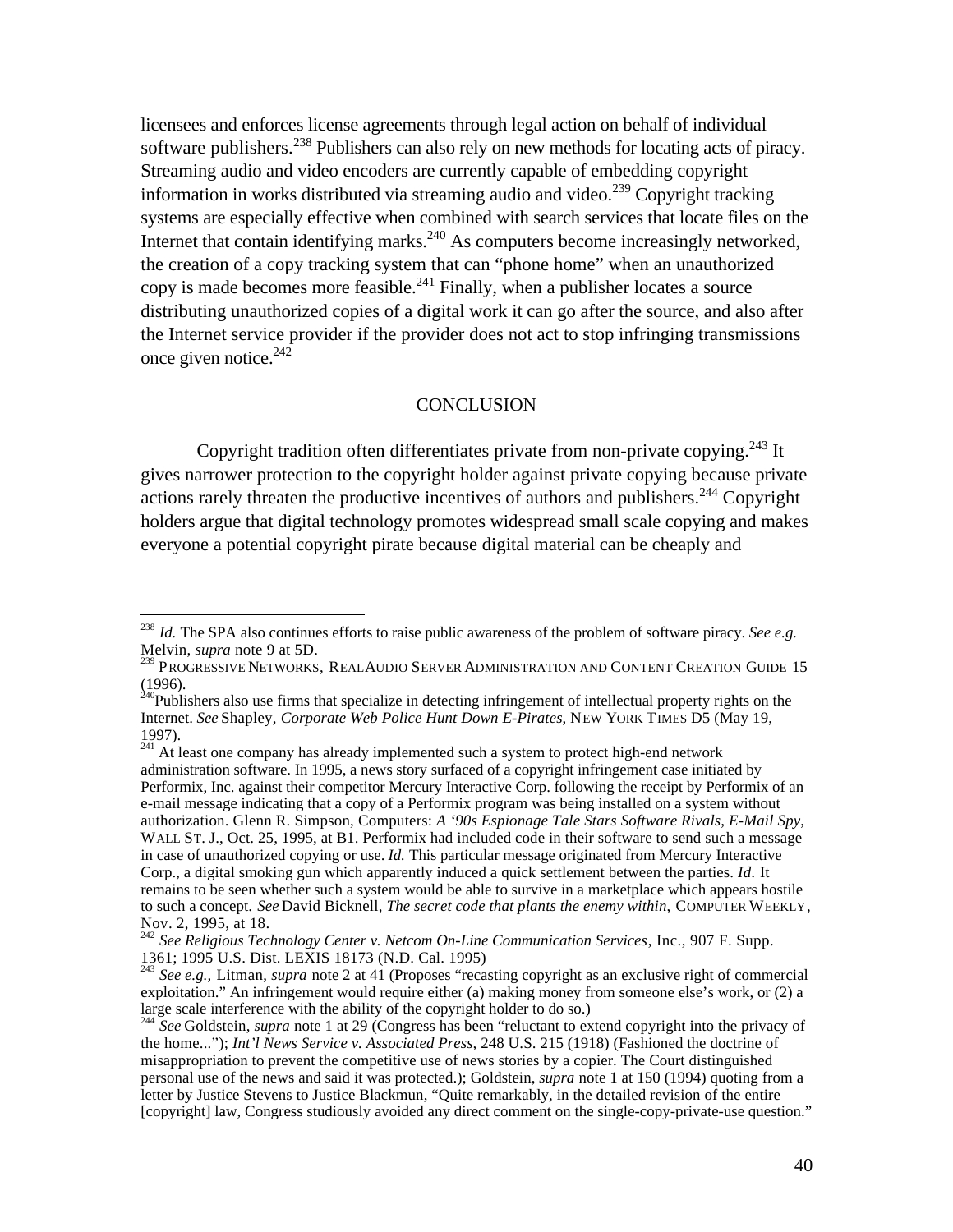precisely copied and distributed.<sup>245</sup> Thus they argue the reach of copyright protection in the digital age should be the same for all members of the public and all types of copying. $246$ 

A key premise supporting the call for copyright expansion is that without legal changes the profitability of authorship and publishing will decline. I have argued that the premise fails. Although some aspects of digital technology make unauthorized sharing and piracy easier others make it more difficult. A narrow reform prohibiting tampering with copyright management information is probably the only legal change needed to ward off increased piracy. Sellers who charge uniform prices might see some kinds of sharing grow and other kinds decline. The overall economic impact should not be large. Sellers who price discriminate are more likely to see buyers organize to share digital works in ways that arbitrage against price differentials.

Technology and modest changes in the law can preserve the dominant position of the copyright holder in the distribution of the copyrighted work, and that should maintain the requisite incentive to produce the work in the first place. Copyright expansion that is aimed at curtailing personal copying is not really necessary to preserve productive incentives to copyright holders. Even if my judgment is wrong it is better to err on the side of users; if serious incentive problems appear they can be dealt with later.<sup>247</sup> It is much harder to take a concession away from industry than it is to add a burden to users.<sup>248</sup> Furthermore, ameliorative action should be media or technology specific instead of across the board. Finally, there is a policy option that does not facilitate price discrimination: a sales  $\text{tax.}^{249}$  The music industry and consumer electronics manufacturers reached a legislative compromise concerning the treatment of Digital Audio Tape (DAT).<sup>250</sup> Music producers were concerned that too much sharing would result from DAT technology which allows consumers to make cheap digital copies of recorded music. The Audio Home Recording Act absolves the equipment manufacturers of copyright liability, but a tax is imposed on the sale of DAT players and blank DAT tapes. The proceeds of the tax are distributed to sound recording copyright holders.

<sup>245</sup> *See* Litman, *supra* note 2 at 37 (copying technology used to be only in the hands of potential competitors, but now typical consumers also have access).

<sup>&</sup>lt;sup>246</sup> See Goldstein, *supra* note 1 at 201 ("The challenge for Congress in the age of [digital transmission] will be to extend liability against private uses more promptly than it has in the past."); *id.* at 30; Ginsburg, *supra* note 11 at 1477-78.

 $247$  Copyright holders would respond that early changes in copyright law are advantageous when it comes to negotiating international copyright agreements. *See* Jaszi *supra* note x at 306-7 (criticizing urge to move quickly to influence international norms).

<sup>&</sup>lt;sup>18</sup> Since consumer interests are more diffuse it is probably harder for consumers to organize and influence legislation. *See generally* Mancur Olson, THE LOGIC OF COLLECTIVE ACTION (1968).

<sup>249</sup> A similar policy option is a compulsory licensing scheme. *See,* Ream, *supra* note 214.

<sup>250</sup> *See* Goldstein, *supra* note 1 at 162-3 The Audio Home Recording Act of 1992 required that digital tape players include a copy limitation feature. The serial copyright management system (SCMS) allows unlimited copies from the original but prevents copies from copies. The act also imposed a sales tax of 3% on digital tapes and 2% on digital tape players. The funds from these taxes are distributed to music copyright holders. Consumers are free to make copies from an original for private noncommercial use. *Id.*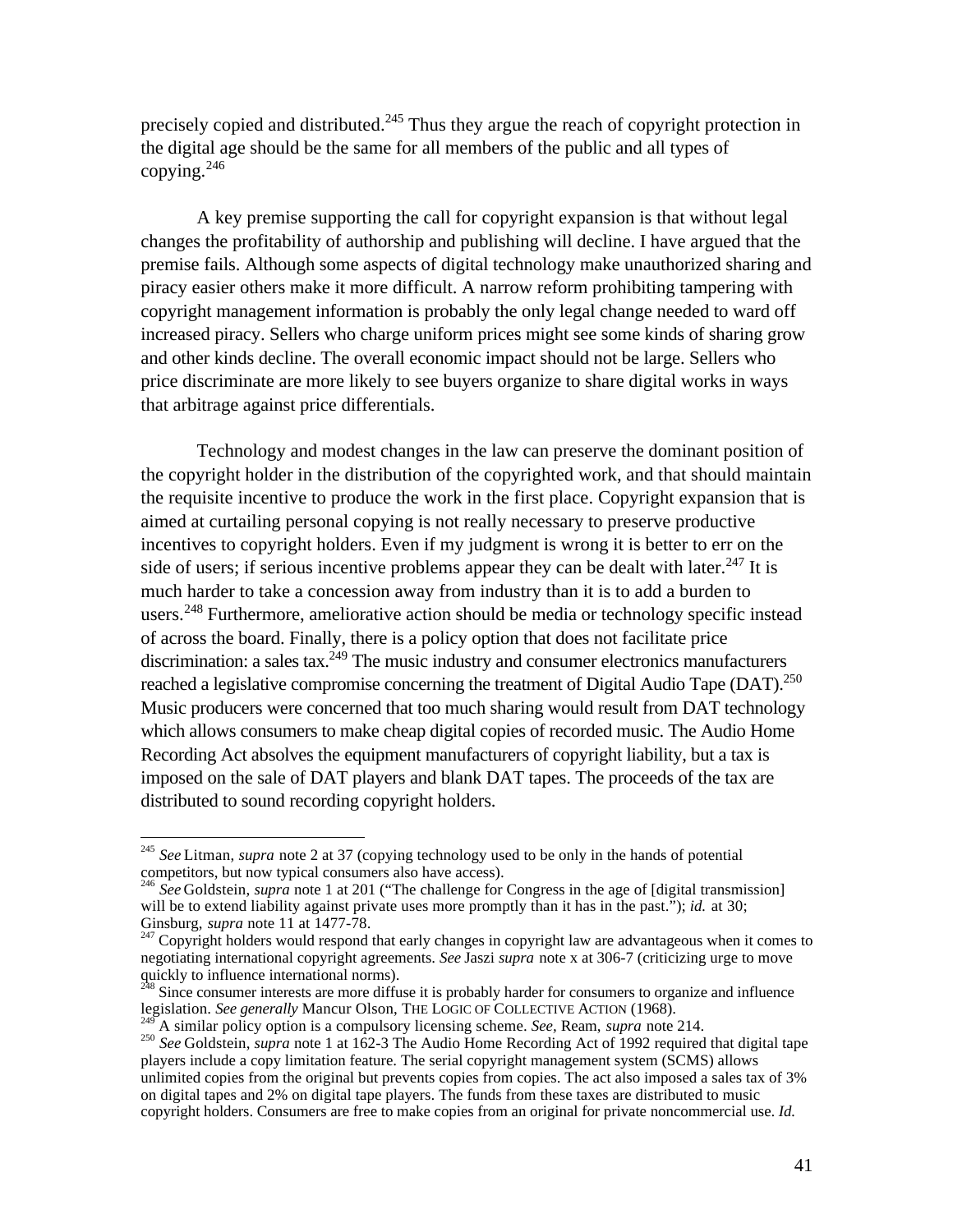Moving beyond the questions of unauthorized sharing and piracy, I show that digital technology alone, and especially when augmented by expanded copyright protection will facilitate price discrimination. Four of the six proposals for expanded protection of digital works promote price discrimination. Constriction of the first sale and fair use doctrines, contractual displacement of those doctrines, and a law prohibiting technology designed to circumvent copy prevention methods all impede arbitrage. Indirect liability on Internet service providers will not have a clear effect on price discrimination unless the threat of liability leads service providers to cooperate with copyright holders in implementing price discrimination. Finally, a law against tampering with copyright management information does not have a direct effect on price discrimination.<sup>251</sup>

I conclude by noting that there are as many questions about the wisdom of expanding copyright that I have not raised as I have. Proponents of expansion might argue that copyright holders should get more profit. The basis for this argument could either be that current incentives for production and distribution are too small, or the politically popular Mercantilist view that high-tech, export-oriented industries should be subsidized.<sup>252</sup> Another argument is that broad property rights encourage valuable efforts by copyright holders to further develop the value of their intellectual property.<sup>253</sup> Various critics of copyright expansion argue that personal use rights support free political speech, journalism, education, and scientific and scholarly research.<sup>254</sup> They might argue that the incentives to gain a copyright are too large, and that broader dissemination of copyrighted works is economically optimal.<sup>255</sup> Further, they might argue that broader property rights to copyright holders amounts to an unfair wealth transfer.<sup>256</sup>

A final issue that I have touched on tangentially is the broad normative impact of price discrimination.<sup>257</sup> Proponents of copyright expansion can argue that price

 $251$  Copyright management information may be used in future audits of copyright usage on the Internet. Such audits could be used to implement blanket licensing agreements that feature price discrimination like the BMI and ASCAP licenses in the music industry.

<sup>252</sup> *See* Jaszi *supra* note 19 at 304; Robert W. Kastenmeier & David Beier, *International Trade and Intellectual Property: Promise, Risks, and Reality,* 22 VAND. J. TRANSNAT'L L. 285 (1989).. <sup>253</sup> *See* Wendy J. Gordon, *Asymmetric Market Failure and Prisoner's Dilemma in Intellectual Property,* 17

U. DAYTON L. REV. 853, 855 n.13 (1992).

<sup>254</sup> *See, e.g.,* Cohen *supra* note 22 at 985 (broad personal use rights are needed to protect reader anonymity); Netanel *supra* note 22 at 288 (intellectual property creates an asset that supports an independent creative sector, but the property right should be limited to promote education and transformative use).

<sup>255</sup> *See* Litman *supra* note 2 at 42-48; Stallman, *supra* note 29 at 293-4,

<sup>256</sup> *See* Netanel, *supra* note 22 at 369.

<sup>257</sup> Others have noted in passing the mixed effects of digital price discrimination. *See* Julie Cohen, *supra* note 22 at 1018 n. 150.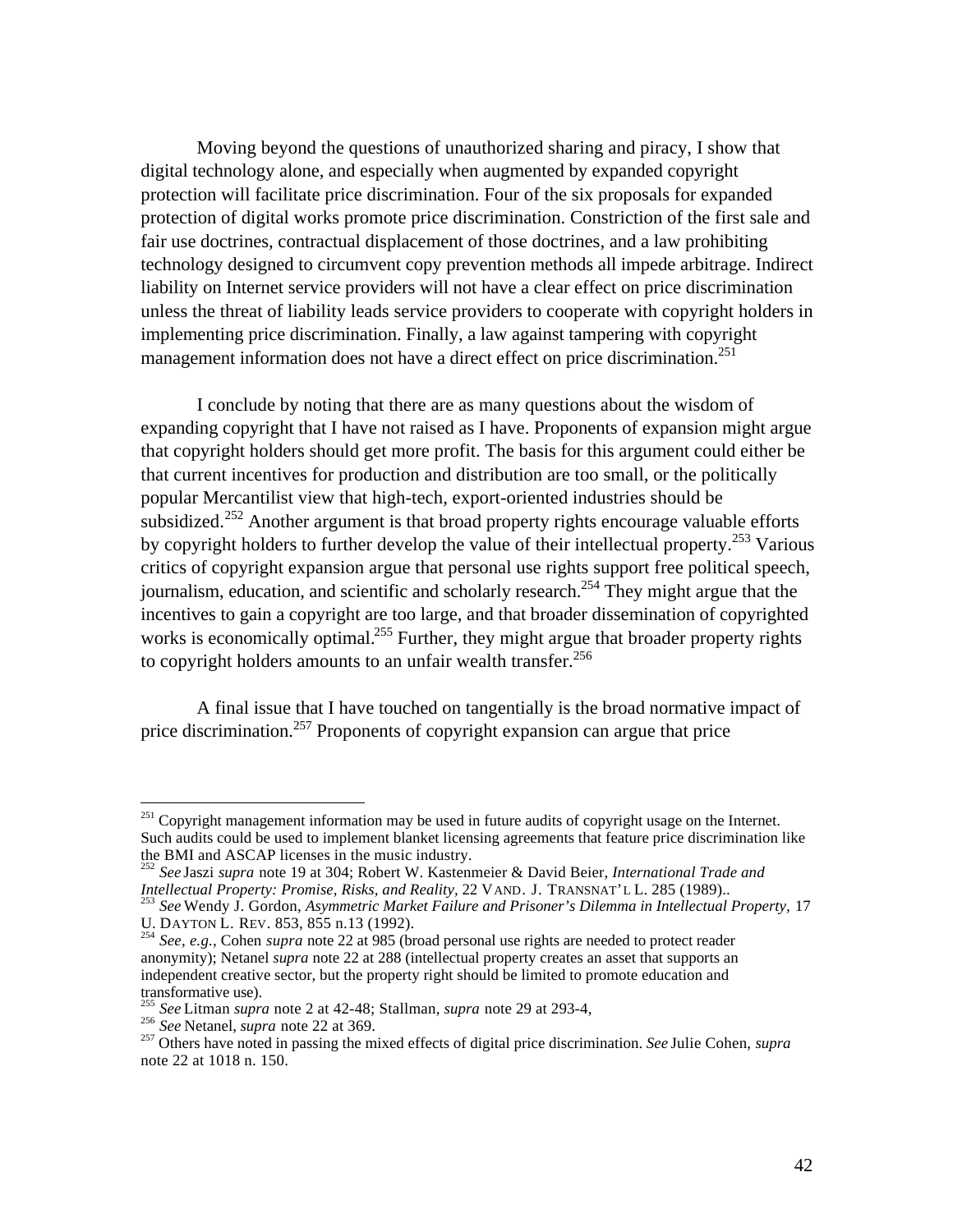discrimination is economically efficient.<sup>258</sup> Critics can make counterarguments about efficiency and point to distributional problems.<sup>259</sup>

The simplest and strongest observation about price discrimination is that it increases profit to the seller -- else the seller would refrain from discrimination. Surprisingly, the gains of the seller do not always come at the expense of the buyers. It may happen that discrimination increases the amount of surplus generated by a transaction, leaving consumer welfare unaffected or even improved.<sup>260</sup> This rosy scenario follows from the assumption that a uniform monopoly price would be so high that the low valuation segment of buyers is driven out of the market. If that assumption is correct then allowing discrimination brings new buyers into the market. In the standard model, the high valuation consumers are unaffected by discrimination since they continue to pay the original uniform monopoly price, only the low valuation consumers benefit from the new discount price.<sup>261</sup>

Reversing the assumption about who buys under a uniform monopoly price leads to a gloomier price discrimination scenario. If both high and low valuation buyers make purchases given a uniform monopoly price, then discrimination does not increase output and does not create direct efficiency gains. The high valuation buyers will lose surplus because they face a higher price, while the low valuation buyers are unaffected by discrimination because they continue to face the old uniform monopoly price.

Adding more realism quickly makes models of price discrimination difficult to analyze. But economists do make some general claims consistent with the preceding two

<sup>258</sup> *See* Goldstein, *supra* note 1 at 178-79. Practices that appear to be or actually are price discrimination might have other beneficial effects unrelated to discrimination such as risk sharing or the production of information used in maintenance.

<sup>259</sup> *See* Harold Demsetz, *The Private Production of Public Goods,* 13 J. L. & ECON. 293, 301-04 (explanation of how price discrimination can capture surplus for the seller of a public good); Netanel *supra* note 22 at 295 and n. 32 (consumer surplus transferred to producer by price discrimination). <sup>260</sup> Judge Easterbrook argues that this occurred in *ProCD*, Inc. v. Zeidenberg, 86 F.3d 1447, x (7th Cir. 1996):

If ProCD had to recover all of its costs and make a profit by charging a single price -- that is, if it could not charge more to commercial users than to the general public -- it would have to raise the price substantially over \$150. The ensuing reduction in sales would harm consumers who value the information at, say, \$200. They get consumer surplus of \$50 under the current arrangement but would cease to buy if the price rose substantially. If because of high elasticity of demand in the consumer segment of the market the only way to make a profit turned out to be a price attractive to commercial users alone, then all consumers would lose out -- and so would the commercial clients, who would have to pay more for the listings because ProCD could not obtain any contribution toward costs from the consumer market.

*ProCD, Inc. v. Zeidenberg*, 86 F.3d 1447, x (7th Cir. 1996) at .

<sup>261</sup> *See* Kip Viscusi, John Vernon, & Joseph Harrington, ECONOMICS OF REGULATION AND ANTITRUST 279-283 (1992) (Discrimination may increase efficiency by increasing output. This is most clearly the case when discrimination results in new buyers entering a market who would be foreclosed from the market by a high uniform price.)